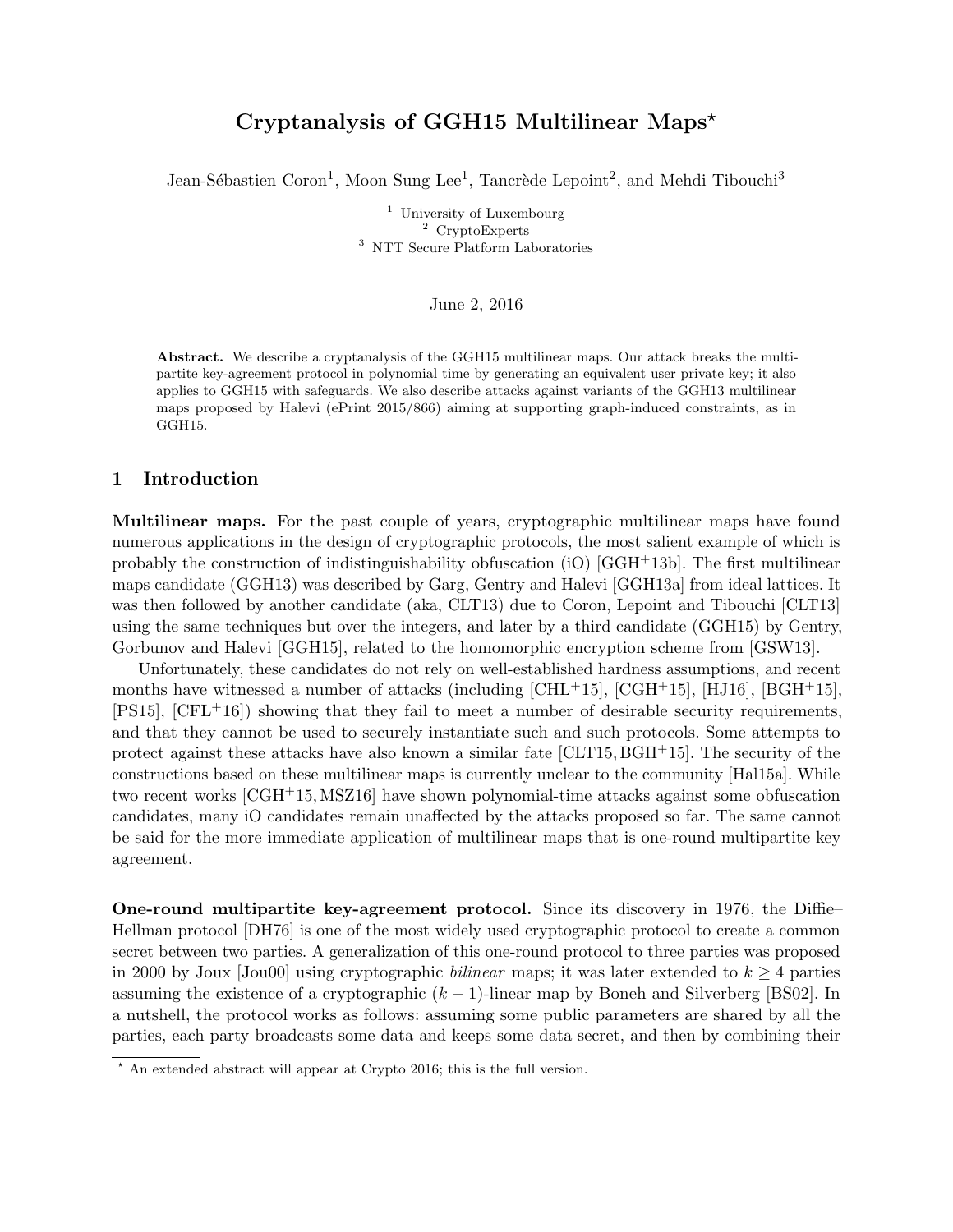secret data with the other parties' published values using the multilinear map, they can derive a shared common secret key.

The first candidates for a k-partite Diffie–Hellman key-agreement protocol for arbitrary k were described in [GGH13a, CLT13] using respectively the GGH13 and CLT13 multilinear maps candidates. Unfortunately, the protocols were later shown to be insecure in  $[HJ16, CHL+15]$ : using the public parameters and the broadcast data, an eavesdropper can recover the shared common secret key in polynomial time.

The GGH15 key-agreement protocol. Since the third proposed multilinear maps scheme, GGH15, does not fit the same graded encoding framework as the earlier candidates, one needs new constructions to use it to instantiate cryptographic protocols. And the first such application was again a Diffie–Hellman key-agreement protocol [GGH15, Section 5.1]. To avoid similar attacks as the one that targeted GGH13 and CLT13, based on encodings of zero, the protocol was designed in such a way that the adversary is never given encodings of the same element that could be subtracted without doing the full key-agreement computation. Namely, each party i has a directed path of matrices  $A_{i,1}, \ldots, A_{i,k+1}$  all sharing the same end-point  $A_{i,k+1} = A_0$ , and has a secret value  $s_i$ . She can then publish encodings of  $s_i$  on the chains of the other parties in a "round robin" fashion, i.e.  $s_i$ is encoded on the j-th edge of the chain of the party  $i' = j - i + 1$ , with index arithmetic modulo k. The graph for 3 parties is illustrated in Figure 1.



Fig. 1. Graph for a 3-partite key-agreement protocol with GGH15 multilinear maps.

On the i-th chain, Party i will then be able to multiply these encodings (the one he kept secret and the ones published by the other parties) to get an encoding of  $\prod_j s_j$  relative to the path  $A_{i,1} \rightsquigarrow A_0$ . Now, since the encodings of  $s_i$  cannot be mixed before the end-point  $A_0$ , it seems difficult to obtain an encoding of 0 on an edge in the middle of the graph to mount "zeroizing" attacks" [GGH15].

Halevi's candidate key-agreement protocols. As no attack was known on GGH15 multilinear maps and in an attempt to reinstate a key-agreement protocol for GGH13, Halevi recently proposed, on the Cryptology ePrint Archive, two variants of GGH13 supporting a similar key-agreement protocol  $[Ha115a]$ <sup>1</sup>. The first variant uses the "asymmetric" GGH13 scheme to handle the graph

<sup>1</sup> As mentioned in the last remark of the paper, although the key-agreement protocol can be described also based on CLT13, the attacks from  $[CGH<sup>+</sup>15]$  can be used to break it.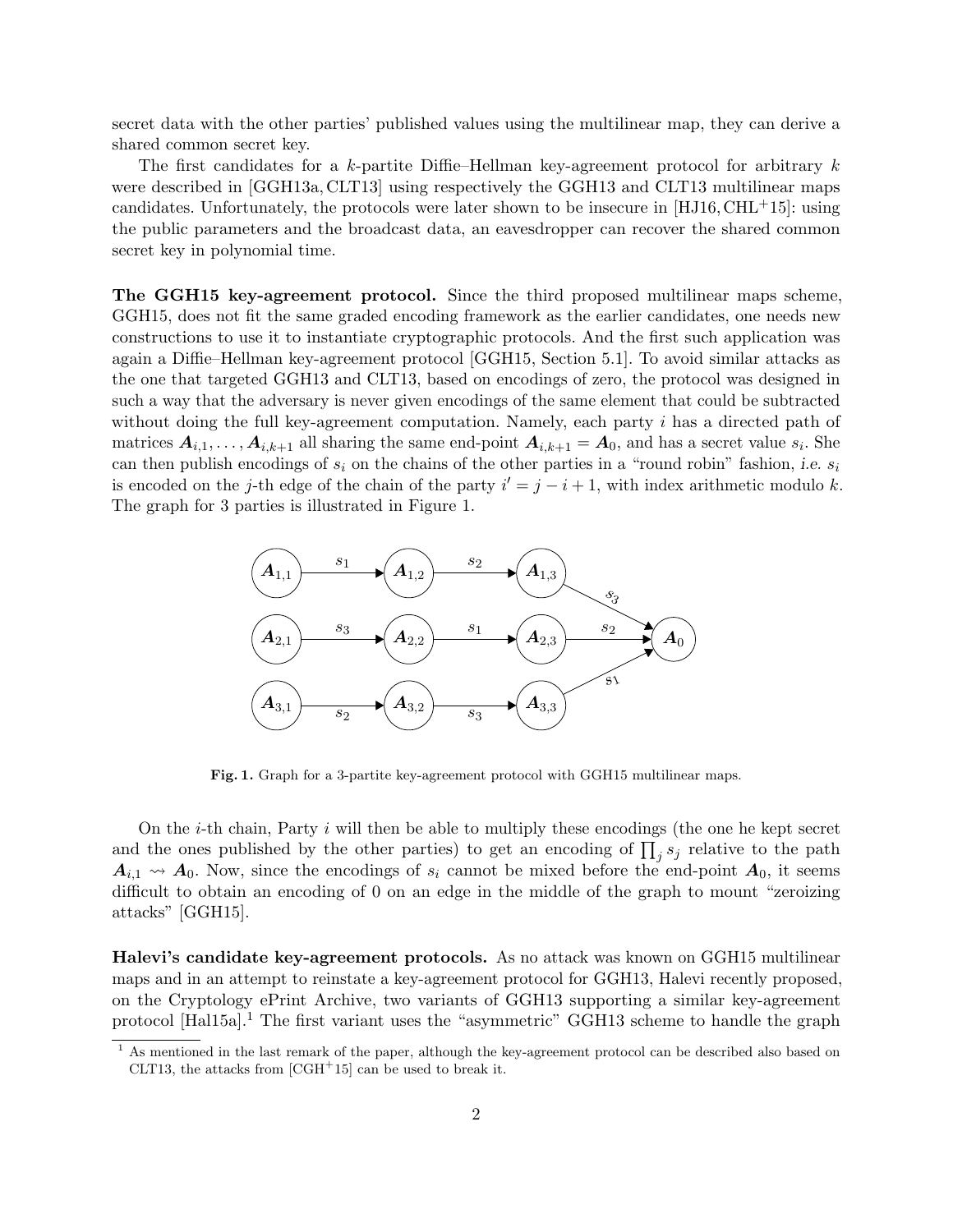structure [Hal15a, Section 7]. Namely, in basic GGH13 each encoding is multiplicatively masked by a power  $z^i$  of a secret mask  $z$ ; in asymmetric GGH13, the encodings can be masked by powers of multiple  $z_j$ 's. Therefore, in this new key-agreement protocol candidate, the public encodings are now associated with independent masks  $z_{i,j}$ 's such that their product yields the same value Z, *i.e.*  $\prod_j z_{i,j} = Z$  for all *i* (so that the final encoding shall extract to the same shared key). The graph for 3 parties is illustrated in Figure 2.



Fig. 2. Multipartite key agreement from asymmetric GGH13, with 3 parties, from [Hal15a, Section 7].

Once again, the fact that the encodings of the same value  $s_i$  are multiplied with different masks gives hope that no encoding of 0 multiplied by a value other than  $Z$  can be obtained, and therefore that zeroizing attacks are impossible  $[GCH13a, CGH<sup>+</sup>15]$ .

A second variant of GGH13, which we refer to as Graph-GGH13, mimics the structure of GGH15 encodings more closely and is described in [Hal15a, Section 6]. An encoding  $c \in \alpha + gR$  relative to a path  $u \leadsto v$  is now a matrix  $\tilde{C} = \boldsymbol{P}_u^{-1} \cdot \boldsymbol{C} \cdot \boldsymbol{P}_v$ , where  $\boldsymbol{C} \in \mathbb{Z}_q^{n \times n}$  is the multiply-by-c matrix, and the  $P_w$ 's are secret random matrices. In the key-agreement protocol, each party i has a directed path of matrices  $P_{i,1}, \ldots, P_{i,k+1}$  all sharing the same end-point  $P_{i,k+1} = P_0$  and the same start-point  $P_{i,1} = P_1$ , and has a secret value  $s_i$ . She can then publish encodings of  $s_i$  on the chains of the other parties in a "round robin" fashion. The graph for 3 parties is illustrated in Figure 3.



Fig. 3. Multipartite key agreement from GGH13 with graph constraints, with 3 parties, from [Hal15a, Section 6].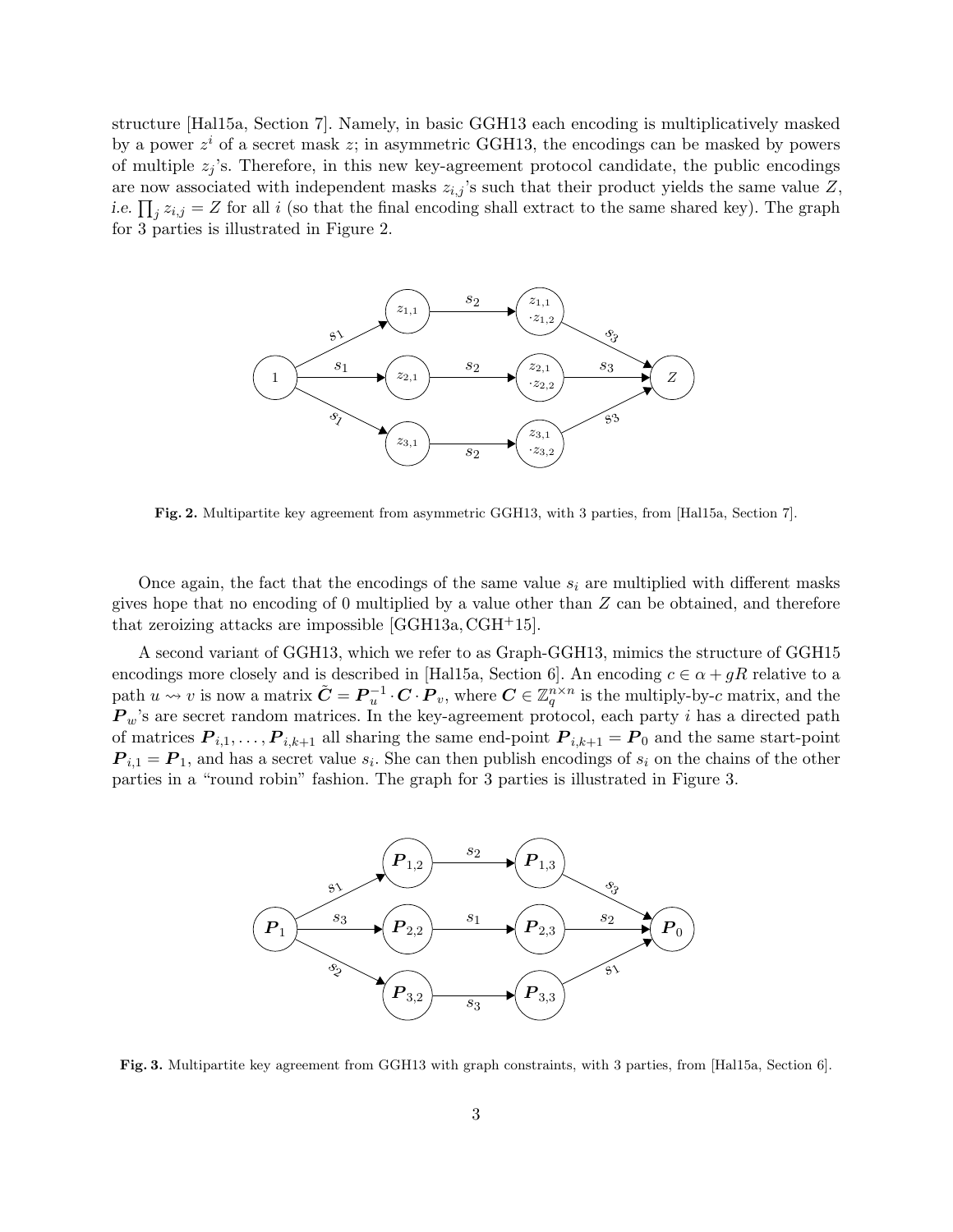And here again, the fact that the encodings corresponding to the same  $s_i$  are multiplied on the left and on the right by completely random matrices  $P_{i,j}$  makes it difficult to cancel them out and obtain an encoding of 0 without evaluating the full "chains" (that is, the operations of the key agreement itself).

Finally, in order to capture the intuition of what it means for an attacker to break the scheme, Halevi defined, for both schemes, the "core computational task" of an adversary as recovering any basis of the (hidden) plaintext space [Hal15a, Section 2.2].

Our contributions. Our main contribution is to describe a cryptanalysis of the Diffie–Hellman key-agreement protocol when instantiated with GGH15 multilinear maps. Our attack makes it possible to generate an equivalent user private key in polynomial time, which in turn allows to recover the shared session key. Our attack proceeds in two steps: in the first step, we express the secret exponent of one user as a linear combination of some other secret exponents corresponding to public encodings, using a variant of the Cheon *et al.* attack  $[CHL<sup>+</sup>15]$ . This does not immediately break the protocol because the coefficients of the linear combination can be large. In the second step, we use the previous linear combination to derive an encoding equivalent to the user private encoding, by correcting the error resulting from the large coefficients of the linear combination. Our attack also applies to GGH15 with safeguards; we extend the basic attack by using another linear relation to estimate the error incurred from the large coefficients, thus enabling to recover the shared session key.

In Appendix B, we also describe attacks that break both variants of GGH13 proposed by Halevi in [Hal15a]. Our attacks apply some variant of the Cheon et al. attack  $\text{[CHL+15]}$  to recover a basis of the secret plaintext space  $R/gR$  in polynomial time. This was considered as the "core computational" task of an attacker" in [Hal15a].

Source code. A proof-of-concept implementation of our cryptanalysis of GGH15, using the Sage [Dev16] mathematics software system, is available at:

## http://pastebin.com/7kZHnTXY

### 2 The GGH15 Multilinear Map Scheme

We briefly recall the GGH15 multilinear map scheme; we refer to [GGH15] for a full description. In the following we only consider the commutative variant from [GGH15, Section 3.2], as only that commutative variant can be used in the multipartite key-agreement protocol from [GGH15, Section 5.1].

#### 2.1 GGH15 Multilinear Maps

The construction works over polynomial rings  $R = \mathbb{Z}[x]/(f(x))$  and  $R_q = R/qR$  for some degree n irreducible integer polynomial  $f(x) \in \mathbb{Z}[x]$  and an integer q. The construction is parametrized by a directed acyclic graph  $G = (V, E)$ . To each node  $u \in V$  a random row vector  $A_u \in R_q^m$  is assigned, where m is a parameter. An encoding of a small plaintext element  $s \in R$  relative to path  $u \leadsto v$  is a matrix with small coefficients  $\mathbf{D} \in \mathbb{R}^{m \times m}$  such that:

$$
\boldsymbol{A}_u \cdot \boldsymbol{D} = s \cdot \boldsymbol{A}_v + \boldsymbol{E} \pmod{q}
$$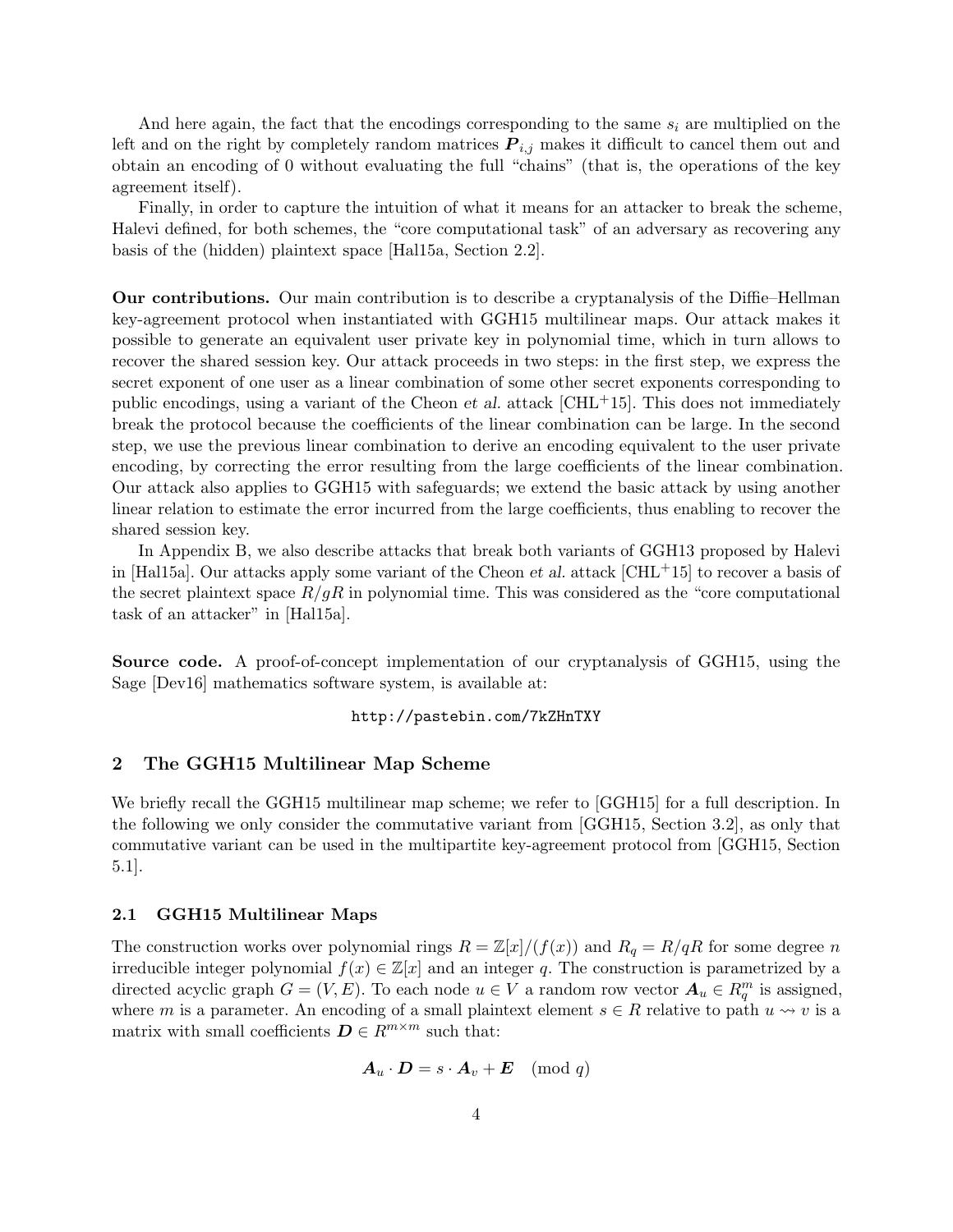where **E** is a small error vector of dimension m with components in R; we refer to [GGH15] for how such encoding  $\bm{D}$  can be generated, based on a trapdoor sampling procedure from [MP12]. Only small plaintext elements  $s \in R$  are encoded. As in [Hal15a] we use the row vector notation for  $A_u$ , rather than the column vector notation used in [GGH15].<sup>2</sup> It is easy to see that two encodings  $D_1$ and  $D_2$  relative to the same path  $u \leadsto v$  can be added; namely from:

$$
\begin{aligned}\n\mathbf{A}_u \cdot \mathbf{D}_1 &= s_1 \cdot \mathbf{A}_v + \mathbf{E}_1 \pmod{q} \\
\mathbf{A}_u \cdot \mathbf{D}_2 &= s_2 \cdot \mathbf{A}_v + \mathbf{E}_2 \pmod{q}\n\end{aligned}
$$

we obtain:

$$
\boldsymbol{A}_u\cdot (\boldsymbol{D}_1+\boldsymbol{D}_2)=(s_1+s_2)\cdot \boldsymbol{A}_v+\boldsymbol{E}_1+\boldsymbol{E}_2 \pmod{q}\,.
$$

Moreover two encodings  $D_1$  and  $D_2$  relative to path  $u \leadsto v$  and  $v \leadsto w$  can be multiplied to get an encoding relative to path  $u \leftrightarrow w$ . Namely given:

$$
\begin{aligned} \boldsymbol{A}_u \cdot \boldsymbol{D}_1 &= s_1 \cdot \boldsymbol{A}_v + \boldsymbol{E}_1 \pmod{q} \\ \boldsymbol{A}_v \cdot \boldsymbol{D}_2 &= s_2 \cdot \boldsymbol{A}_w + \boldsymbol{E}_2 \pmod{q} \end{aligned}
$$

we obtain by multiplying the matrix encodings  $D_1$  and  $D_2$ :

$$
\mathbf{A}_u \cdot \mathbf{D}_1 \cdot \mathbf{D}_2 = (s_1 \cdot \mathbf{A}_v + \mathbf{E}_1) \cdot \mathbf{D}_2 \pmod{q}
$$
  
=  $s_1 \cdot s_2 \cdot \mathbf{A}_w + s_1 \cdot \mathbf{E}_2 + \mathbf{E}_1 \cdot \mathbf{D}_2 \pmod{q}$   
=  $s_1 \cdot s_2 \cdot \mathbf{A}_w + \mathbf{E}' \pmod{q}$ 

for some new error vector  $E'$ . Since  $s_1, E_1, E_2$  and  $D_2$  have small coefficients,  $E'$  still has small coefficients (compared to q), and therefore the product  $D_1 \cdot D_2$  is an encoding of  $s_1 \cdot s_2$  for the path  $u \leadsto w$ .

Finally, given an encoding D relative to path  $u \leadsto w$  and the vector  $A_u$ , extraction works by computing the high-order bits of  $A_u \cdot D$ . Namely we have:

$$
\boldsymbol{A}_u \cdot \boldsymbol{D} = s \cdot \boldsymbol{A}_w + \boldsymbol{E} \pmod{q}
$$

for some small E, and therefore the high-order bits of  $A_u \cdot D$  only depend on the secret exponent s.

Remark 1. As emphasized in [GGH15], only the plaintext space of the  $s_i$ 's is commutative, not the space of the encoding matrices  $D_i$ . The ability to multiply the plaintext elements  $s_i$  in arbitrary order will be used in the multipartite key-agreement protocol below.

#### 2.2 The GGH15 Multipartite Key-Agreement Protocol

We briefly recall the multipartite key-agreement protocol from [GGH15, Section 5.1]. We consider the protocol with k users. As illustrated in Figure 4 for  $k = 3$  users, each user i for  $1 \le i \le k$  has a directed path of vectors  $A_{i,1}, \ldots, A_{i,k+1}$ , all sharing the same end-point  $A_0 = A_{i,k+1}$ . The *i*-th user will use the resulting chain to extract the session key. Each user i has a secret exponent  $s_i$ . Each secret exponent  $s_i$  will be encoded in each of the k chains; the encoding of  $s_i$  on the j-th chain for  $j \neq i$  will be published, while the encoding of  $s_i$  on the *i*-th chain will be kept private by user *i*.

<sup>&</sup>lt;sup>2</sup> With the column vector notation, the corresponding equation in [GGH15] is  $\mathbf{D} \cdot \mathbf{A}_u = s \cdot \mathbf{A}_v + \mathbf{E}$  (mod q).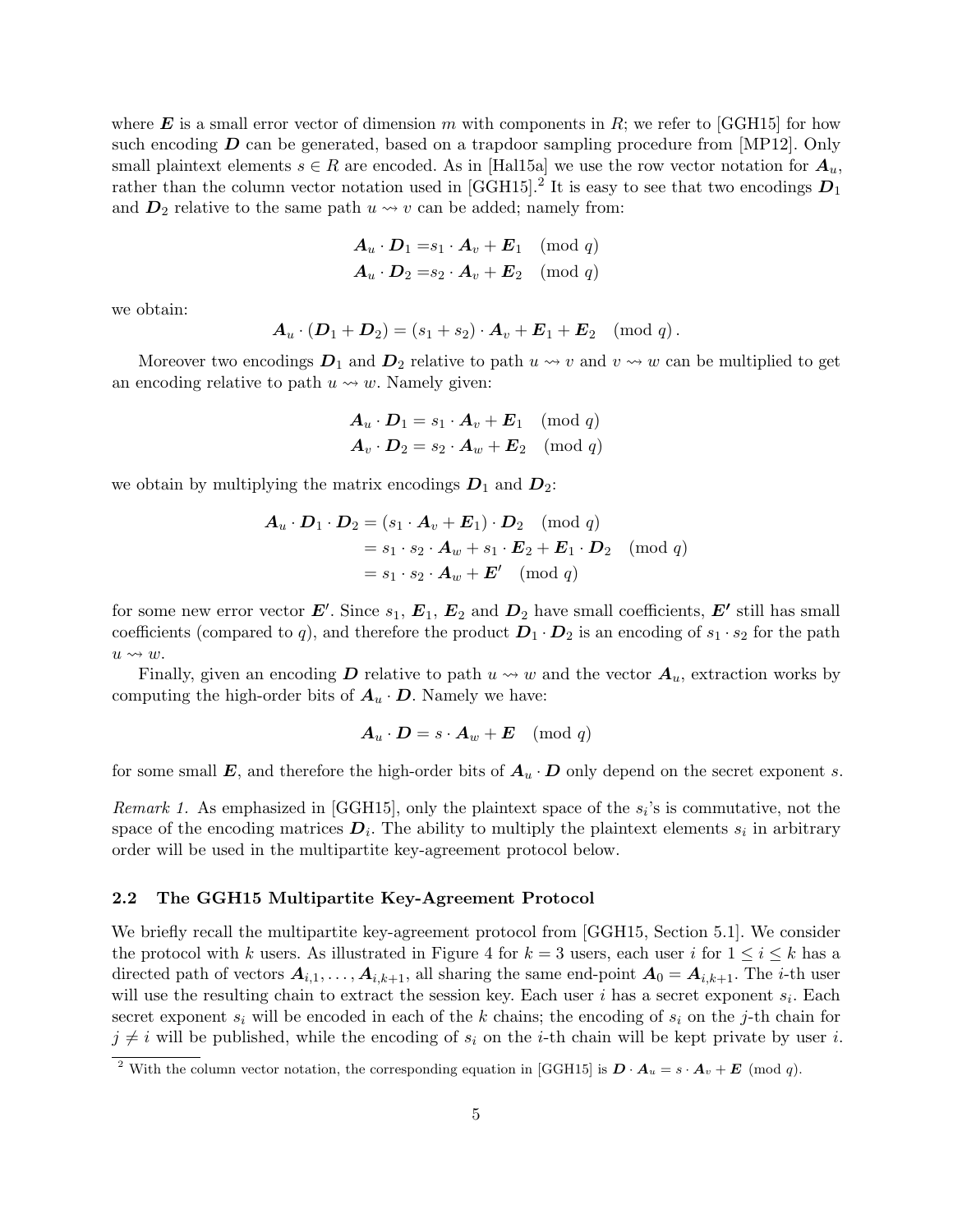Therefore on the *i*-th chain only user i will be able to compute the session key. The exponents  $s_i$ are encoded in a "round robin" fashion; namely the *i*-th secret  $s_i$  is encoded on the chain of user j at edge  $\ell = i + j - 1$ , with index arithmetic modulo k. Only the vectors  $A_{i,1}$  for  $1 \leq i \leq k$  are made public to enable extraction of the session-key; the others are kept private. We recall the formal description of the protocol in Appendix A.



Fig. 4. Graph of a key agreement between 3 parties for GGH15. The vertices contain random vectors  $A_{ij}$ , and encodings are represented on the edges. Each party is represented by a different color, keeps the encoding in parenthesis secret and publishes the two other encodings.

We illustrate the protocol for  $k = 3$  users. For the chain corresponding to User 1, we have the following encodings:

$$
A_{1,1} \cdot D_{1,1} = s_1 \cdot A_{1,2} + F_{1,1} \pmod{q}
$$
  
\n
$$
A_{1,2} \cdot D_{1,2} = s_2 \cdot A_{1,3} + F_{1,2} \pmod{q}
$$
  
\n
$$
A_{1,3} \cdot D_{1,3} = s_3 \cdot A_0 + F_{1,3} \pmod{q}
$$

where  $D_{1,2}$  and  $D_{1,3}$  are public while  $D_{1,1}$  is kept private by User 1. Therefore User 1 can compute modulo q:

$$
\begin{aligned} \mathbf{A}_{1,1} \cdot \mathbf{D}_{1,1} \cdot \mathbf{D}_{1,2} \cdot \mathbf{D}_{1,3} &= (s_1 \cdot \mathbf{A}_{1,2} + \mathbf{F}_{1,1}) \cdot \mathbf{D}_{1,2} \cdot \mathbf{D}_{1,3} \pmod{q} \\ &= (s_1 \cdot s_2 \cdot \mathbf{A}_{1,3} + s_1 \cdot \mathbf{F}_{1,2} + \mathbf{F}_{1,1} \cdot \mathbf{D}_{1,2}) \cdot \mathbf{D}_{1,3} \pmod{q}. \end{aligned}
$$

Letting  $\hat{F}_{1,2} := s_1 \cdot \mathbf{F}_{1,2} + \mathbf{F}_{1,1} \cdot \mathbf{D}_{1,2}$ , we obtain:

$$
\begin{aligned} \mathbf{A}_{1,1} \cdot \mathbf{D}_{1,1} \cdot \mathbf{D}_{1,2} \cdot \mathbf{D}_{1,3} &= \left( s_1 \cdot s_2 \cdot \mathbf{A}_{1,3} + \hat{\mathbf{F}}_{1,2} \right) \cdot \mathbf{D}_{1,3} \pmod{q} \\ &= s_1 \cdot s_2 \cdot s_3 \cdot \mathbf{A}_0 + s_1 \cdot s_2 \cdot \mathbf{F}_{1,3} + \hat{\mathbf{F}}_{1,2} \cdot \mathbf{D}_{1,3} \pmod{q}. \end{aligned}
$$

Since  $s_1$ ,  $s_2$  and  $s_3$  are small and  $\mathbf{F}_{1,3}$ ,  $\hat{\mathbf{F}}_{1,2}$  and  $\mathbf{D}_{1,3}$  have small components, User 1 can extract the most significant bits corresponding to  $s_1 \cdot s_2 \cdot s_3 \cdot A_0$ . Similarly User 2 will compute the session key using the following chain, where  $D_{2,1}$  and  $D_{2,2}$  are public while  $D_{2,3}$  is private to User 2:

$$
\mathbf{A}_{2,1} \cdot \mathbf{D}_{2,1} = s_3 \cdot \mathbf{A}_{2,2} + \mathbf{F}_{2,1} \pmod{q}
$$
  

$$
\mathbf{A}_{2,2} \cdot \mathbf{D}_{2,2} = s_1 \cdot \mathbf{A}_{2,3} + \mathbf{F}_{2,2} \pmod{q}
$$
  

$$
\mathbf{A}_{2,3} \cdot \mathbf{D}_{2,3} = s_2 \cdot \mathbf{A}_0 + \mathbf{F}_{2,3} \pmod{q}.
$$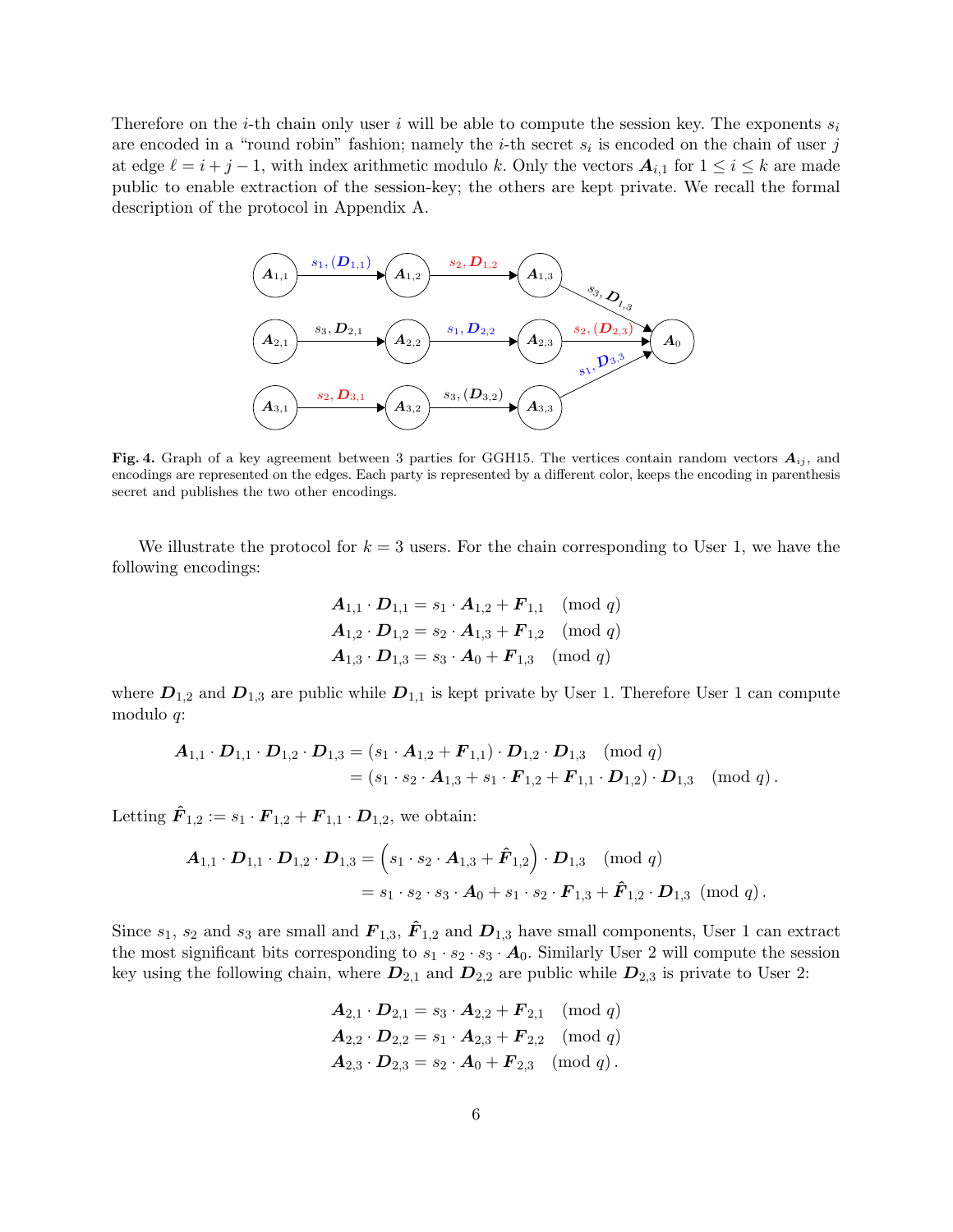Namely User 2 can compute:

$$
\begin{aligned} \mathbf{A}_{2,1} \cdot \mathbf{D}_{2,1} \cdot \mathbf{D}_{2,2} \cdot \mathbf{D}_{2,3} &= (s_3 \cdot s_1 \cdot \mathbf{A}_{2,3} + s_3 \cdot \mathbf{F}_{2,2} + \mathbf{F}_{2,1} \cdot \mathbf{D}_{2,2}) \cdot \mathbf{D}_{2,3} \pmod{q} \\ &= s_3 \cdot s_1 \cdot s_2 \cdot \mathbf{A}_0 + \mathbf{F} \pmod{q} \end{aligned}
$$

for some small vector F, and extract the same most significant bits corresponding to  $s_1 \cdot s_2 \cdot s_3 \cdot A_0$ ; the same holds for User 3.

The previous encodings are generated by random linear combination of public encodings, corresponding to secret exponents  $t_{i,\ell}$  for  $1 \leq \ell \leq N$ , for large enough N. More precisely, for each  $1 \leq i \leq k$  one generates random small plaintext elements  $t_{i,\ell}$  for  $1 \leq \ell \leq N$ , which are then encoded on all chains j at edge  $i' = i + j - 1$  (with index modulo k), by  $C_{j,i',\ell}$ . This means that for  $k = 3$ users, we have the following encodings corresponding to User 1:

$$
\begin{aligned}\n\mathbf{A}_{1,1} \cdot \mathbf{C}_{1,1,\ell} &= t_{1,\ell} \cdot \mathbf{A}_{1,2} + \mathbf{E}_{1,1,\ell} \pmod{q} \\
\mathbf{A}_{2,2} \cdot \mathbf{C}_{2,2,\ell} &= t_{1,\ell} \cdot \mathbf{A}_{2,3} + \mathbf{E}_{2,2,\ell} \pmod{q} \\
\mathbf{A}_{3,3} \cdot \mathbf{C}_{3,3,\ell} &= t_{1,\ell} \cdot \mathbf{A}_0 + \mathbf{E}_{3,3,\ell} \pmod{q}\n\end{aligned}
$$

and the tuple  $(D_{1,1}, D_{2,2}, D_{3,3})$  is generated by linear combination of the tuple  $(C_{1,1,\ell}, C_{2,2,\ell}, C_{3,3,\ell}),$ so that the matrices  $D_{1,1}$ ,  $D_{2,2}$  and  $D_{3,3}$  encode the same secret exponent  $s_1$ ; the same holds for users 2 and 3. We refer to Appendix A for the formal description of the protocol.

## 3 Cryptanalysis of GGH15 Without Safeguards

In the following we describe a cryptanalysis of the multipartite key-agreement protocol based on GGH15 multilinear maps recalled in the previous section. Heuristically our attack recovers the session-key from public element in polynomial-time. Our attack proceeds in two steps.

- 1. In the first step, we are able to express one secret exponent  $s_1$  as a linear combination of the other secret exponents  $t_{1,\ell}$ , using a variant of the Cheon *et al.* attack [CHL+15]. However this does not immediately break the protocol, because the coefficients are not small.
- 2. In the second step, we compute an equivalent of the private encoding of User 1 from the previous linear combination, by correcting the error due to the large coefficients. This breaks the key-exchange protocol.

#### 3.1 Description With 3 Users

For simplicity we first consider the protocol with only 3 users; the extension to  $k \geq 3$  users is relatively straightforward and described in Appendix D. Therefore we consider the following 3 rows corresponding to the 3 users: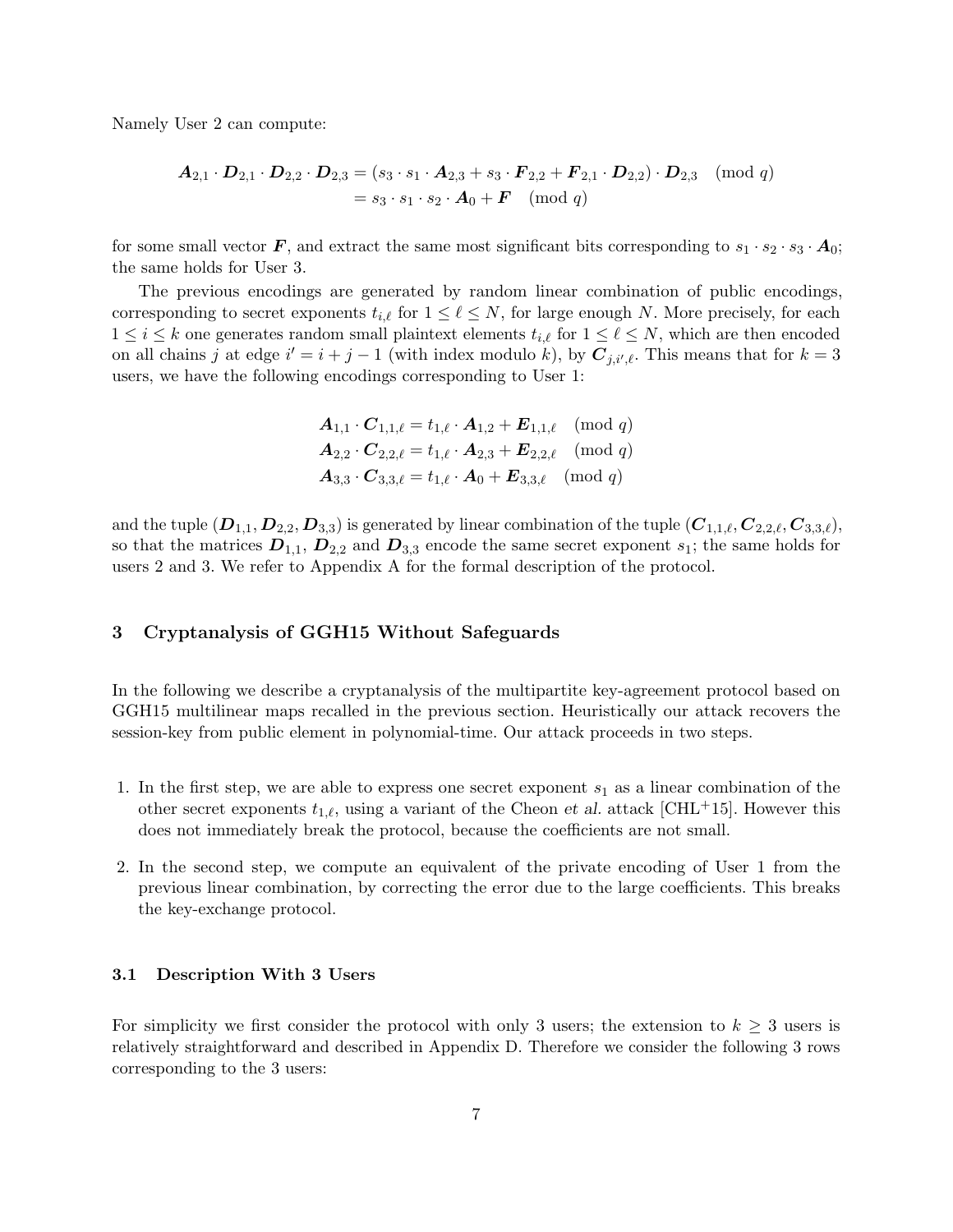| $\mathbf{A}_{1,1} \cdot \mathbf{D}_{1,1} = s_1 \cdot \mathbf{A}_{1,2} + \mathbf{F}_{1,1} \pmod{q}$ | $\mathbf{A}_{1,1} \cdot \mathbf{C}_{1,1,\ell} = t_{1,\ell} \cdot \mathbf{A}_{1,2} + \mathbf{E}_{1,1,\ell} \pmod{q}$ |
|----------------------------------------------------------------------------------------------------|---------------------------------------------------------------------------------------------------------------------|
| $\mathbf{A}_{1,2} \cdot \mathbf{D}_{1,2} = s_2 \cdot \mathbf{A}_{1,3} + \mathbf{F}_{1,2} \pmod{q}$ | $\mathbf{A}_{1,2} \cdot \mathbf{C}_{1,2,\ell} = t_{2,\ell} \cdot \mathbf{A}_{1,3} + \mathbf{E}_{1,2,\ell} \pmod{q}$ |
| $A_{1,3} \cdot D_{1,3} = s_3 \cdot A_0 + F_{1,3} \pmod{q}$                                         | $\mathbf{A}_{1,3} \cdot \mathbf{C}_{1,3,\ell} = t_{3,\ell} \cdot \mathbf{A}_0 + \mathbf{E}_{1,3,\ell} \pmod{q}$     |
| $\mathbf{A}_{2,1} \cdot \mathbf{D}_{2,1} = s_3 \cdot \mathbf{A}_{2,2} + \mathbf{F}_{2,1} \pmod{q}$ | $\mathbf{A}_{2,1} \cdot \mathbf{C}_{2,1,\ell} = t_{3,\ell} \cdot \mathbf{A}_{2,2} + \mathbf{E}_{2,1,\ell} \pmod{q}$ |
| $\mathbf{A}_{2,2} \cdot \mathbf{D}_{2,2} = s_1 \cdot \mathbf{A}_{2,3} + \mathbf{F}_{2,2} \pmod{q}$ | $\mathbf{A}_{2,2} \cdot \mathbf{C}_{2,2,\ell} = t_{1,\ell} \cdot \mathbf{A}_{2,3} + \mathbf{E}_{2,2,\ell} \pmod{q}$ |
| $A_{2,3} \cdot D_{2,3} = s_2 \cdot A_0 + F_{2,3} \pmod{q}$                                         | $\mathbf{A}_{2,3} \cdot \mathbf{C}_{2,3,\ell} = t_{2,\ell} \cdot \mathbf{A}_0 + \mathbf{E}_{2,3,\ell} \pmod{q}$     |
| $\mathbf{A}_{3,1} \cdot \mathbf{D}_{3,1} = s_2 \cdot \mathbf{A}_{3,2} + \mathbf{F}_{3,1} \pmod{q}$ | $\mathbf{A}_{3,1} \cdot \mathbf{C}_{3,1,\ell} = t_{2,\ell} \cdot \mathbf{A}_{3,2} + \mathbf{E}_{3,1,\ell} \pmod{q}$ |
| $\mathbf{A}_{3,2} \cdot \mathbf{D}_{3,2} = s_3 \cdot \mathbf{A}_{3,3} + \mathbf{F}_{3,2} \pmod{q}$ | $\mathbf{A}_{3,2} \cdot \mathbf{C}_{3,2,\ell} = t_{3,\ell} \cdot \mathbf{A}_{3,3} + \mathbf{E}_{3,2,\ell} \pmod{q}$ |
| $A_{3,3} \cdot D_{3,3} = s_1 \cdot A_0 + F_{3,3} \pmod{q}$                                         | $\mathbf{A}_{3,3} \cdot \mathbf{C}_{3,3,\ell} = t_{1,\ell} \cdot \mathbf{A}_0 + \mathbf{E}_{3,3,\ell} \pmod{q}$     |

where all encodings  $C_{i,j,\ell}$  and  $D_{i,j}$  are public, except  $D_{1,1}$  which is private on Row 1,  $D_{2,3}$  is private on Row 2, and  $D_{3,2}$  is private on Row 3. The corresponding graph is illustrated in Figure 4. Note that on each row we have used the same index  $\ell$  for  $t_{1,\ell}$ ,  $t_{2,\ell}$  and  $t_{3,\ell}$ , but on a given row one can obviously compute product of encodings for different indices.

**First step: linear relations.** In the first step of the attack, we show that we can express  $s_1$  as a linear combinations of the  $t_{1,\ell}$ 's. For this we consider the rows 2 and 3, for which the encodings  $D_{2,2}$  and  $D_{3,3}$  corresponding to  $s_1$  are public. In the remaining of the attack, we always consider a fixed index  $\ell = 1$  for the encodings corresponding to  $t_{3,\ell}$ , and for simplicity we write  $t_3 := t_{3,1}$ ,  $C_{1,3} := C_{1,3,1}, C_{2,1} := C_{2,1,1}$  and  $C_{3,2} := C_{3,2,1}.$ 

Since we always work with the same  $t_3$ , on Row 2 we define the product encodings  $\hat{C}_{2,2,\ell} :=$  $C_{2,1} \cdot C_{2,2,\ell}$ , and on Row 3 we define the product encodings  $C_{3,2,\ell} := C_{3,1,\ell} \cdot C_{3,2}$ ; recall that we use a fixed index for  $t_3$ . Therefore we can write:

$$
A_{2,1} \cdot \hat{C}_{2,2,\ell} = t_{1,\ell} \cdot t_3 \cdot A_{2,3} + \hat{E}_{2,2,\ell} \pmod{q}
$$
  
\n
$$
A_{2,3} \cdot C_{2,3,\ell} = t_{2,\ell} \cdot A_0 + E_{2,3,\ell} \pmod{q}
$$
  
\n
$$
A_{3,1} \cdot \hat{C}_{3,2,\ell} = t_{2,\ell} \cdot t_3 \cdot A_{3,3} + \hat{E}_{3,2,\ell} \pmod{q}
$$
  
\n
$$
A_{3,3} \cdot C_{3,3,\ell} = t_{1,\ell} \cdot A_0 + E_{3,3,\ell} \pmod{q}
$$
\n(1)

for some small error vectors  $\mathbf{E}_{2,2,\ell}$  and  $\mathbf{E}_{3,2,\ell}$ .

For simplicity of notations, we first consider a fixed index  $i$  for the encodings corresponding to  $t_{1,i}$ , and we write  $t_1 := t_{1,i}$ ,  $\tilde{C}_{2,2} := \tilde{C}_{2,2,i}$  and  $C_{3,3} := C_{3,3,i}$ . Similarly we consider a fixed index j for the encodings corresponding to  $t_{2,j}$  and we write  $t_2 := t_{2,j}$ ,  $C_{2,3} := C_{2,3,j}$  and  $C_{3,2} := C_{3,2,j}$ . We use similar notations for the corresponding error vectors.

All previous equations hold modulo q only. To get a result over R instead of only modulo  $q$ , we compute the difference between two rows, for the same product of secret exponents. More precisely, we compute:

$$
\omega = A_{2,1} \cdot \hat{C}_{2,2} \cdot C_{2,3} - A_{3,1} \cdot \hat{C}_{3,2} \cdot C_{3,3}
$$
\n
$$
= t_1 \cdot t_3 \cdot t_2 \cdot A_0 + t_1 \cdot t_3 \cdot E_{2,3} + \hat{E}_{2,2} \cdot C_{2,3}
$$
\n
$$
- t_2 \cdot t_3 \cdot t_1 \cdot A_0 - t_2 \cdot t_3 \cdot E_{3,3} - \hat{E}_{3,2} \cdot C_{3,3}
$$
\n
$$
= t_1 \cdot t_3 \cdot E_{2,3} + \hat{E}_{2,2} \cdot C_{2,3} - t_2 \cdot t_3 \cdot E_{3,3} - \hat{E}_{3,2} \cdot C_{3,3}. \tag{3}
$$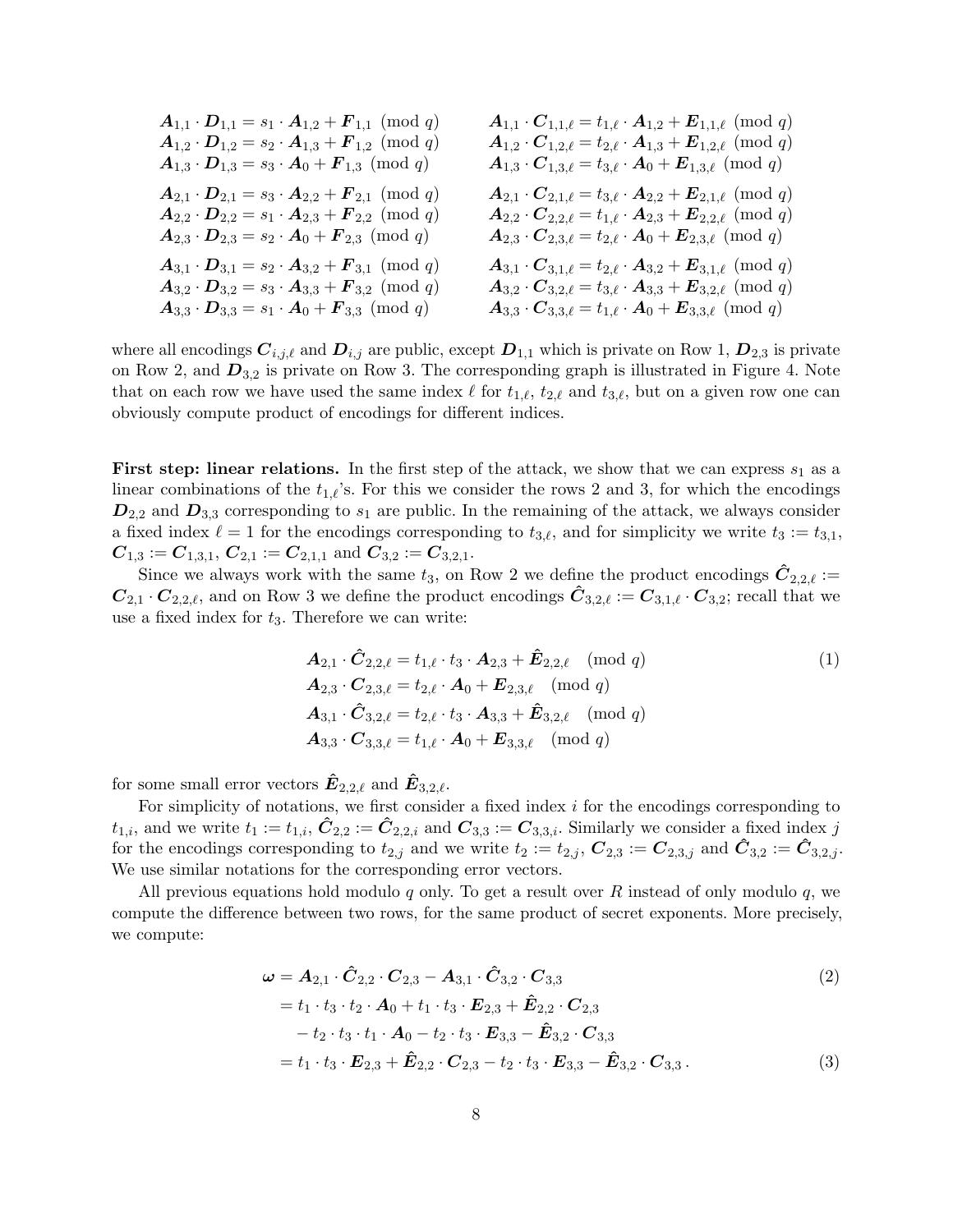Namely the latter equation holds over R (and not only modulo q) because all the terms in (3) have small coefficients; namely the only term  $t_1 \cdot t_2 \cdot t_3 \cdot A_0$  with large coefficients modulo q is canceled when doing the subtraction.

We have that  $\omega$  is a vector of dimension m. Now an important step is to restrict ourselves to the first component of  $\omega$ . Namely in order to apply the same technique as in the Cheon et al. attack. we would like to express  $\omega$  as the product of two vectors, where the left vector corresponds to User 1 and the right vector corresponds to User 2. However due to the "round-robin" fashion of exponent encodings, for this we would need to swap the product  $\mathbf{E}_{3,2} \cdot \mathbf{C}_{3,3}$  appearing in (3), since  $\mathbf{E}_{3,2}$  corresponds to User 2 while  $\mathbf{C}_{3,3}$  corresponds to User 1; this cannot be done if we consider the full vector  $\omega$ . By restricting ourselves to the first component of  $\omega$ , the product  $E_{3,2} \cdot C_{3,3}$  becomes a simple scalar product that can be swapped; namely the scalar product of  $\mathbf{\hat{E}}_{3,2}$  by the first column vector  $C'_{3,3}$  of the matrix  $C_{3,3}$ . We obtain the scalar:

$$
\omega = t_1 \cdot t_3 \cdot E_{2,3} + \hat{E}_{2,2} \cdot C'_{2,3} - t_2 \cdot t_3 \cdot E_{3,3} - C'_{3,3} \cdot \hat{E}_{3,2}
$$

where  $C'_{2,3}$  and  $C'_{3,3}$  are the first column vectors of  $C_{2,3}$  and  $C_{3,3}$  respectively, both of dimension m; similarly  $E_{2,3}$  and  $E_{3,3}$  are the first components of  $\mathbf{E}_{2,3}$  and  $\mathbf{E}_{3,3}$  respectively.

We can now write  $\omega$  as the scalar product of 2 vectors, the left one corresponding only to User 1, and the right one corresponding only to User 2:

$$
\omega = \begin{bmatrix} t_1 & \hat{\mathbf{E}}_{2,2} & E_{3,3} & \mathbf{C}'_{3,3} \end{bmatrix} \cdot \begin{bmatrix} t_3 \cdot E_{2,3} \\ \mathbf{C}'_{2,3} \\ -t_2 \cdot t_3 \\ -\hat{\mathbf{E}}_{3,2} \end{bmatrix}
$$

Note that the two vectors in the product have dimension  $2m + 2$ .

As in the Cheon et al. attack [CHL<sup>+</sup>15], we can now extend  $\omega$  to a matrix by considering many left row vectors and many right column vectors. However instead of a square matrix as in the Cheon et al. attack, we consider a rectangular matrix with  $2m + 3$  rows and  $2m + 2$  columns. In Equation (2), this is done by considering  $2m + 3$  public encodings  $\ddot{C}_{2,2,i}$  and  $C_{3,3,i}$  corresponding to User 1, and similarly  $2m + 2$  encodings  $C_{2,3,j}$  and  $C_{3,2,j}$  corresponding to User 2, for  $1 \le i \le 2m + 3$  and  $1 \leq j \leq 2m+2$ . More precisely we compute as previously over R the following matrix elements, restricting ourselves to the first component:

$$
(\mathbf{W})_{ij} = \mathbf{A}_{2,1} \cdot \hat{\mathbf{C}}_{2,2,i} \cdot \mathbf{C}'_{2,3,j} - \mathbf{A}_{3,1} \cdot \hat{\mathbf{C}}_{3,2,j} \cdot \mathbf{C}'_{3,3,i}
$$
(4)

.

.

and as previously we can write:

$$
(\boldsymbol{W})_{ij} = \begin{bmatrix} t_{1,i} & \hat{\boldsymbol{E}}_{2,2,i} & E_{3,3,i} & \boldsymbol{C}_{3,3,i}' \end{bmatrix} \cdot \begin{bmatrix} t_3 \cdot E_{2,3,j} \\ \boldsymbol{C}_{2,3,j}' \\ -t_{2,j} \cdot t_3 \\ -\hat{\boldsymbol{E}}_{3,2,j} \end{bmatrix}
$$

We obtain a  $(2m+3) \times (2m+2)$  matrix **W** with:

$$
\boldsymbol{W} = \underbrace{\begin{bmatrix} \dots & & & \\ t_{1,i} & \hat{\boldsymbol{E}}_{2,2,i} & E_{3,3,i} & \boldsymbol{C}_{3,3,i}' \\ \dots & & & \end{bmatrix}}_{\boldsymbol{A}} \cdot \underbrace{\begin{bmatrix} t_{3} \cdot E_{2,3,j} \\ \vdots \\ -t_{2,3} \cdot t_{3} \\ -E_{3,2,j} \\ \boldsymbol{B} \end{bmatrix}}_{\boldsymbol{B}} \cdot \underbrace{\begin{bmatrix} \boldsymbol{b}_{1} & \dots & & \\ \vdots & \vdots & \\ \vdots & \vdots & \\ -E_{3,2,j} & \dots & \\ \boldsymbol{B}_{n} & \boldsymbol{B}_{n} \end{bmatrix}}_{\boldsymbol{B}}
$$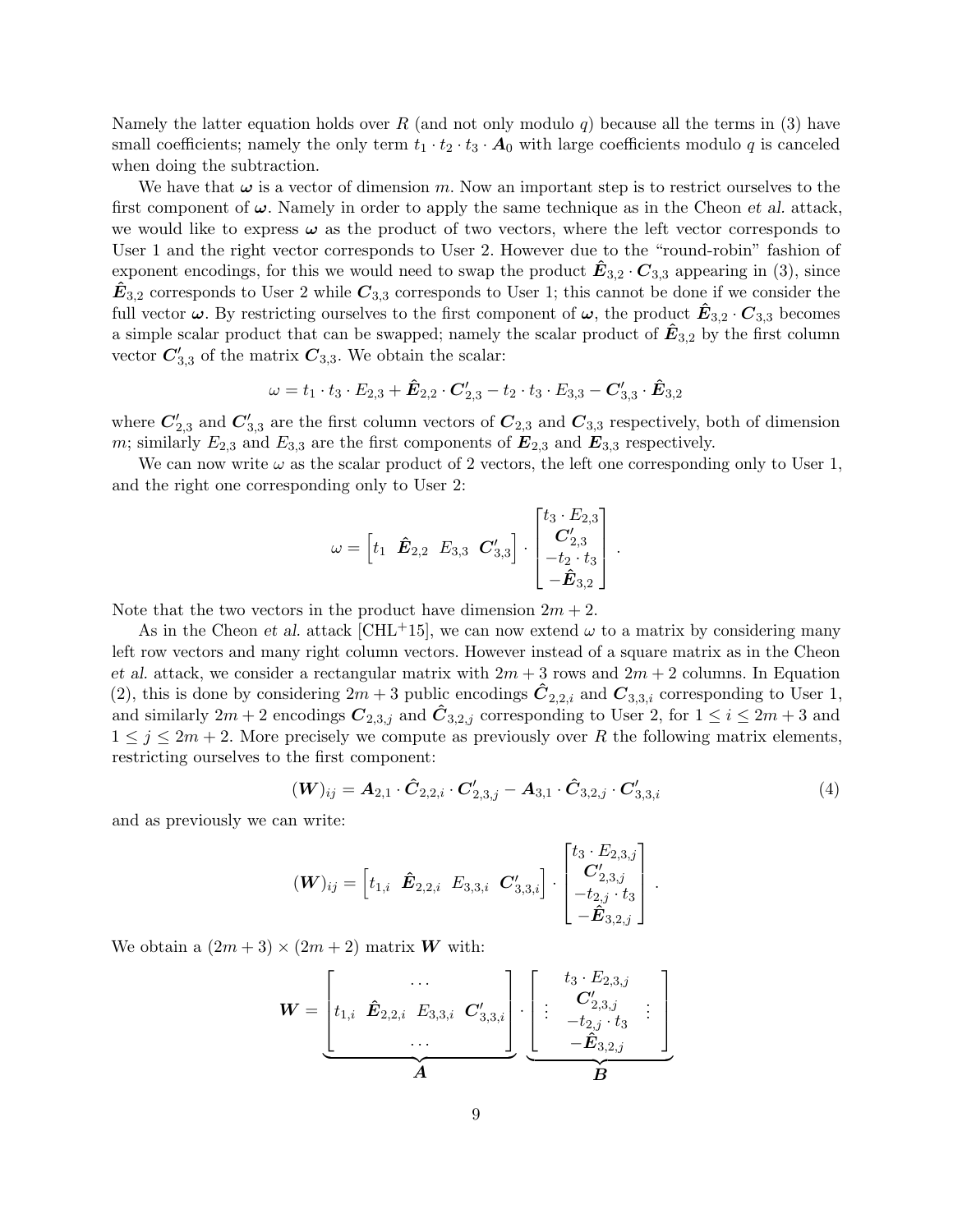where the matrix **A** has  $2m + 3$  rows vectors, each of dimension  $2m + 2$ , and the matrix **B** has  $2m + 2$  column vectors, each of dimension  $2m + 2$ ; hence **B** is a square matrix.

By doing linear algebra, we can find a vector **u** over R of dimension  $2m + 3$  such that  $\mathbf{u} \cdot \mathbf{W} = 0$ , which gives:

$$
(\mathbf{u} \cdot \mathbf{A}) \cdot \mathbf{B} = 0 \, .
$$

Heuristically with good probability the matrix  $\boldsymbol{B}$  is invertible, which implies:

$$
\boldsymbol{u}\cdot\boldsymbol{A}=0\,.
$$

Since the first column of the matrix **A** is the column vector given by the  $t_{1,i}$ 's, such vector **u** gives a linear relation among the secret exponents  $t_{1,i}$ .

Moreover, since the encodings  $D_{2,2}$  and  $D_{3,3}$  corresponding to  $s_1$  are public, we can express  $s_1$  as a linear combination of the  $t_{1,i}$ 's, over R. Namely we can define as previously the product encoding  $\hat{\mathbf{D}}_{2,2} := \mathbf{C}_{2,1} \cdot \mathbf{D}_{2,2}$ , with:

$$
\mathbf{A}_{2,1} \cdot \mathbf{\hat{D}}_{2,2} = s_1 \cdot t_3 \cdot \mathbf{A}_{2,3} + \mathbf{\hat{F}}_{2,2} \pmod{q}
$$

for some small error vector  $\hat{F}_{2,2}$ , and we can now compute the same  $(W)_{ij}$  as in (4) but with  $\hat{D}_{2,2}$ and  $D'_{3,3}$  instead of  $\hat{C}_{2,2,i}$  and  $C'_{3,3,i}$ , where  $D'_{3,3}$  is the first column of  $D_{3,3}$ . More precisely, we compute for all  $1 \leq j \leq 2m + 2$ :

$$
\omega_j = A_{2,1} \cdot \hat{D}_{2,2} \cdot C'_{2,3,j} - A_{3,1} \cdot \hat{C}_{3,2,j} \cdot D'_{3,3}
$$

which gives as previously:

$$
\omega_j = \begin{bmatrix} s_1 & \hat{\boldsymbol{F}}_{2,2} & F_{3,3} & \boldsymbol{D}_{3,3}' \end{bmatrix} \cdot \begin{bmatrix} t_3 \cdot E_{2,3,j} \\ \boldsymbol{C}_{2,3,j}' \\ -t_{2,j} \cdot t_3 \\ -\hat{\boldsymbol{E}}_{3,2,j} \end{bmatrix}
$$

This implies that we can replace any row vector  $[t_{1,i} \hat{E}_{2,2,i} E_{3,3,i} C'_{3,3,i}]$  in the matrix  $A$  by the row vector:

$$
[s_1 \quad \hat{F}_{2,2} \quad F_{3,3} \quad D'_{3,3}] \tag{5}
$$

.

where  $D'_{3,3}$  is the first column of  $D_{3,3}$ , and  $F_{3,3}$  is the first component of  $\mathbf{F}_{3,3}$ . Using the previous technique, we can therefore obtain a linear relation between  $s_1$  and the  $t_{1,i}$ 's over R. More precisely, with overwhelming probability, such a relation can be put in the form:

$$
\mu \cdot s_1 = \sum_{i=1}^{2m+2} \lambda_i \cdot t_{1,i} \tag{6}
$$

with  $\mu \in \mathbb{Z}$  and  $\lambda_1, \ldots, \lambda_{2m+2} \in R$ . Indeed, we obtain such a relation by computing the kernel of the matrix analogous to  $W$  above in echelon form over the fraction field of  $R$ , which gives the kernel of the corresponding matrix  $\bm{A}$  (assuming that  $\bm{B}$  is invertible). Unless a minor of that matrix vanishes, which happens with only negligible probability, this gives a relation where the coefficient of  $s<sub>1</sub>$  is 1 and the other coefficients are in the fraction field  $R \otimes_{\mathbb{Z}} \mathbb{Q}$  of R. By clearing denominators, we get an expression of the form (6).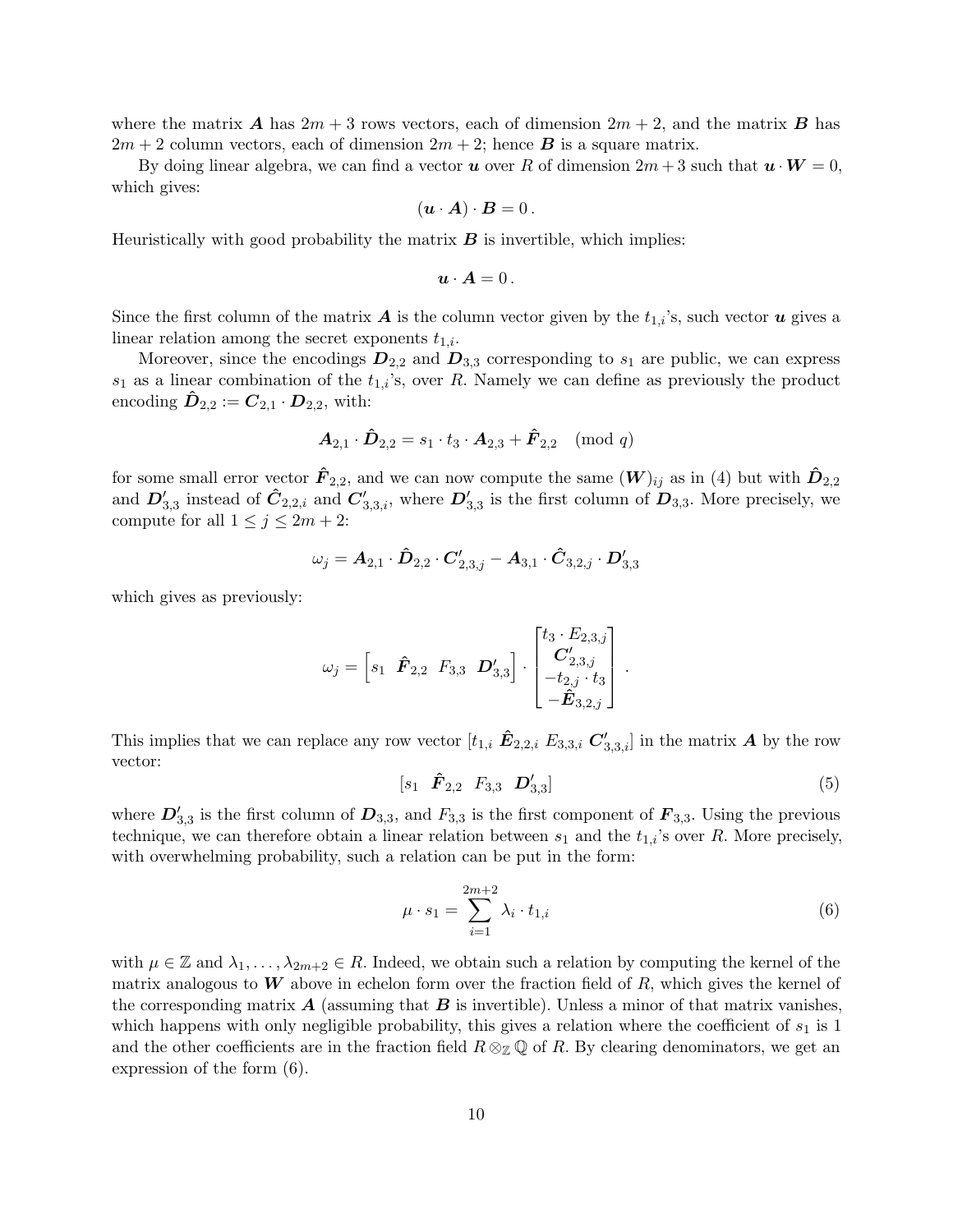Then, by considering exactly one additional  $t_{1,i}$  (say  $t_{1,2m+3}$ ) and carrying out the same computations with indices  $i = 2, ..., 2m + 3$  instead of  $i = 1, ..., 2m + 2$ , we get a second relation:

$$
\nu\cdot s_1=\sum_{i=2}^{2m+3}\lambda'_i\cdot t_{1,i}\,.
$$

If the integers  $\mu$  and  $\nu$  are relatively prime, which happens with significant probability<sup>3</sup>, we can apply Bézout's identity to obtain a linear relation in R where the coefficient of  $s_1$  is 1:

$$
s_1 = \sum_{i=1}^{2m+3} \alpha_i \cdot t_{1,i} \,. \tag{7}
$$

Note that we have the same linear relations for the other components of the vector (5) corresponding to  $s_1$ , namely:

$$
\hat{F}_{2,2} = \sum_{i=1}^{2m+3} \alpha_i \cdot \hat{E}_{2,2,i}, \quad F_{3,3} = \sum_{i=1}^{2m+3} \alpha_i \cdot E_{3,3,i}, \quad D'_{3,3} = \sum_{i=1}^{2m+3} \alpha_i \cdot C'_{3,3,i}.
$$
 (8)

Second step: equivalent private-key. In this second step, we show how to publicly compute an encoding equivalent to  $D_{1,1}$ , which is private to User 1; this will break the key-agreement protocol. In the first step, we had considered rows 2 and 3 to derive the linear relations (7) and (8); we now consider Row 1. On Row 1, the encodings  $D_{1,2}$  and  $D_{1,3}$  are public, so we can define as previously the product encoding  $\ddot{\bm{D}}_{1,3} = \bm{D}_{1,2} \cdot \bm{D}_{1,3}$ , which gives:

$$
\mathbf{A}_{1,2} \cdot \mathbf{\hat{D}}_{1,3} = s_2 \cdot s_3 \cdot \mathbf{A}_0 + \mathbf{\hat{F}}_{1,3} \pmod{q}
$$

for some small error vector  $\mathbf{F}_{1,3}$ . Recall that the encoding  $\mathbf{D}_{1,1}$  is private to User 1, with:

$$
\mathbf{A}_{1,1} \cdot \mathbf{D}_{1,1} = s_1 \cdot \mathbf{A}_{1,2} + \mathbf{F}_{1,1} \pmod{q} \,. \tag{9}
$$

Therefore only User 1 can privately compute:

$$
\mathbf{A}_{1,1} \cdot \mathbf{D}_{1,1} \cdot \hat{\mathbf{D}}_{1,3} = s_1 \cdot s_2 \cdot s_3 \cdot \mathbf{A}_0 + s_1 \cdot \hat{\mathbf{F}}_{1,3} + \mathbf{F}_{1,1} \cdot \hat{\mathbf{D}}_{1,3} \pmod{q} \tag{10}
$$

and extract the high order bits of  $s_1 \cdot s_2 \cdot s_3 \cdot A_0$  mod q to generate the session key.

We cannot compute the previous equation since  $D_{1,1}$  is private. However since we know a linear relation (7) between  $s_1$  and the  $t_{1,i}$ 's, and the encodings  $C_{1,1,i}$  corresponding to  $t_{1,i}$  are public, with:

$$
\mathbf{A}_{1,1} \cdot \mathbf{C}_{1,1,i} = t_{1,i} \cdot \mathbf{A}_{1,2} + \mathbf{E}_{1,1,i} \pmod{q}
$$

it is then natural to compute:

$$
\tilde{\bm{D}}_{1,1} = \sum_{i=1}^{2m+3} \alpha_i \cdot \bm{C}_{1,1,i} \,,
$$

 $3$  Heuristically, it is the probability that two random elements of R have coprime norms, since the rational integer denominator of an element of the fraction field has the same prime factors as its norm. For  $R = \mathbb{Z}[x]/(x^{2^n} + 1)$ , that probability is close to 3/4: see Appendix C.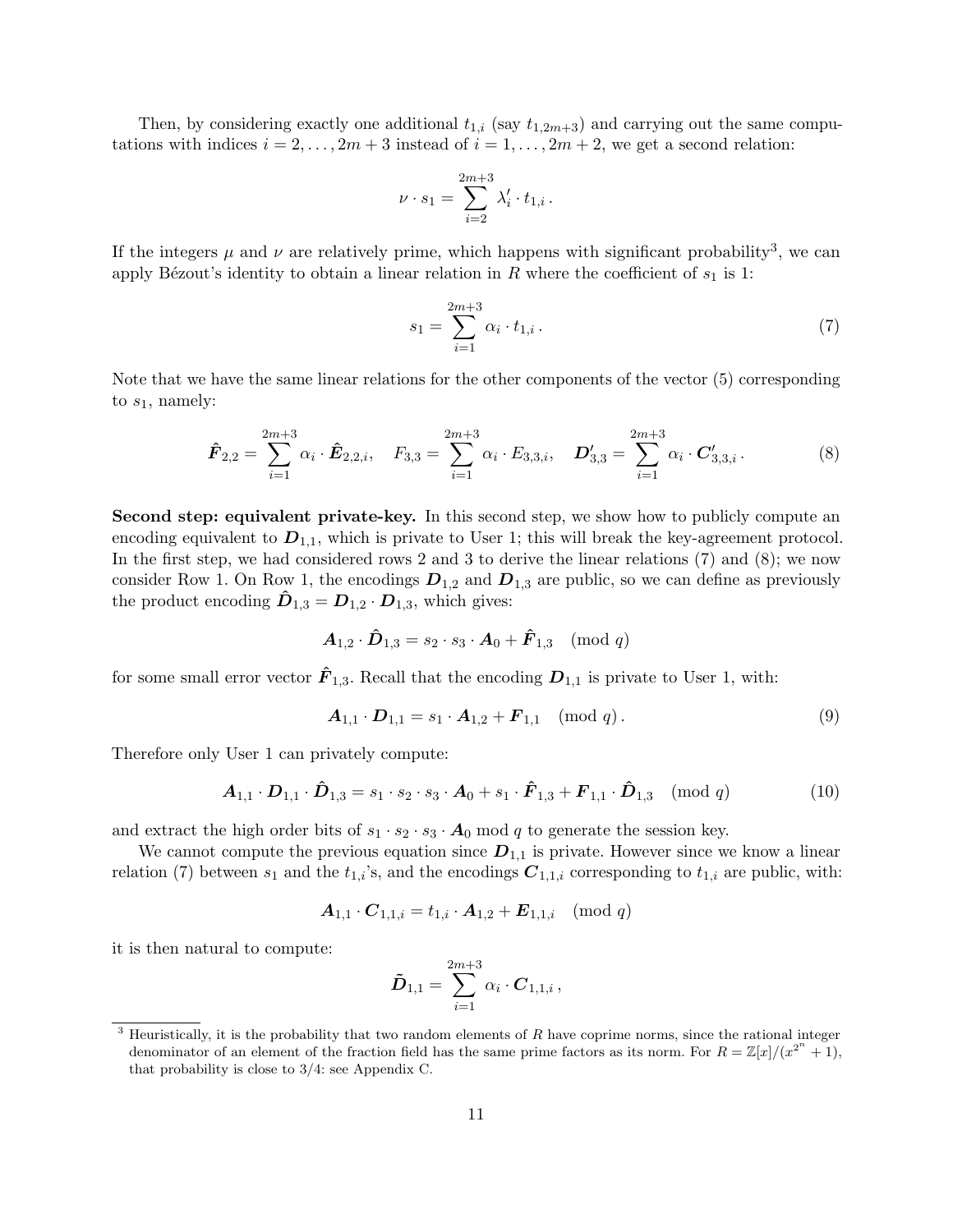which gives:

$$
\boldsymbol{A}_{1,1} \cdot \boldsymbol{\tilde{D}}_{1,1} = s_1 \cdot \boldsymbol{A}_{1,2} + \sum_{i=1}^{2m+3} \alpha_i \cdot \boldsymbol{E}_{1,1,i} \pmod{q} . \tag{11}
$$

The difference with (9) is that the error term  $\sum_{i=1}^{2m+3} \alpha_i \cdot E_{1,1,i}$  is not necessarily small since the coefficients  $\alpha_i$  can be large. Therefore if we compute:

$$
\boldsymbol{A}_{1,1} \cdot \tilde{\boldsymbol{D}}_{1,1} \cdot \hat{\boldsymbol{D}}_{1,3} = s_1 \cdot s_2 \cdot s_3 \cdot \boldsymbol{A}_0 + s_1 \cdot \hat{\boldsymbol{F}}_{1,3} + \left( \sum_{i=1}^{2m+3} \alpha_i \cdot \boldsymbol{E}_{1,1,i} \right) \cdot \hat{\boldsymbol{D}}_{1,3} \pmod{q} \tag{12}
$$

then as opposed to (10) this does not reveal the high-order bits of  $s_1 \cdot s_2 \cdot s_3 \cdot A_0$  mod q. In the following, we show how to derive an approximation of  $\sum_{i=1}^{2m+3} \alpha_i \cdot E_{1,1,i}$  over R, in order to correct the error in (11) and break the protocol. This is the second part of our attack.

As in the first step of the attack, to get equations over  $R$  and not only modulo  $q$ , we consider the difference between two rows, this time the difference between rows 1 and 3 (instead of rows 2 and 3). We have the public encodings:

$$
A_{1,1} \cdot C_{1,1,\ell} = t_{1,\ell} \cdot A_{1,2} + E_{1,1,\ell} \pmod{q}
$$
  
\n
$$
A_{1,2} \cdot \hat{C}_{1,3,\ell} = t_{2,\ell} \cdot t_3 \cdot A_0 + \hat{E}_{1,3,\ell} \pmod{q}
$$
  
\n
$$
A_{3,1} \cdot \hat{C}_{3,2,\ell} = t_{2,\ell} \cdot t_3 \cdot A_{3,3} + \hat{E}_{3,2,\ell} \pmod{q}
$$
  
\n
$$
A_{3,3} \cdot C_{3,3,\ell} = t_{1,\ell} \cdot A_0 + E_{3,3,\ell} \pmod{q}
$$

where we let  $\hat{\mathbf{C}}_{1,3,\ell} := \mathbf{C}_{1,2,\ell} \cdot \mathbf{C}_{1,3}$ , for some small error vector  $\hat{\mathbf{E}}_{1,3,\ell}$ . As previously we can compute over R, restricting ourselves to the first component, where  $\hat{C}'_{1,3,j}$  and  $C'_{3,3,i}$  are the first columns of  $\tilde{\mathbf{C}}_{1,3,j}$  and  $\mathbf{C}_{3,3,i}$  respectively:

$$
\begin{aligned} \omega_{ij} &= \bm A_{1,1} \cdot \bm C_{1,1,i} \cdot \bm{\hat C}_{1,3,j}' - \bm A_{3,1} \cdot \bm{\hat C}_{3,2,j} \cdot \bm C_{3,3,i}' \\ &= t_{1,i} \cdot \hat E_{1,3,j} + \bm E_{1,1,i} \cdot \bm{\hat C}_{1,3,j}' - t_{2,j} \cdot t_3 \cdot E_{3,3,i} - \bm{\hat E}_{3,2,j} \cdot \bm C_{3,3,i}' \,. \end{aligned}
$$

We can therefore compute over R, using the coefficients  $\alpha_i$  from the linear relation (7):

$$
\Omega_{j} = \sum_{i=1}^{2m+3} \alpha_{i} \cdot \left( \mathbf{A}_{1,1} \cdot \mathbf{C}_{1,1,i} \cdot \hat{\mathbf{C}}'_{1,3,j} - \mathbf{A}_{3,1} \cdot \hat{\mathbf{C}}_{3,2,j} \cdot \mathbf{C}'_{3,3,i} \right) \n= \sum_{i=1}^{2m+3} \alpha_{i} \cdot \left( t_{1,i} \cdot \hat{E}_{1,3,j} + \mathbf{E}_{1,1,i} \cdot \hat{\mathbf{C}}'_{1,3,j} - t_{2,j} \cdot t_{3} \cdot E_{3,3,i} - \hat{\mathbf{E}}_{3,2,j} \cdot \mathbf{C}'_{3,3,i} \right).
$$
\n(13)

Using the linear relations (7) and (8), we obtain:

$$
\Omega_j = s_1 \cdot \hat{E}_{1,3,j} - t_{2,j} \cdot t_3 \cdot F_{3,3} - \hat{E}_{3,2,j} \cdot D'_{3,3} + \left( \sum_{i=1}^{2m+3} \alpha_i \cdot E_{1,1,i} \right) \cdot \hat{C}'_{1,3,j}
$$

which gives:

$$
\Omega_j = u_j + \left(\sum_{i=1}^{2m+3} \alpha_i \cdot \mathbf{E}_{1,1,i}\right) \cdot \hat{C}'_{1,3,j} \tag{14}
$$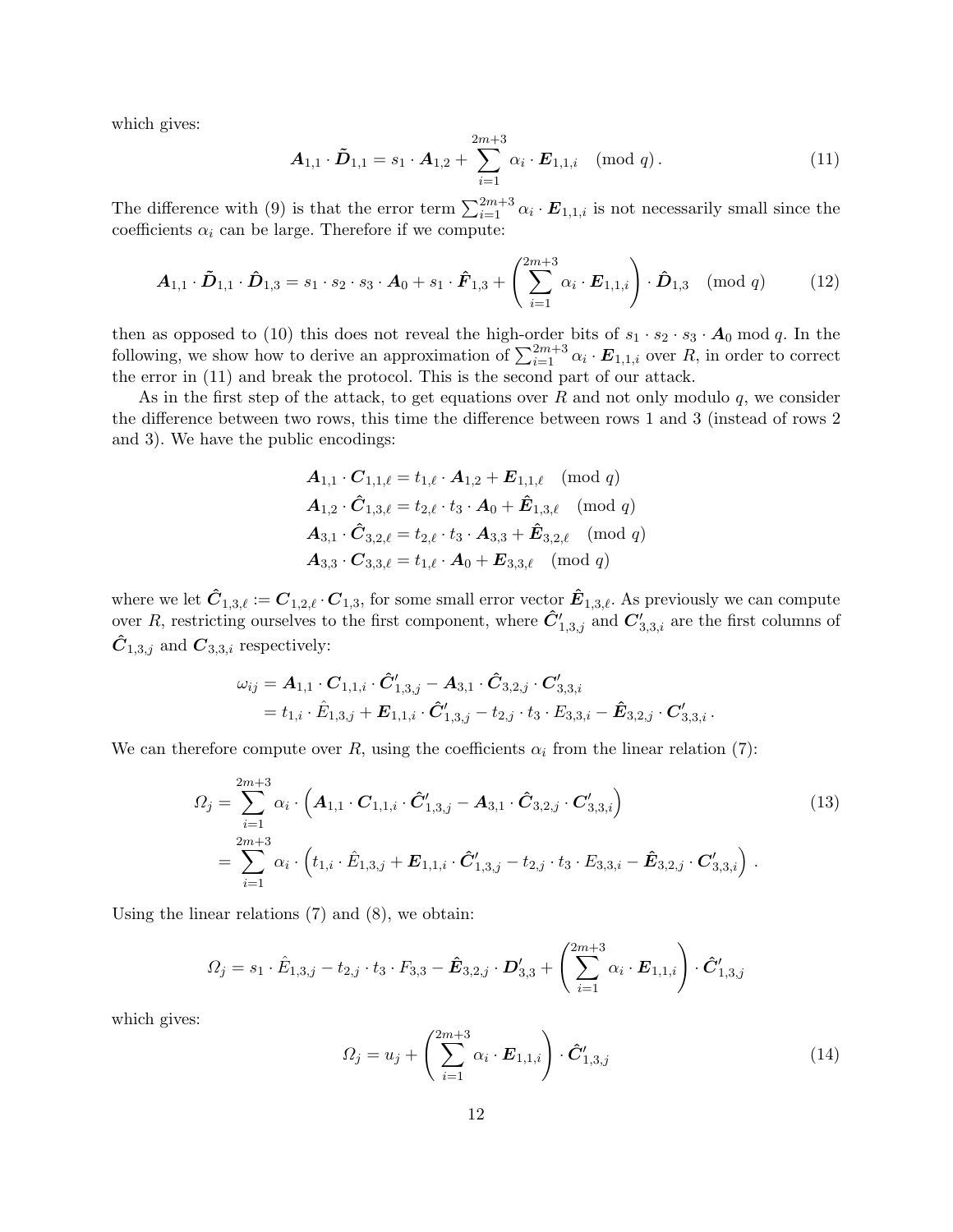for some small  $u_j$  in R. In summary we obtain a large scalar  $\Omega_j$  because the coefficients  $\alpha_i$  in (13) are large, but eventually what makes  $\Omega_j$  large is only the contribution from  $(\sum_{i=1}^{2m+3} \alpha_i \cdot \mathbf{E}_{1,1,i}) \cdot \hat{\mathbf{C}}'_{1,3,j};$ namely because of the linear relations (7) and (8) the other terms remain small.

We can now write (14) in vectorial form, where we let  $\hat{C}_{1,3}^{"}$  be the square matrix whose columns are the column vectors  $\hat{C}'_{1,3,j}$  for  $1 \leq j \leq m$ ; recall that the  $\hat{C}'_{1,3,j}$  are the first column vectors of the matrix encodings  $\hat{C}_{1,3,j}$ . We obtain a row vector  $\Omega$  of dimension m, where:

$$
\boldsymbol{\Omega} = \boldsymbol{u} + \left(\sum_{i=1}^{2m+3} \alpha_i \cdot \boldsymbol{E}_{1,1,i}\right) \cdot \hat{\boldsymbol{C}}_{1,3}''
$$
\n(15)

where  $\hat{C}_{1,3}''$  is a public square matrix of dimension m.

Now the crucial observation is that because the vector  $u$  has small components, we can get an approximation of the vector  $\sum_{i=1}^{2m+3} \alpha_i \cdot E_{1,1,i}$  by reducing the vector  $\Omega$  modulo the matrix  $\hat{C}_{1,3}'$ , assuming that  $\hat{C}_{1,3}''$  is an invertible matrix, which heuristically holds with good probability. This can be done by solving over the fraction field of R the linear system  $\mathbf{\Omega} = \mathbf{y} \cdot \hat{\mathbf{C}}_{1,3}''$  and then rounding to R the coefficients of y. Heuristically the vector  $E = |y|$  should be a good approximation of  $\sum_{i=1}^{2m+3} \alpha_i \cdot \mathbf{E}_{1,1,i}$ ; namely letting:

$$
\boldsymbol{E}' = \sum_{i=1}^{2m+3} \alpha_i \cdot \boldsymbol{E}_{1,1,i} - \boldsymbol{E}
$$
 (16)

we get using  $y = \Omega \cdot \hat{C}_{1,3}^{"-1}$ :

$$
\begin{aligned} \bm{E}' = (\bm{\varOmega}-\bm{u}) \cdot \hat{\bm{C}}_{1,3}''^{-1} - \bm{E} \\ = \bm{y} - \bm{E} - \bm{u} \cdot \hat{\bm{C}}_{1,3}''^{-1} \end{aligned}
$$

and therefore since  $y - E$  and u are small, the difference vector  $E'$  should be small if the norm of the transpose of the matrix  $\hat{C}_{1,3}''^{-1}$  remains small. We know that such a bound holds with probability close to 1 if we model  $\hat{C}_{1,3}''$  as a random matrix (e.g. Rudelson [Rud08] provides a bound of the form  $O(m^{3/2})$ ), and so we expect  $E'$  to be small (compared to q) for randomly generated encodings, since in the GGH15 parameter selection one takes  $m = \Theta(\log q)$ .

Combining  $(11)$  and  $(16)$ , we get:

$$
\mathbf{A}_{1,1} \cdot \mathbf{\tilde{D}}_{1,1} - \mathbf{E} = s_1 \cdot \mathbf{A}_{1,2} + \mathbf{E}' \pmod{q}
$$

for a small vector  $E'$ . Note that the previous equation is very similar to the original equation for the private encoding  $D_{1,1}$ :

$$
A_{1,1} \cdot D_{1,1} = s_1 \cdot A_{1,2} + F_{1,1} \pmod{q}
$$

the only difference being the publicly computed correction vector E. Therefore the pair  $(D_{1,1}, E)$ gives us an equivalent of the private encoding  $D_{1,1}$ , which breaks the protocol. More precisely we can eventually compute from public parameters:

$$
\left(\boldsymbol{A}_{1,1}\cdot\boldsymbol{\tilde{D}}_{1,1}-\boldsymbol{E}\right)\cdot\boldsymbol{D}_{1,2}\cdot\boldsymbol{D}_{1,3}=\left(s_1\cdot\boldsymbol{A}_{1,2}+\boldsymbol{E}'\right)\cdot\boldsymbol{\hat{D}}_{1,3}\pmod{q}
$$

$$
=s_1\cdot s_2\cdot s_3\cdot\boldsymbol{A}_0+s_1\cdot\boldsymbol{\hat{F}}_{1,3}+\boldsymbol{E}'\cdot\boldsymbol{\hat{D}}_{1,3}\pmod{q}
$$

Since all the error terms are small, this enables to extract the high-order bits of  $s_1 \cdot s_2 \cdot s_3 \cdot A_0 \mod q$ , and breaks the protocol.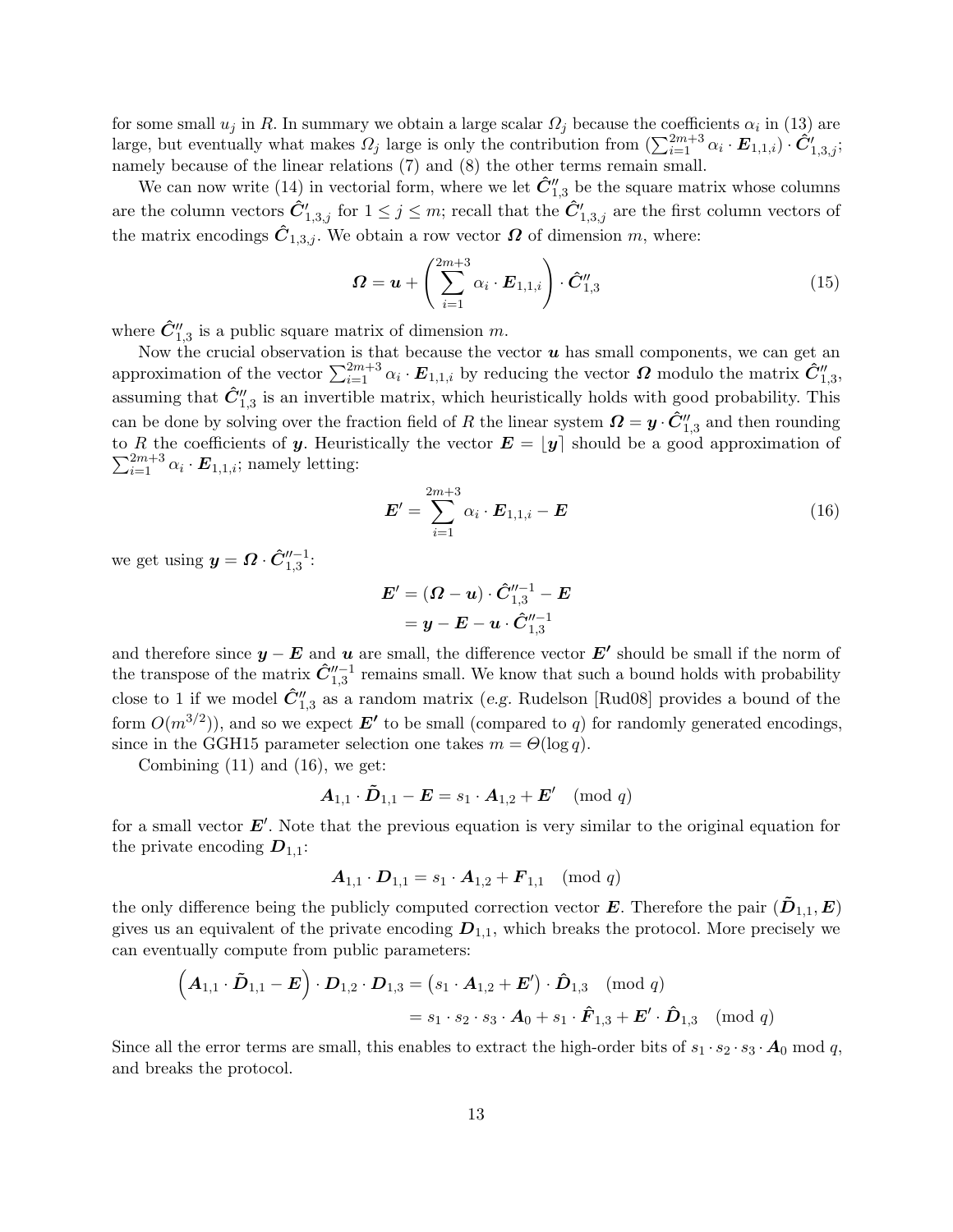## 3.2 Extension to  $k \geq 3$  Users

The extension of our attack to  $k \geq 3$  users is relatively straightforward and described in Appendix D.

## 4 Cryptanalysis of GGH15 With Safeguards

In [GGH15, Section 5.1] two safeguards for multipartite key agreement based on GGH15 multilinear maps are described:

- 1. Kilian-style randomization of the encodings, where C is replaced by  $\bar{C} := R^{-1} \cdot C \cdot R'$  using the randomizer matrices  $\mathbf{R}, \mathbf{R}'$  belonging to two adjacent nodes.
- 2. Choosing the first encoding matrix in each chain to have large entries.

In the following, we show how to extend our previous attack when those two safeguards are used.

## 4.1 First Safeguard: Kilian-Style Randomization of the Encodings.

The following safeguard for GGH15 multilinear maps is described in [GGH15], using Kilian-type randomization [Kil88]. For each internal node v in the graph one can choose a random invertible  $m \times m$  matrix  $\mathbf{R}_v$  modulo q, and for the sinks and sources we set  $\mathbf{R}_v = \mathbf{I}$ . Then each encoding C relative to path  $u \leadsto v$  is replaced by a masked encoding  $\bar{\mathbf{C}} := \mathbf{R}_u^{-1} \cdot \mathbf{C} \cdot \mathbf{R}_v$ . Concretely, in the GGH15 key-agreement protocol, instead of publishing encodings  $C_{i,j}$  with:

$$
\boldsymbol{A}_{i,j} \cdot \boldsymbol{C}_{i,j,\ell} = t_{1+(j-i \bmod k),\ell} \cdot \boldsymbol{A}_{i,j+1} + \boldsymbol{E}_{i,j,\ell} \pmod{q}
$$

one would only publish the masked encodings modulo q:

$$
\bar{\boldsymbol{C}}_{i,j,\ell} := \boldsymbol{R}_{i,j}^{-1} \cdot \boldsymbol{C}_{i,j,\ell} \cdot \boldsymbol{R}_{i,j+1} \tag{17}
$$

with  $R_{i,1} = R_{i,k+1} = I$  for all i; the same masking is applied to the encodings  $D_{i,j}$ . Since the product of encoding on any source-to-sink path remains the same, the same value is eventually extracted. Namely for all i we have:

$$
\prod_{j=1}^k \bar{\boldsymbol{C}}_{i,j} = \prod_{j=1}^k \boldsymbol{C}_{i,j}
$$

and therefore exactly the same session-key as before is computed by all users.

#### 4.2 Second Safeguard: First Encodings With Large Entries

The second safeguard described in [GGH15, Section 5.1] consists in choosing the first encodings  $C_{i,1}$ in each chain to have large entries modulo q, instead of small entries. Namely the first encoding  $C_{i,1}$ does not contribute in the error term when computing the session-key, so it can have large entries.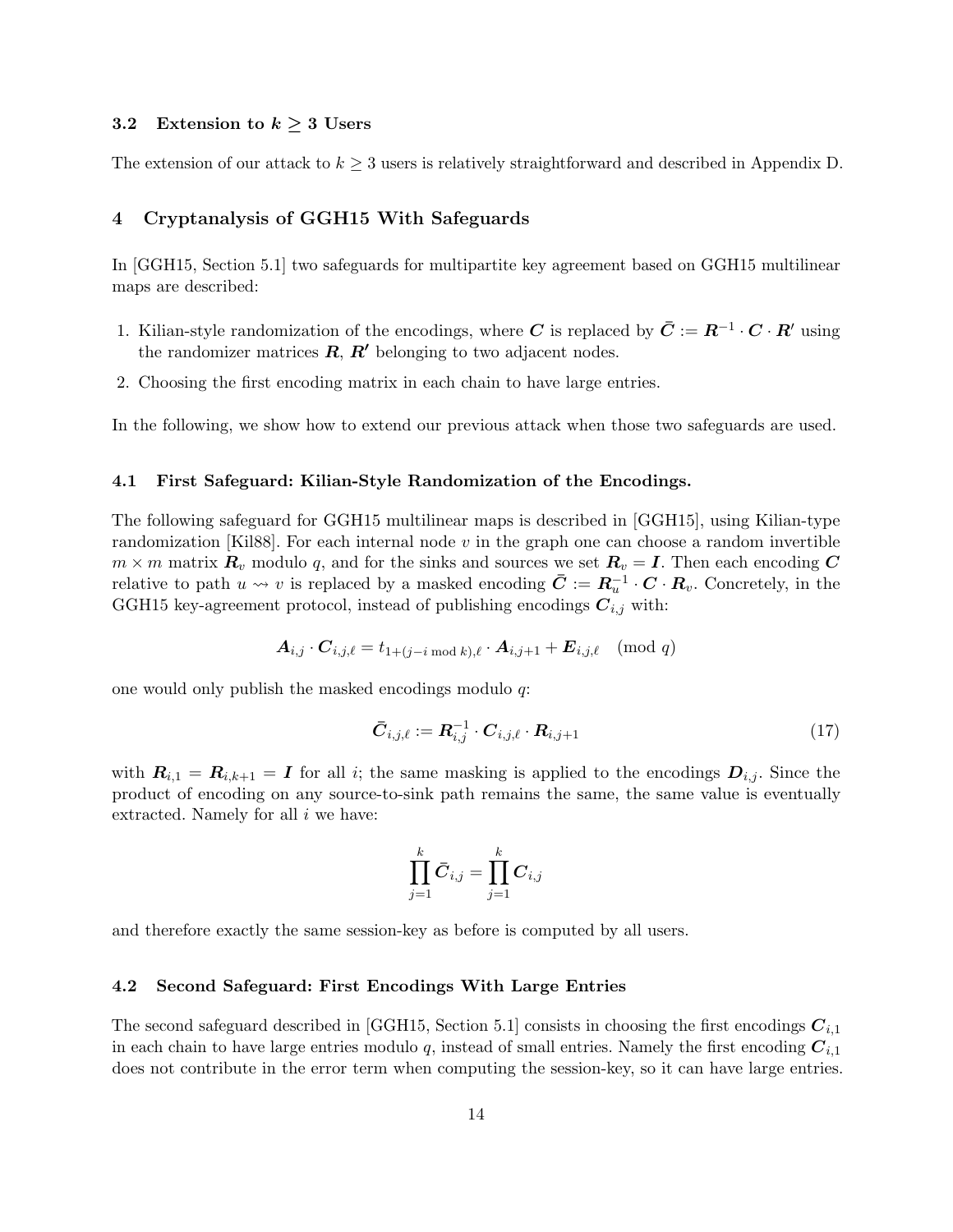#### 4.3 Cryptanalysis of GGH15 With Both Safeguards

In this section we show how to extend our attack from Section 3 when both safeguards are used. Note the first step of our attack still applies, since in the first step we are only using product of encodings from source to sink. Namely in Equation (4) exactly the same value  $(W)_{ij}$  is obtained when using masked encodings. Therefore we can still derive the same linear relation between secret exponents as in (7) and (8).

However the second step of our attack does not apply directly, since our second step requires the knowledge of the matrix  $\hat{C}''_{1,3}$  in (15), which is obtained from the first columns of the encodings  $\hat{C}_{1,3,j} = C_{1,2,j} \cdot C_{1,3}$ . Since these are partial products only, such partial products would be masked by the unknown randomization matrix  $R_{1,2}^{-1}$  modulo q, hence the matrix  $\hat{C}_{1,3}''$  is unknown.

We can however adapt our second step as follows. For simplicity we keep the same notations as previously, that is we describe our extended attack in term of the original encodings  $C_{i,j,\ell}$ , instead of the masked encodings  $C_{i,j,\ell}$  from (17); in that case we are only allowed to use products of encodings from source to sink. We first start with a slightly different equation from (15):

$$
\boldsymbol{\Omega} = \boldsymbol{u} + \left(\sum_{i=1}^{2m+3} \alpha_i \cdot \boldsymbol{E}_{1,1,i}\right) \cdot \hat{\boldsymbol{G}}_{1,3}^{\prime\prime} \tag{18}
$$

where  $\hat{G}''_{1,3}$  is a matrix whose columns are the first column vectors of  $D_{1,2} \cdot C_{1,3,j}$  for  $1 \le j \le 2m+2$ . Note that in (12) the error term that we must estimate to recover the session key is:

$$
\boldsymbol{E} = \left(\sum_{i=1}^{2m+3} \alpha_i \cdot \boldsymbol{E}_{1,1,i}\right) \cdot \boldsymbol{\hat{D}}_{1,3} \tag{19}
$$

Using a similar approach as in the attack first step, our approach consists in finding a vector  $x$  with coefficients in the fraction field  $R \otimes_{\mathbb{Z}} \mathbb{Q}$  of R such that:

$$
\hat{\boldsymbol{D}}_{1,3}^\prime=\hat{\boldsymbol{G}}_{1,3}^{\prime\prime}\cdot\boldsymbol{x}
$$

where  $\hat{D}_{1,3}'$  is the first column vector of  $\hat{D}_{1,3}$ . Applying the vector x on (18) and rounding in R, we obtain:

$$
\lfloor \boldsymbol{\varOmega}\cdot \boldsymbol{x}\rceil = \lfloor \boldsymbol{u}\cdot \boldsymbol{x}\rceil + \left(\sum_{i=1}^{2m+3}\alpha_i\cdot \boldsymbol{E}_{1,1,i}\right)\cdot \hat{\boldsymbol{D}}_{1,3}'
$$

Since the components of u (over R) are small, and moreover the coefficients of x (over  $R \otimes_{\mathbb{Z}} \mathbb{Q}$ ) are heuristically also small, the scalar  $\vert \mathbf{u} \cdot \mathbf{x} \vert$  in R is small compared to q, and therefore we obtain a good estimate of the first component of the error vector  $E$  from (19), which enables to recover the first component of the session key and breaks the scheme.<sup>4</sup>

#### 4.4 Detailed Description

First step: linear relations in R. The first step of our attack is exactly the same as previously. Namely as mentioned previously the first step of our previous attack still applies, since in the first step we are only using product of encodings from source to sink. More precisely in Equation (4)

<sup>4</sup> Other components of the session key can be also obtained analogously.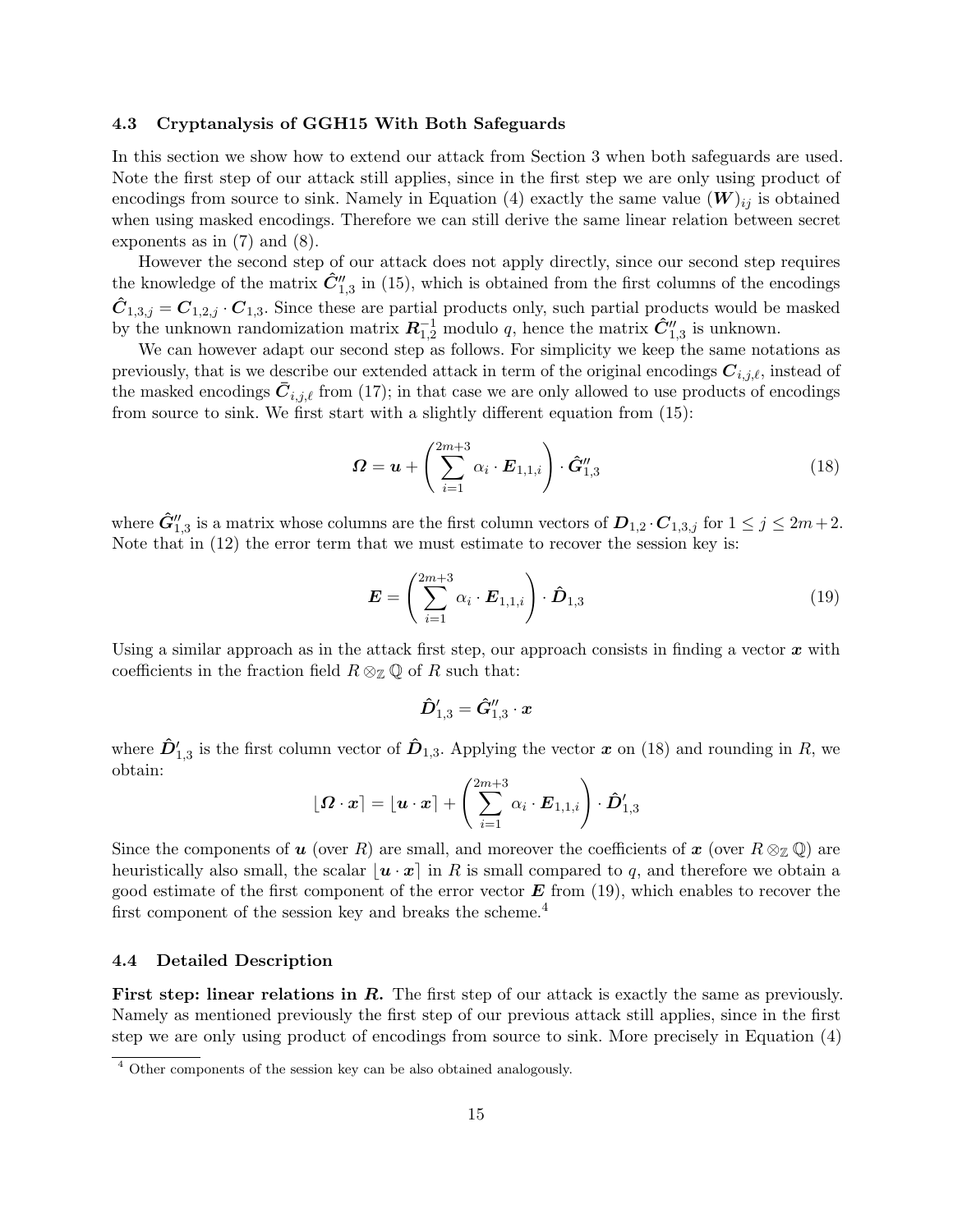exactly the same value  $(W)_{ij}$  is obtained when using masked encodings, and therefore we can still derive the same linear relations as in (7) and (8):

$$
s_1 = \sum_{i=1}^{2m+3} \alpha_i \cdot t_{1,i}, \quad \hat{F}_{2,2} = \sum_{i=1}^{2m+3} \alpha_i \cdot \hat{E}_{2,2,i}, \quad F_{3,3} = \sum_{i=1}^{2m+3} \alpha_i \cdot E_{3,3,i}, \quad D'_{3,3} = \sum_{i=1}^{2m+3} \alpha_i \cdot C'_{3,3,i}(20)
$$

Note that as opposed to Section 3 we don't know the value of the encodings  $D'_{3,3}$  and  $C'_{3,3,i}$ , since they are masked by the  $R_{ij}$  matrices; we only recover the coefficients  $\alpha_i$  in R.

Second step: another linear relation. In the second step, our goal is to find a vector  $x$  with coefficients in the fraction field  $R \otimes_{\mathbb{Z}} \mathbb{Q}$  of R such that:

$$
\bm{D}_{1,3}' = \sum_{i=1}^{2m+2} x_i \cdot \bm{C}_{1,3,i}'
$$

where  $D'_{1,3}$  and  $C'_{1,3,i}$  are the first column vectors of  $D_{1,3}$  and  $C_{1,3,i}$  respectively. We show that this can be done using the same approach as in the attack first step.

Namely letting  $C_{1,2,\ell} := C_{1,1,\ell} \cdot C_{1,2}$  where we let  $C_{1,2} := C_{1,2,1}$  corresponding to  $t_2 := t_{2,1}$ , we obtain:

$$
\begin{aligned} \mathbf{A}_{1,1} \cdot \hat{\mathbf{C}}_{1,2,\ell} &= t_{1,\ell} \cdot t_2 \cdot \mathbf{A}_{1,3} + \hat{\mathbf{E}}_{1,2,\ell} \pmod{q} \\ \mathbf{A}_{1,3} \cdot \mathbf{C}_{1,3,\ell} &= t_{3,\ell} \cdot \mathbf{A}_0 + \mathbf{E}_{1,3,\ell} \pmod{q} \end{aligned}
$$

Similarly letting  $\hat{C}_{2,3,\ell} := C_{2,2,\ell} \cdot C_{2,3}$  where  $C_{2,3} := C_{2,3,1}$ , we get:

$$
\begin{aligned} \mathbf{A}_{2,1} \cdot \mathbf{C}_{2,1,\ell} &= t_{3,\ell} \cdot \mathbf{A}_{2,2} + \mathbf{E}_{2,1,\ell} \pmod{q} \\ \mathbf{A}_{2,2} \cdot \hat{\mathbf{C}}_{2,3,\ell} &= t_1 \cdot t_{2,\ell} \cdot \mathbf{A}_0 + \hat{\mathbf{E}}_{2,3,\ell} \pmod{q} \end{aligned}
$$

We can therefore compute the following matrix elements in  $R$ , restricting ourselves as previously to the first component of the vectors:

$$
\begin{aligned} (\boldsymbol{W})_{ij} &= \boldsymbol{A}_{1,1} \cdot \boldsymbol{\hat{C}}_{1,2,i} \cdot \boldsymbol{C}_{1,3,j}' - \boldsymbol{A}_{2,1} \cdot \boldsymbol{C}_{2,1,j} \cdot \boldsymbol{\hat{C}}_{2,3,i}' \\ &= t_{1,i} \cdot t_2 \cdot E_{1,3,j} + \boldsymbol{\hat{E}}_{1,2,i} \cdot \boldsymbol{C}_{1,3,j}' - t_{3,j} \cdot \boldsymbol{\hat{E}}_{2,3,i} - \boldsymbol{E}_{2,1,j} \cdot \boldsymbol{\hat{C}}_{2,3,i}' \end{aligned}
$$

for all  $1 \le i \le 2m+2$  and  $1 \le j \le 2m+2$ , where  $\mathbf{C}'_{1,3,j}$  and  $\hat{\mathbf{C}}'_{2,3,i}$  are the first column vectors of  $C_{1,3,j}$  and  $\hat{C}_{2,3,i}$  respectively. This gives:

$$
(\boldsymbol{W})_{ij} = \begin{bmatrix} t_{1,i} t_2 & \hat{\boldsymbol{E}}_{1,2,i} & \hat{E}_{2,3,i} & \hat{\boldsymbol{C}}_{2,3,i}' \end{bmatrix} \cdot \begin{bmatrix} E_{1,3,j} \\ \boldsymbol{C}_{1,3,j}' \\ -t_{3,j}' \\ -\boldsymbol{E}_{2,1,j} \end{bmatrix}
$$

.

Moreover, since the encodings  $D_{1,3}$  and  $D_{2,1}$  corresponding to  $s_3$  on rows 1 and 2 are public, we can additionally compute the corresponding vector:

$$
(\boldsymbol{V})_i = \boldsymbol{A}_{1,1} \cdot \boldsymbol{\hat{C}}_{1,2,i} \cdot \boldsymbol{D}'_{1,3} - \boldsymbol{A}_{2,1} \cdot \boldsymbol{D}_{2,1} \cdot \boldsymbol{\hat{C}}'_{2,3,i}
$$
  
=  $\begin{bmatrix} t_{1,i} t_2 & \boldsymbol{\hat{E}}_{1,2,i} & \boldsymbol{\hat{E}}_{2,3,i} & \boldsymbol{\hat{C}}'_{2,3,i} \end{bmatrix} \cdot \begin{bmatrix} F_{1,3} \\ \boldsymbol{D}'_{1,3} \\ -s_3 \\ -F_{2,1} \end{bmatrix}.$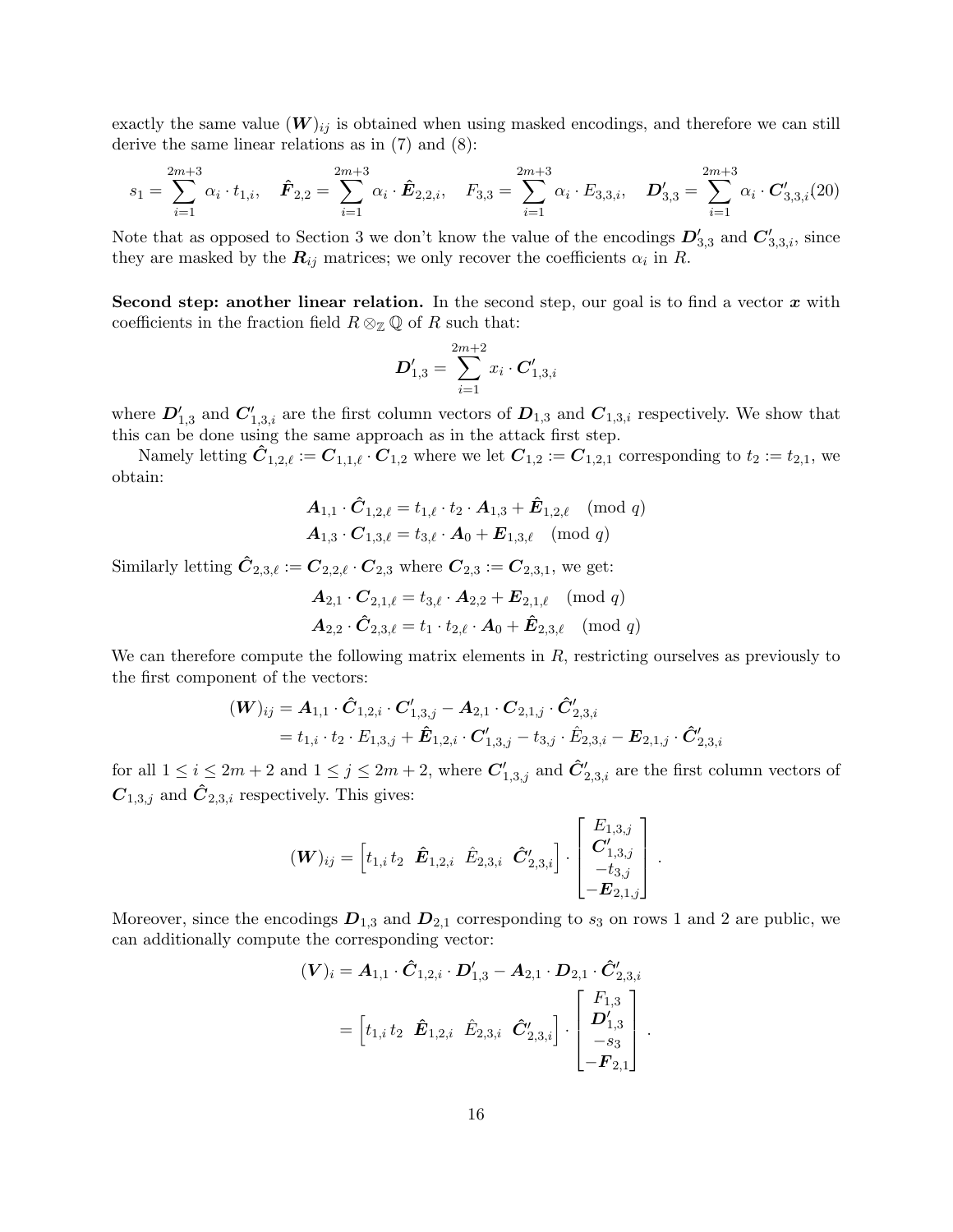where  $D'_{1,3}$  is the first column vector of  $D_{1,3}$ . Therefore assuming that the matrix W is invertible, we can find  $x$  in  $R \otimes_{\mathbb{Z}} \mathbb{Q}$  such that:

$$
\pmb W \cdot \pmb x = \pmb V
$$

which gives as required:

$$
D'_{1,3} = \sum_{i=1}^{2m+2} x_i \cdot C'_{1,3,i} \tag{21}
$$

Note that the only difference with the linear relations from Step 1 is that we don't require the  $x_i$ 's to be in R, only in the fraction field  $R \otimes_{\mathbb{Z}} \mathbb{Q}$  of R; this implies that heuristically such coefficients should remain small in absolute value.

Third step: estimating the error term. In the third step our goal is to estimate the error term when computing the session-key, as in the second step of the basic attack. We first start with a slightly different equation from (15):

$$
\boldsymbol{\Omega} = \boldsymbol{u} + \left(\sum_{i=1}^{2m+3} \alpha_i \cdot \boldsymbol{E}_{1,1,i}\right) \cdot \hat{\boldsymbol{G}}_{1,3}^{\prime\prime} \tag{22}
$$

where  $\hat{G}''_{1,3}$  is a matrix whose columns are the first column vectors of  $D_{1,2} \cdot C_{1,3,j}$  for  $1 \le j \le 2m+2$ . Therefore the only difference with (15) is that we use the matrix  $\hat{G}''_{1,3}$  instead of  $\hat{C}''_{1,3}$ .

To obtain (22) we proceed as follows. Instead of letting  $\hat{C}_{1,3,\ell} = C_{1,2,\ell} \cdot C_{1,3}$  as in the basic attack, we let  $C_{1,3,\ell} = D_{1,2} \cdot C_{1,3,\ell}$ . Similarly we let  $C_{3,2,\ell} := D_{3,1} \cdot C_{3,2,\ell}$ . This is possible because on rows 1 and 3 the encodings  $D_{1,2}$  and  $D_{3,1}$  corresponding to  $s_2$  are public. We obtain:

$$
A_{1,1} \cdot C_{1,1,\ell} = t_{1,\ell} \cdot A_{1,2} + E_{1,1,\ell} \pmod{q}
$$
  
\n
$$
A_{1,2} \cdot \hat{C}_{1,3,\ell} = s_2 \cdot t_{3,\ell} \cdot A_0 + \hat{E}_{1,3,\ell} \pmod{q}
$$
  
\n
$$
A_{3,1} \cdot \hat{C}_{3,2,\ell} = s_2 \cdot t_{3,\ell} \cdot A_{3,3} + \hat{E}_{3,2,\ell} \pmod{q}
$$
  
\n
$$
A_{3,3} \cdot C_{3,3,\ell} = t_{1,\ell} \cdot A_0 + E_{3,3,\ell} \pmod{q}
$$

As previously we can compute over R, restricting ourselves to the first component, where  $\hat{C}^{\prime}_{1,3,j}$ and  $C'_{3,3,i}$  are the first columns of  $\hat{C}_{1,3,j}$  and  $C_{3,3,i}$  respectively:

$$
\begin{aligned} \omega_{ij} &= \bm A_{1,1} \cdot \bm C_{1,1,i} \cdot \hat{\bm C}_{1,3,j}' - \bm A_{3,1} \cdot \hat{\bm C}_{3,2,j} \cdot \bm C_{3,3,i}' \\ &= t_{1,i} \cdot \hat E_{1,3,j} + \bm E_{1,1,i} \cdot \hat{\bm C}_{1,3,j}' - s_2 \cdot t_{3,j} \cdot E_{3,3,i} - \hat{\bm E}_{3,2,j} \cdot \bm C_{3,3,i}' \,. \end{aligned}
$$

We can therefore compute over R, using the coefficients  $\alpha_i$  from the linear relations (20):

$$
Q_j = \sum_{i=1}^{2m+3} \alpha_i \cdot \omega_{ij}
$$
  
= 
$$
\sum_{i=1}^{2m+3} \alpha_i \cdot \left(t_{1,i} \cdot \hat{E}_{1,3,j} + \mathbf{E}_{1,1,i} \cdot \hat{C}'_{1,3,j} - s_2 \cdot t_{3,j} \cdot E_{3,3,i} - \hat{E}_{3,2,j} \cdot C'_{3,3,i}\right)
$$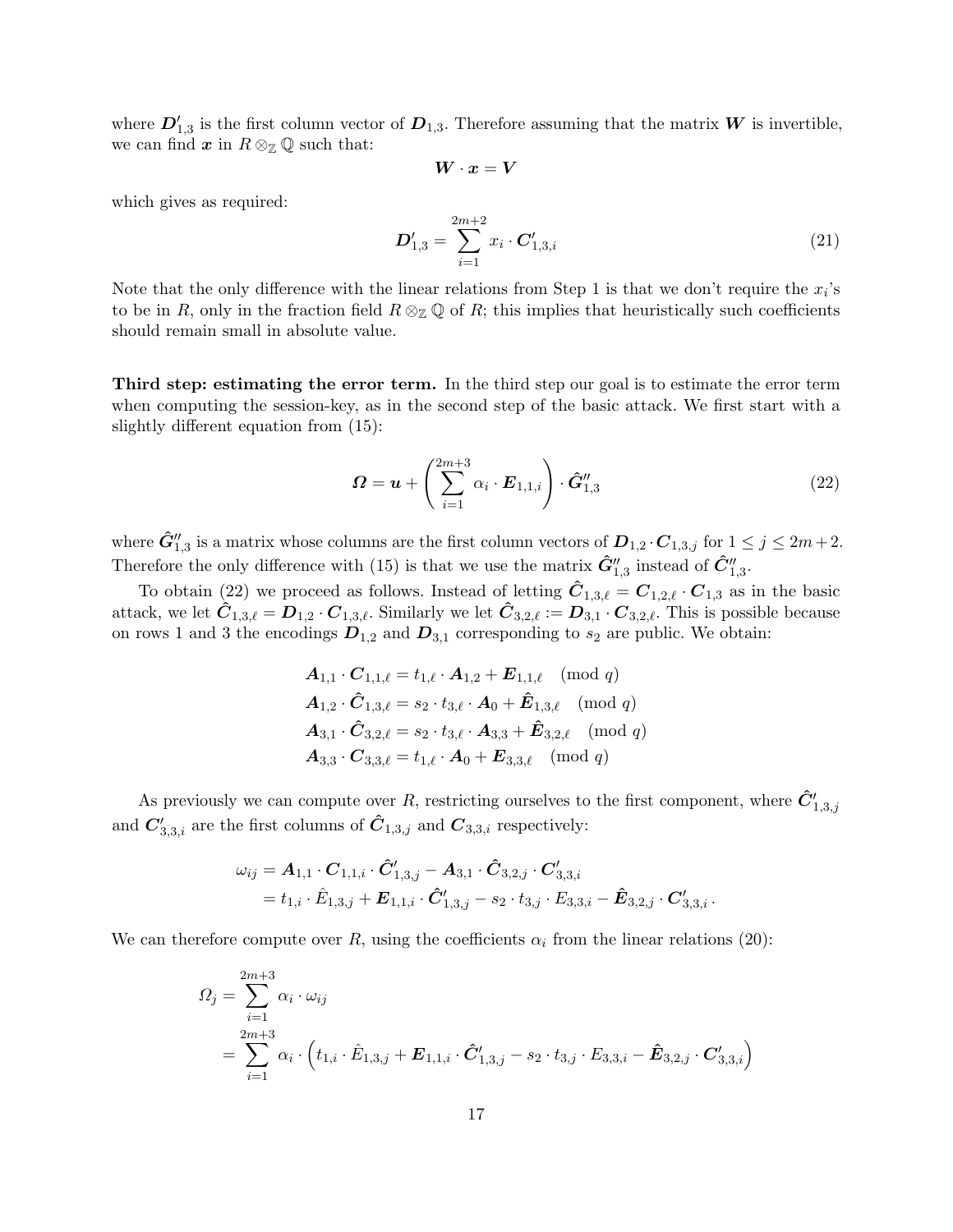Using the linear relations in (20), we obtain:

$$
\Omega_j = s_1 \cdot \hat{E}_{1,3,j} - s_2 \cdot t_{3,j} \cdot F_{3,3} - \hat{E}_{3,2,j} \cdot D'_{3,3} + \left(\sum_{i=1}^{2m+3} \alpha_i \cdot E_{1,1,i}\right) \cdot \hat{C}'_{1,3,j}
$$

where  $D'_{3,3}$  is the first column vector of  $D_{3,3}$ . This gives:

$$
\Omega_j = u_j + \left(\sum_{i=1}^{2m+3} \alpha_i \cdot \mathbf{E}_{1,1,i}\right) \cdot \hat{\mathbf{C}}'_{1,3,j}
$$

for some small  $u_j$  in R. Since we have let  $\hat{C}_{1,3,j} = D_{1,2} \cdot C_{1,3,j}$  for  $1 \leq j \leq 2m+2$ , in vectorial form we obtain (22) as required, where  $\hat{G}_{1,3}''$  is the matrix whose columns are the first column vectors of  $\mathbf{D}_{1,2} \cdot \mathbf{C}_{1,3,j}$  for  $1 \leq j \leq 2m+2$ .

Recall that in (12) the error term that we must estimate to recover the session key is:

$$
\boldsymbol{E} = \left(\sum_{i=1}^{2m+3} \alpha_i \cdot \boldsymbol{E}_{1,1,i}\right) \cdot \boldsymbol{\hat{D}}_{1,3} \tag{23}
$$

where  $\hat{\bm{D}}_{1,3} = \bm{D}_{1,2} \cdot \bm{D}_{1,3}$ . In the following we will only estimate the first component, so we let  $\hat{D}_{1,3}' = D_{1,2} \cdot D_{1,3}'$ , where  $\hat{D}_{1,3}'$  and  $D_{1,3}'$  are the first column vectors of  $\hat{D}_{1,3}$  and  $D_{1,3}$  respectively.

We now use the vector  $\boldsymbol{x}$  computed in the second step. In matrix notation, Equation (21) gives:

$$
\boldsymbol{D}_{1,3}^\prime=\boldsymbol{C}_{1,3}^{\prime\prime}\cdot \boldsymbol{x}
$$

where  $C_{1,3}''$  is the matrix whose columns are the first column vectors of  $C_{1,3,i}$  for  $1 \leq i \leq 2m+2$ . Using  $\hat{G}_{1,3}'' = D_{1,2} \cdot C_{1,3}''$ , this gives:

$$
\hat{\boldsymbol{D}}_{1,3}' = \boldsymbol{D}_{1,2} \cdot \boldsymbol{D}_{1,3}' = \boldsymbol{D}_{1,2} \cdot \boldsymbol{C}_{1,3}'' \cdot \boldsymbol{x} = \boldsymbol{G}_{1,3}'' \cdot \boldsymbol{x}
$$

where  $\hat{D}_{1,3}'$  is the first column vector of  $\hat{D}_{1,3}$ . Applying the vector x on (22), we therefore get:

$$
\boldsymbol{\varOmega}\cdot\boldsymbol{x}=\boldsymbol{u}\cdot\boldsymbol{x}+\left(\sum_{i=1}^{2m+3}\alpha_i\cdot\boldsymbol{E}_{1,1,i}\right)\cdot\boldsymbol{\hat{D}}'_{1,3}
$$

We claim that this provides a good estimate of the first component of the error vector  $\bf{E}$  from (23). Recall that the components of x are in  $R \otimes_{\mathbb{Z}} \mathbb{Q}$ , so by rounding to the nearest integer we can get the following value in R:

$$
E' = \lfloor \boldsymbol{\Omega} \cdot \boldsymbol{x} \rceil = \lfloor \boldsymbol{u} \cdot \boldsymbol{x} \rceil + \left( \sum_{i=1}^{2m+3} \alpha_i \cdot \boldsymbol{E}_{1,1,i} \right) \cdot \hat{\boldsymbol{D}}'_{1,3} \tag{24}
$$

Since the components of u (over R) are small, and moreover the coefficients of x (over  $R \otimes_{\mathbb{Z}} \mathbb{Q}$ ) are also small (heuristically), the scalar  $\mathbf{u} \cdot \mathbf{x}$  in R is small.

Finally, letting as previously:

$$
\tilde{\bm{D}}_{1,1} = \sum_{i=1}^{2m+3} \alpha_i \cdot \bm{C}_{1,1,i} \,,
$$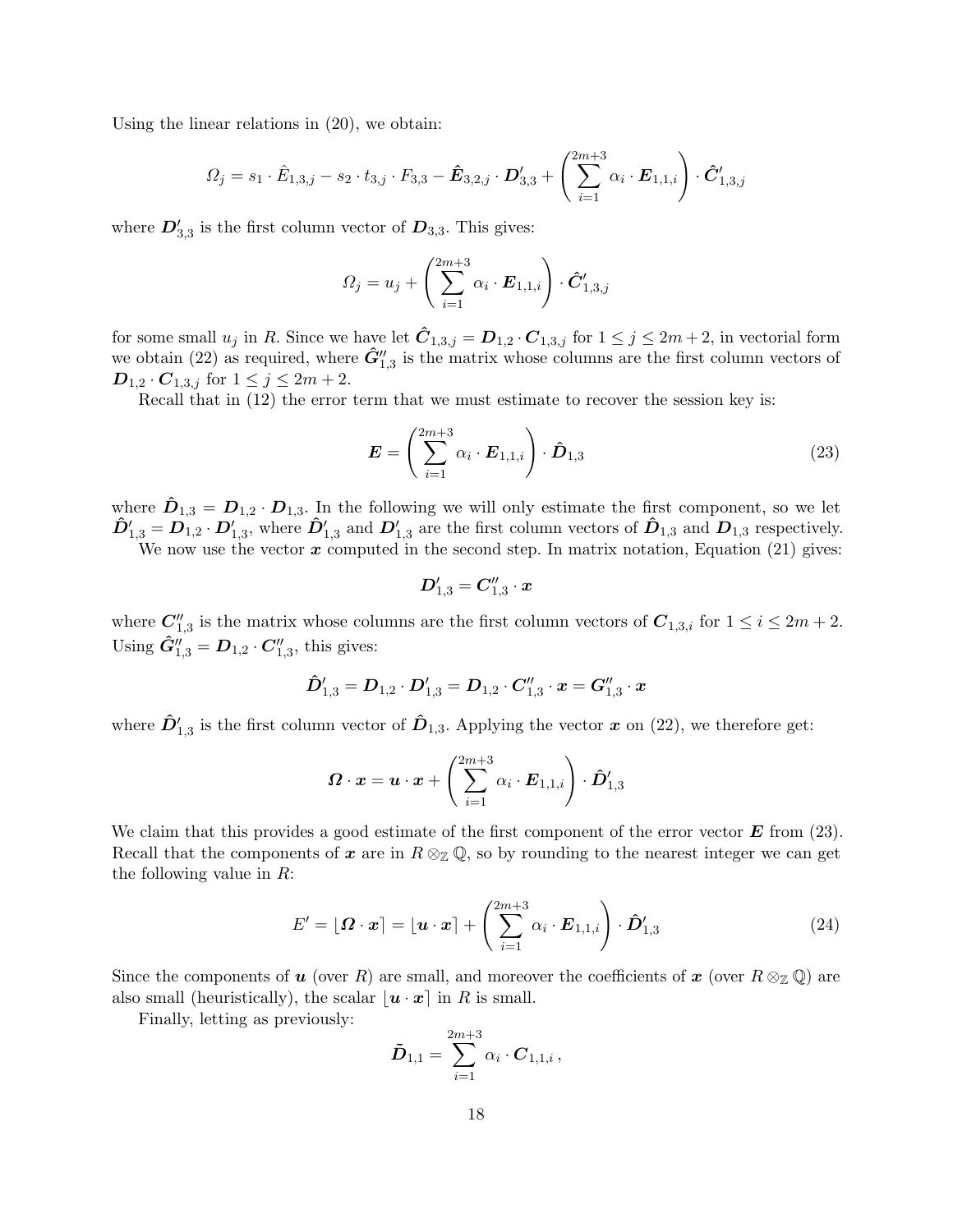we obtain:

$$
\boldsymbol{A}_{1,1} \cdot \boldsymbol{\tilde{D}}_{1,1} = s_1 \cdot \boldsymbol{A}_{1,2} + \sum_{i=1}^{2m+3} \alpha_i \cdot \boldsymbol{E}_{1,1,i} \pmod{q}.
$$

which gives as previously:

$$
\boldsymbol{A}_{1,1} \cdot \boldsymbol{\tilde{D}}_{1,1} \cdot \boldsymbol{\hat{D}}'_{1,3} = s_1 \cdot s_2 \cdot s_3 \cdot A_0 + s_1 \cdot \hat{F}_{1,3} + \left(\sum_{i=1}^{2m+3} \alpha_i \cdot \boldsymbol{E}_{1,1,i}\right) \cdot \boldsymbol{\hat{D}}'_{1,3} \pmod{q}
$$

Therefore combining with (24) we can compute from public parameters:

$$
\boldsymbol{A}_{1,1} \cdot \boldsymbol{\tilde{D}}_{1,1} \cdot \boldsymbol{\hat{D}}'_{1,3} - E' = s_1 \cdot s_2 \cdot s_3 \cdot A_0 + s_1 \cdot \hat{F}'_{1,3} - \lfloor \boldsymbol{u} \cdot \boldsymbol{x} \rceil \pmod{q}
$$

Since the terms  $s_1 \cdot \hat{F}'_{1,3}$  and  $\lfloor u \cdot x \rceil$  are small, this reveals the first component of the secret vector  $s_1 \cdot s_2 \cdot s_3 \cdot A_0$ , which breaks the scheme.

Acknowledgments. This work has been supported in part by the European Union's H2020 Programme under grant agreement number ICT-644209.

## References

- [BF14] Jean-François Biasse and Claus Fieker. Subexponential class group and unit group computation in large degree number fields. LMS Journal of Computation and Mathematics, 17(suppl. A):385–403, 2014.
- [BGH<sup>+</sup>15] Zvika Brakerski, Craig Gentry, Shai Halevi, Tancrède Lepoint, Amit Sahai, and Mehdi Tibouchi. Cryptanalysis of the quadratic zero-testing of GGH. Cryptology ePrint Archive, Report 2015/845, 2015. Available at https://eprint.iacr.org/2015/845.
- [Bia14] Jean-François Biasse. Subexponential time ideal decomposition in orders of number fields of large degree. Advances in Mathematics of Communications, 8(4):407–425, 2014.
- [BS02] Dan Boneh and Alice Silverberg. Applications of multilinear forms to cryptography. Contemporary Mathematics, 324:71–90, 2002.
- [BS16] Jean-François Biasse and Fang Song. Efficient quantum algorithms for computing class groups and solving the principal ideal problem in arbitrary degree number fields. In Robert Krauthgamer, editor, SODA 2016, pages 893–902. ACM, 2016.
- [CDPR16] Ronald Cramer, L´eo Ducas, Chris Peikert, and Oded Regev. Recovering short generators of principal ideals in cyclotomic rings. In Marc Fischlin and Jean-Sébastien Coron, editors, EUROCRYPT 2016, Part II, volume 9666 of LNCS, pages 559–585. Springer, 2016.
- [CFL<sup>+</sup>16] Jung Hee Cheon, Pierre-Alain Fouque, Changmin Lee, Brice Minaud, and Hansol Ryu. Cryptanalysis of the new CLT multilinear map over the integers. In Marc Fischlin and Jean-Sébastien Coron, editors,  $EUROCRYPT 2016$ , Part I, volume 9665 of LNCS, pages 509–536. Springer, 2016.
- [CGH<sup>+</sup>15] Jean-Sébastien Coron, Craig Gentry, Shai Halevi, Tancrède Lepoint, Hemanta K. Maji, Eric Miles, Mariana Raykova, Amit Sahai, and Mehdi Tibouchi. Zeroizing without low-level zeroes: New MMAP attacks and their limitations. In Rosario Gennaro and Matthew Robshaw, editors, CRYPTO 2015, Part I, volume 9215 of LNCS, pages 247–266. Springer, 2015.
- [CGS14] Peter Campbell, Michael Groves, and Dan Shepherd. Soliloquy: A cautionary tale. ETSI 2nd Quantum-Safe Crypto Workshop, 2014. Available at https://docbox.etsi.org/Workshop/2014/201410\_CRYPTO/ S07\_Systems\_and\_Attacks/S07\_Groves\_Annex.pdf.
- [CHL<sup>+</sup>15] Jung Hee Cheon, Kyoohyung Han, Changmin Lee, Hansol Ryu, and Damien Stehl´e. Cryptanalysis of the multilinear map over the integers. In Elisabeth Oswald and Marc Fischlin, editors, EUROCRYPT 2015, Part I, volume 9056 of LNCS, pages 3-12. Springer, 2015.
- [CLT13] Jean-Sébastien Coron, Tancrède Lepoint, and Mehdi Tibouchi. Practical multilinear maps over the integers. In Ran Canetti and Juan A. Garay, editors, CRYPTO 2013, Part I, volume 8042 of LNCS, pages 476–493. Springer, 2013.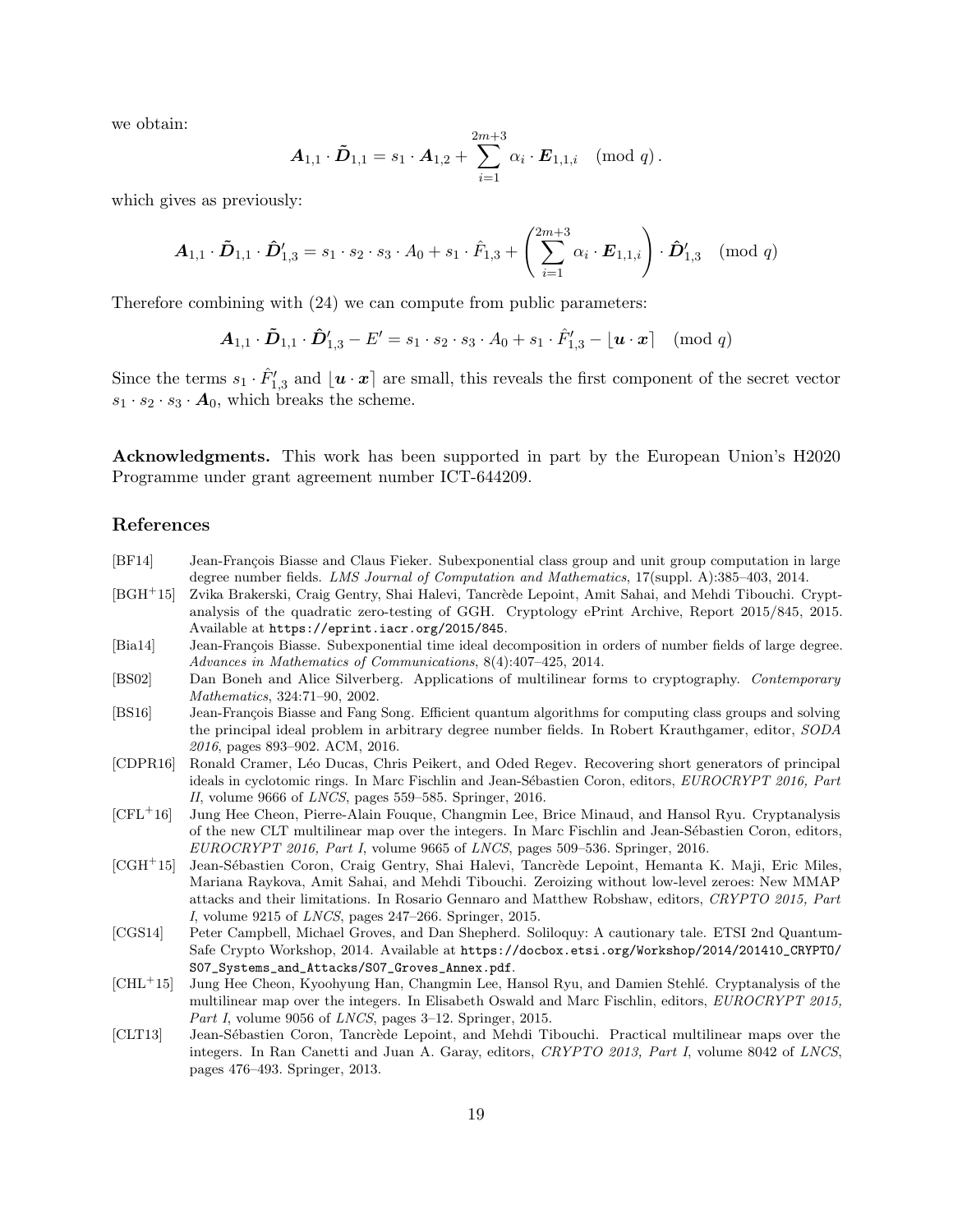- [CLT15] Jean-Sébastien Coron, Tancrède Lepoint, and Mehdi Tibouchi. New multilinear maps over the integers. In Rosario Gennaro and Matthew Robshaw, editors, CRYPTO 2015, Part I, volume 9215 of LNCS, pages 267–286. Springer, 2015.
- [Dev16] The Sage Developers. Sage Mathematics Software (Version 7.0), 2016. http://www.sagemath.org.
- [DH76] Whitfield Diffie and Martin E. Hellman. New directions in cryptography. IEEE Transactions on Information Theory, 22(6):644–654, 1976.
- [GGH13a] Sanjam Garg, Craig Gentry, and Shai Halevi. Candidate multilinear maps from ideal lattices. In Thomas Johansson and Phong Q. Nguyen, editors,  $EUROCRYPT 2013$ , volume 7881 of LNCS, pages 1-17. Springer, 2013.
- [GGH<sup>+</sup>13b] Sanjam Garg, Craig Gentry, Shai Halevi, Mariana Raykova, Amit Sahai, and Brent Waters. Candidate indistinguishability obfuscation and functional encryption for all circuits. In Omer Reingold, editor, FOCS 2013, pages 40–49. IEEE Computer Society, 2013.
- [GGH15] Craig Gentry, Sergey Gorbunov, and Shai Halevi. Graph-induced multilinear maps from lattices. In Yevgeniy Dodis and Jesper Buus Nielsen, editors, TCC 2015, Part II, volume 9015 of LNCS, pages 498–527. Springer, 2015.
- [GPV08] Craig Gentry, Chris Peikert, and Vinod Vaikuntanathan. Trapdoors for hard lattices and new cryptographic constructions. In Cynthia Dwork, editor, STOC 2008, pages 197–206. ACM, 2008.
- [GSW13] Craig Gentry, Amit Sahai, and Brent Waters. Homomorphic encryption from learning with errors: Conceptually-simpler, asymptotically-faster, attribute-based. In Ran Canetti and Juan A. Garay, editors, CRYPTO 2013, Part I, volume 8042 of LNCS, pages 75–92. Springer, 2013.
- [Hal15a] Shai Halevi. Graded encoding, variations on a scheme. Cryptology ePrint Archive, Report 2015/866, 2015. Available at https://eprint.iacr.org/2015/866.
- [Hal15b] Shai Halevi. Private communication, 2015.
- [HJ16] Yupu Hu and Huiwen Jia. Cryptanalysis of GGH map. In Marc Fischlin and Jean-Sébastien Coron, editors, EUROCRYPT 2016, Part I, volume 9665 of LNCS, pages 537–565. Springer, 2016.
- [Jou00] Antoine Joux. A one round protocol for tripartite Diffie-Hellman. In Wieb Bosma, editor, ANTS-IV, volume 1838 of LNCS, pages 385–394. Springer, 2000.
- [Kil88] Joe Kilian. Founding cryptography on oblivious transfer. In Janos Simon, editor, STOC 1988, pages 20–31. ACM, 1988.
- [LSS14] Adeline Langlois, Damien Stehlé, and Ron Steinfeld. GGHLite: More efficient multilinear maps from ideal lattices. In Phong Q. Nguyen and Elisabeth Oswald, editors, EUROCRYPT 2014, volume 8441 of LNCS, pages 239–256. Springer, 2014.
- [MP12] Daniele Micciancio and Chris Peikert. Trapdoors for lattices: Simpler, tighter, faster, smaller. In David Pointcheval and Thomas Johansson, editors, EUROCRYPT 2012, volume 7237 of LNCS, pages 700–718. Springer, 2012.
- [MSZ16] Eric Miles, Amit Sahai, and Mark Zhandry. Annihilation attacks for multilinear maps: Cryptanalysis of indistinguishability obfuscation over GGH13. Cryptology ePrint Archive, Report 2016/147, 2016. Available at https://eprint.iacr.org/2016/147.
- [PS15] Alice Pellet-Mary and Damien Stehl´e. Cryptanalysis of Gu's ideal multilinear map. Cryptology ePrint Archive, Report 2015/759, 2015. Available at https://eprint.iacr.org/2015/759.
- [Rud08] Mark Rudelson. Invertibility of random matrices: Norm of the inverse. Annals of Mathematics, 168(2):575– 600, 2008.

## A Multipartite Key Agreement Based on GGH15 Multilinear Maps

We recall the description of the GGH15-based multipartite key-agreement protocol from [GGH15, Section 5.1]:

- Setup( $1^{\lambda}, k$ ): the setup algorithm takes as input the security parameter  $1^{\lambda}$  and the total number of users k.
	- 1. Run the parameter-generation and instance-generation of the graph-based encoding scheme for the graph with k chains with a common end-point, each of length  $k$  edges. Let denote  $e_{i,j}$  the j-th edge on the *i*-th chain, for  $1 \leq i, j \leq k$ .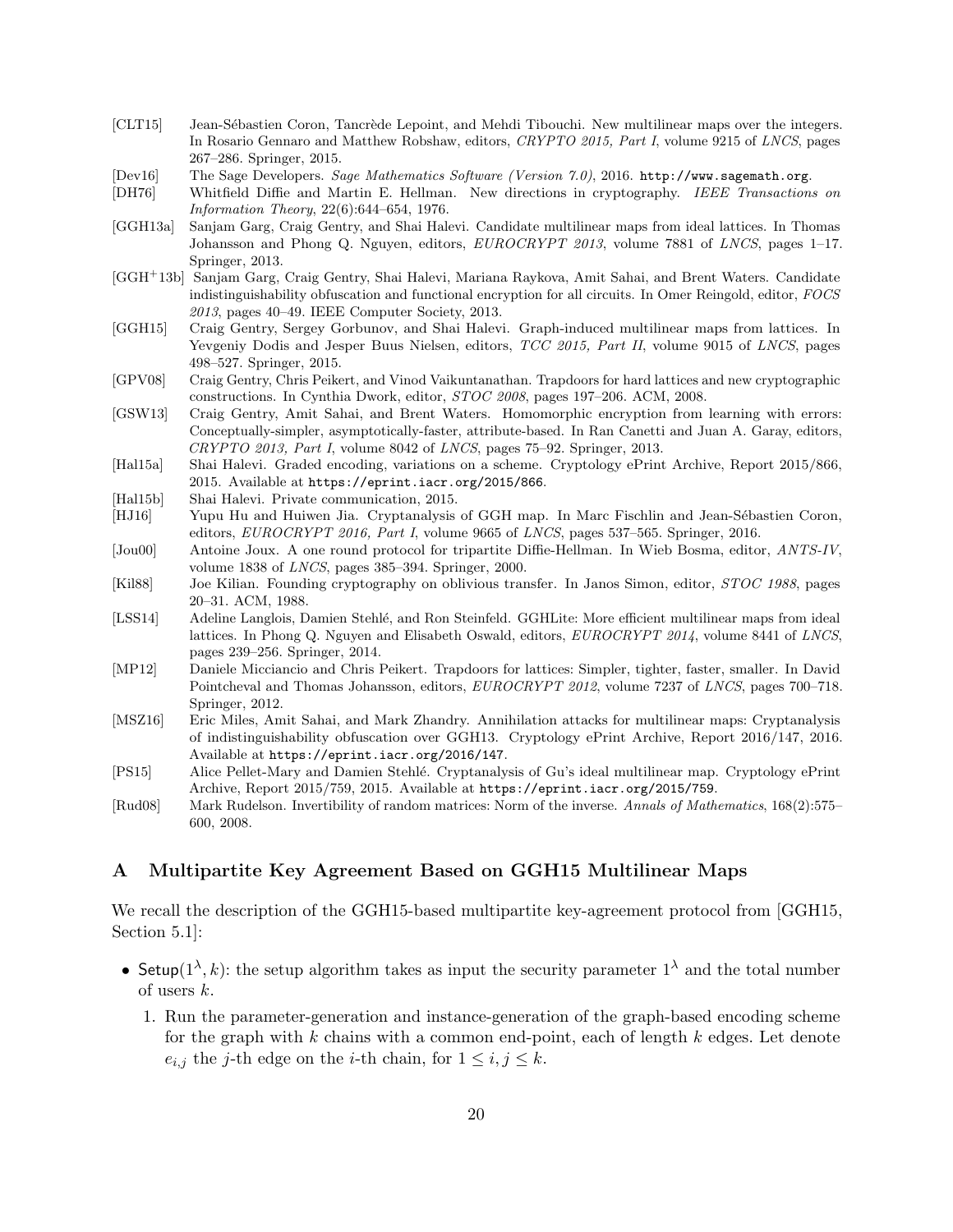2. Using the secret parameters, run the sampling procedure of the encoding scheme to choose random plaintext elements  $t_{i,\ell}$  for  $1 \leq i \leq k$  and  $1 \leq \ell \leq N$ , and for each  $t_{i,\ell}$  compute an encoding of it relative to all the edges  $e_{i',j}$  for  $j = (i + i' - 2 \mod k) + 1$ , denoted by  $C_{i',j,\ell}$ .<sup>5</sup>

The public parameters pp include the public parameters of the encoding scheme, i.e. the matrices for all the source nodes  $A_{i,1}$ , and also the encoding matrices  $C_{i,j,\ell}$  for all  $1 \leq i,j \leq k$  and  $1 \leq \ell \leq N$ .

- Publish(pp, i): the *i*-th party chooses random small plaintext elements  $r_{i,\ell} \leftarrow \chi$  for all  $1 \leq \ell \leq N$ and sets  $D_{i',j} \leftarrow \sum_{\ell} C_{i',j,\ell}$  for all  $1 \leq i' \leq k$ , with  $j = (i + i' - 2 \mod k) + 1$ . It keeps  $D_{i,(2i-2 \mod k)+1}$  private and broadcast all the other  $D_{i',j}$ .
- Keygen(PP, i, sk<sub>i</sub>, {pub<sub>j</sub>}<sub>j≠i</sub>): Party i collects all the matrices  $D_{i,j}$  (encoding the secrets  $s_{i'}$ relative to its chain  $i$ ). The session-key is then computed from the high-order bits of:

$$
\boldsymbol{A}_{i,1}\cdot \prod_{j=1}^{k}\boldsymbol{D}_{i,j}\bmod q
$$

#### B Breaking Some Variants of GGH13

Before this paper, the multipartite Diffie–Hellman key agreement—first application of the candidates multilinear maps—has been shown to be insecure for two out of three candidates (namely GGH13 and CLT13). In an attempt to reinstate the protocol for GGH13, Halevi attempted to reinstate the key-agreement protocol for GGH13 by borrowing ideas from the key-agreement protocol of GGH15 [Hal15a]. In this section, we describe attacks against the variants proposed for GGH13. The attacks differ from the main attack described in Section 3.

#### B.1 The GGH13 Scheme

We briefly recall the (symmetric) GGH13 graded encoding scheme; we refer to [GGH13a] for a full description. The operations of that scheme work over the polynomial rings  $R = \mathbb{Z}[x]/(f(x))$  and  $R_q = R/qR$  for some degree n irreducible integer polynomial  $f(x) \in \mathbb{Z}[x]$  and an integer q. The plaintext space is  $R_g = R/\mathcal{I}$  where  $\mathcal{I} = \langle g \rangle = gR$  for  $g \in R$  a small (secret) element. The zero-test parameter is  $p_{zt} = h \cdot z^k / g \in R_q$ , where h is somewhat small (of size  $\approx q^{1/2}$ ), z is a random (secret) multiplicative mask and  $k$  is the multi-linearity parameter.

**Encoding.** A level-i encoding u of  $m \in R_q$  and size bound  $\nu$  is  $u = c/z^i \in R_q$  where  $c \in m + gR$  is of size  $||c|| \leq \nu$ . For  $\nu > n \log n$ , such a c can be found using the GPV sampler (Theorem 1 below) and using a basis of  $\mathcal{I}$ .

**Theorem 1** ( [GPV08], Theorem 4.1). There is a probabilistic polynomial time algorithm that, given a basis **B** of an n-dimensional lattice L, a parameter  $s \geq |\tilde{B}| \cdot \omega(\sqrt{\log n})$  and a center  $c \in \mathbb{R}^n$ , outputs a sample from a distribution that is statistically close to the discrete Gaussian distribution over L of center c and parameter s.

Encodings at the same level can be added (and the underlying plaintext values get added modulo I), and a level-i encoding can be multiplied with a level-j encoding when  $i + j \leq k$  and the result is a level- $(i + j)$  encoding of the multiplication of the plaintext values modulo  $\mathcal{I}$ .

<sup>&</sup>lt;sup>5</sup> We use a slightly different notation from that used in [GGH15], where  $C_{i,\ell,i'}$  is used instead.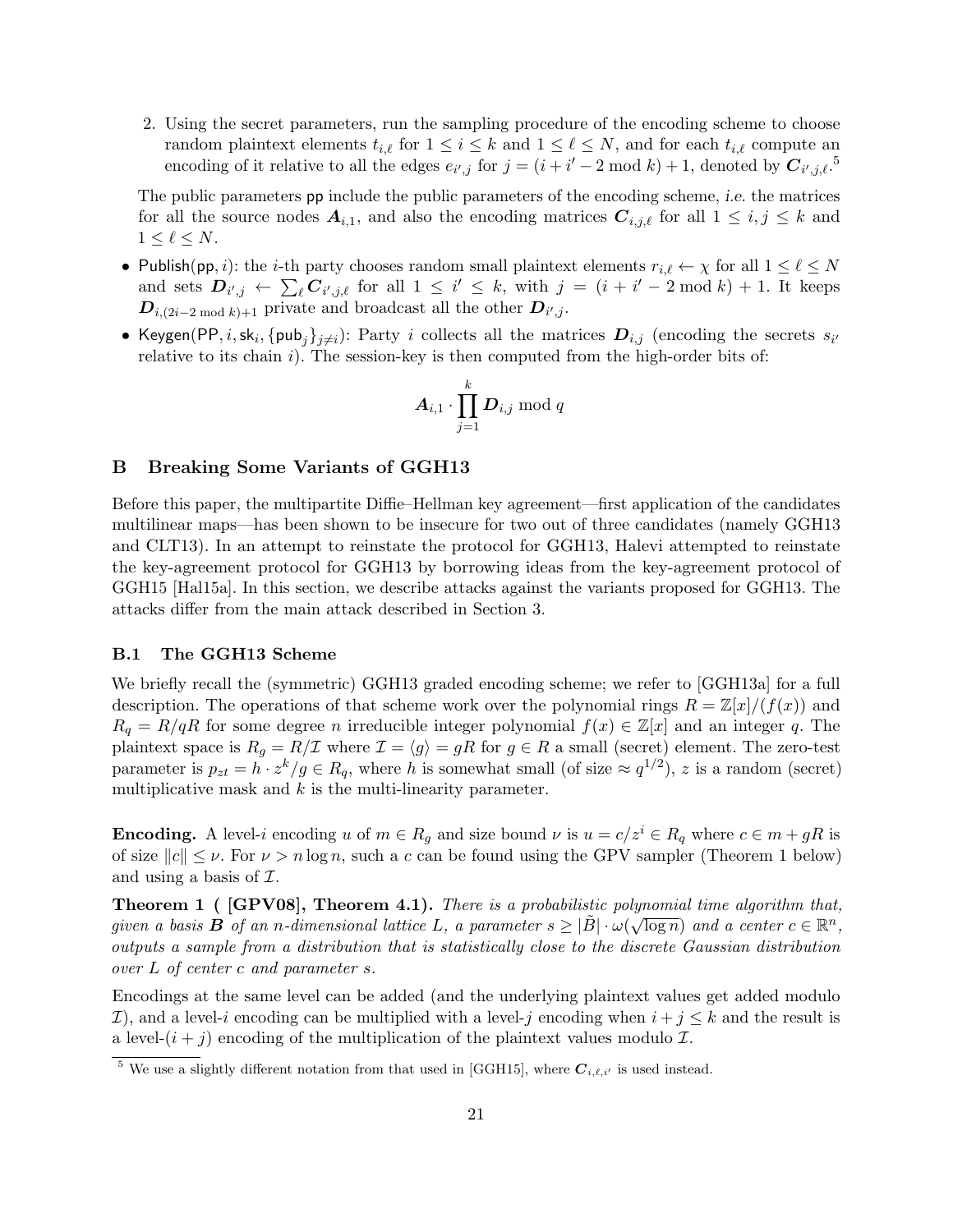**Extraction/zero-testing.** Given a level-k encoding  $v = (m + \xi \cdot g)/z^k \in R_q$  for some  $\xi \in R$ , we can compute

$$
\omega = p_{zt} \cdot v \mod q = h \cdot (m/g + \xi) \mod q.
$$

Since  $\xi$  is small and h is somewhat small, the high-order bits of  $\omega$  only depends on m; we say that the extraction of v are the high-order bits of the coefficients of  $\omega$ . Also, one can test whether v encodes  $m = 0$ : the high order bits of  $\omega$  would all be equal to 0, *i.e.*  $\omega$  would be small.

Public encodings. In order to perform a multipartite key-agreement protocol using GGH13 multilinear maps, it was suggested in [GGH13a,LSS14] to add to the public parameters the following encodings:

–  $y = e/z \in R_q$  where  $e \in 1 + gR$  is small;  $- x_0 = b_0 \cdot g/z \in R_q$  and  $x_1 = b_1 \cdot g/z \in R_q$  where  $b_0, b_1$  are small in R.

Therefore a randomized level-1 encoding corresponding to a level-0 encoding  $u$  (sampled directly from a small Gaussian distribution) can be generated as

$$
\hat{u} = u \cdot y + \rho_0 \cdot x_0 + \rho_1 \cdot x_1 \in R_q
$$

for small  $\rho_0, \rho_1 \in R$ .

Classical and quantum security. The parameters of GGH13 were chosen heuristically so that computing (classically and quantumly) the discrete-log of an encoding should be hard. In particular it is easy to see that g has to remain secret. Now, finding a short generator of a principal ideal (here recovering g from  $\mathcal{I} = \langle q \rangle$  is called the *Short Generator of a Principal Ideal Problem* (SG-PIP). Recent research [BF14, Bia14, CGS14, BS16, CDPR16] suggests that there exists a quantum attack that solves this problem in polynomial time. Therefore, finding any basis of the plaintext space  $R_g = R/\mathcal{I}$  (or of  $\mathcal{I}$ ) seems intuitively at the heart of the security of GGH13 and is therefore considered as the core computational task of the adversary [Hal15a, Section 2.2].

#### B.2 Breaking the Key Agreement of GGH13

In [GGH13a], Garg et al. described a N-partite Diffie–Hellman key agreement using GGH13 with multi-linearity level  $k = N - 1$ . Each party  $i \in [1, N]$  samples a random level-0 encoding  $c_i = a_i + g \cdot \alpha_i \in R$ , and publishes a randomized level-1 encoding

$$
\hat{c}_i = c_i \cdot y + \rho_0 \cdot x_0 + \rho_1 \cdot x_1,
$$

with small  $\rho_0$ ,  $\rho_1$ . Each party can then compute the product of all the public encodings except its own, and multiply it by its secret level-0 encoding; i.e. party i computes:

$$
s_i = \left(\prod_{j\neq i} \hat{c}_j\right) \cdot c_i \,.
$$

All the  $s_i$ 's are then level-k encodings of the plaintext  $\prod_{j=1}^N a_j$ , and therefore extract to the same shared key s using the extraction procedure of GGH13. Security of the protocol means that the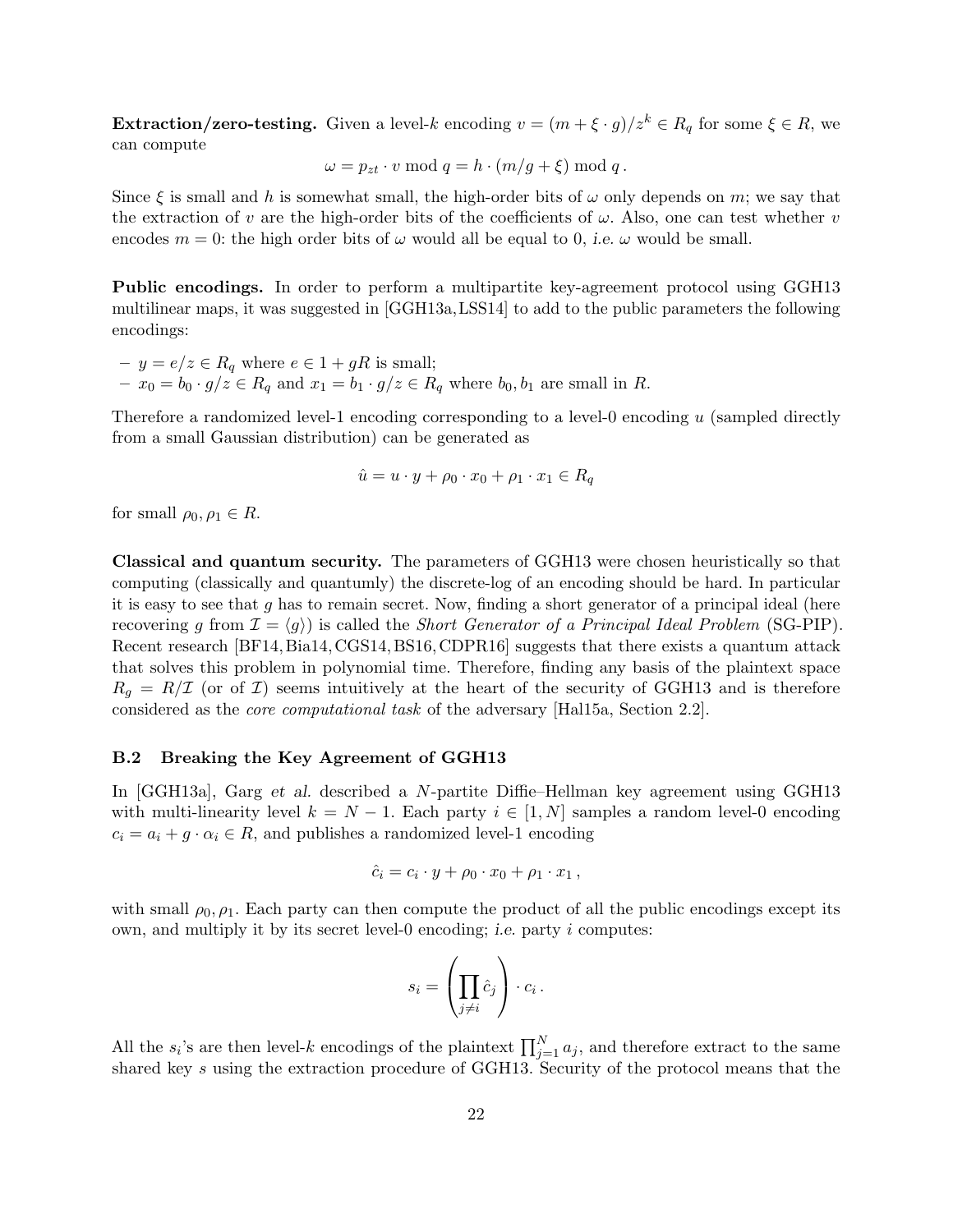derived key s should be pseudo-random given the public parameters and all the broadcast information. We call the N-partite Diffie–Hellman assumption the assumption that it is hard to distinguish the high-order bits of the  $(s_i \cdot p_{zt} \mod q)$ , *i.e.* s, from random bits.

Unfortunately, this protocol was shown to be insecure (and thus the N-partite Diffie–Hellman assumption to be easy for GGH13). The first attack is a weak discrete-log attack and further enables, from the public parameters, to recover the ideal  $\mathcal{I} = \langle g \rangle$  [GGH13a, CGH+15]. As discussed in the previous section, it likely follows that there exists a polynomial time quantum attack (and a subexponential classical attack) that recovers the secret element g from  $\mathcal I$ . The second attack [HJ16] builds upon the first attack and classically breaks the key agreement. We recall the two attacks below.

Attack 1: classical weak discrete-log and quantum discrete-log. We start with a level-1 encoding  $u = (e + \xi \cdot g)/z \in R_q$  corresponding to a short secret  $e \in R$ . We compute

$$
\omega_u = (u \cdot x_0 \cdot y^{k-2} \cdot p_{zt}) \bmod q = e \cdot b_0 \cdot h + \xi_u \cdot g.
$$

The right hand side has no reduction modulo q. Similarly, we also compute

$$
\omega_0 = (x_0 \cdot y^{k-1} \cdot p_{zt}) \bmod q = b_0 \cdot h + \xi_0 \cdot g.
$$

We can now compute

$$
E = \omega_u/\omega_0 \mod \langle g \rangle = e \mod \langle g \rangle,
$$

which gives

$$
E = e + \beta \cdot g.
$$

This is a weak discrete-log attack: we recover a (large) element of the coset  $e + \mathcal{I}$  rather than e itself (which is small).

Recovering  $\mathcal{I} = \langle q \rangle$ . This attacks enables to recover  $\mathcal{I}$  from the public parameters. Indeed, when u is a level-0 encoding of 0, the previous attack yields  $\omega_u = g \cdot \xi_u \in \mathcal{I}$ . Therefore, by running the attack on  $x_0, x_1$  and rerandomizations thereof, one obtains a lot of  $\omega_u$ 's, all in *I*. By computing GCDs, with high probability one can recover a basis of  $\mathcal{I}$ .

Quantum discrete-log attack. If there indeed exists a quantum polynomial time attack that recovers g from  $\mathcal{I} = \langle g \rangle$ , it then suffices to compute  $(E \mod g)$  to recover e directly, the discrete-log of u. This obviously would break the full key agreement, as one could recover the plaintext values of all the public encodings.

Attack 2: breaking GGH13 key agreement classically. Now, on a classical computer, recovering g from  $\mathcal I$  takes at least subexponential time. We describe below a classical polynomial-time attack of Hu and Jia against the key-agreement protocol [HJ16]. First assume that we recovered  $\mathcal I$ as in the previous attack. Recall that we wish to compute the high-order bits of (say)

$$
\omega = c_1 \cdot \left( \prod_{j \neq 1} \hat{c}_j \right) \cdot p_{zt} \bmod q,
$$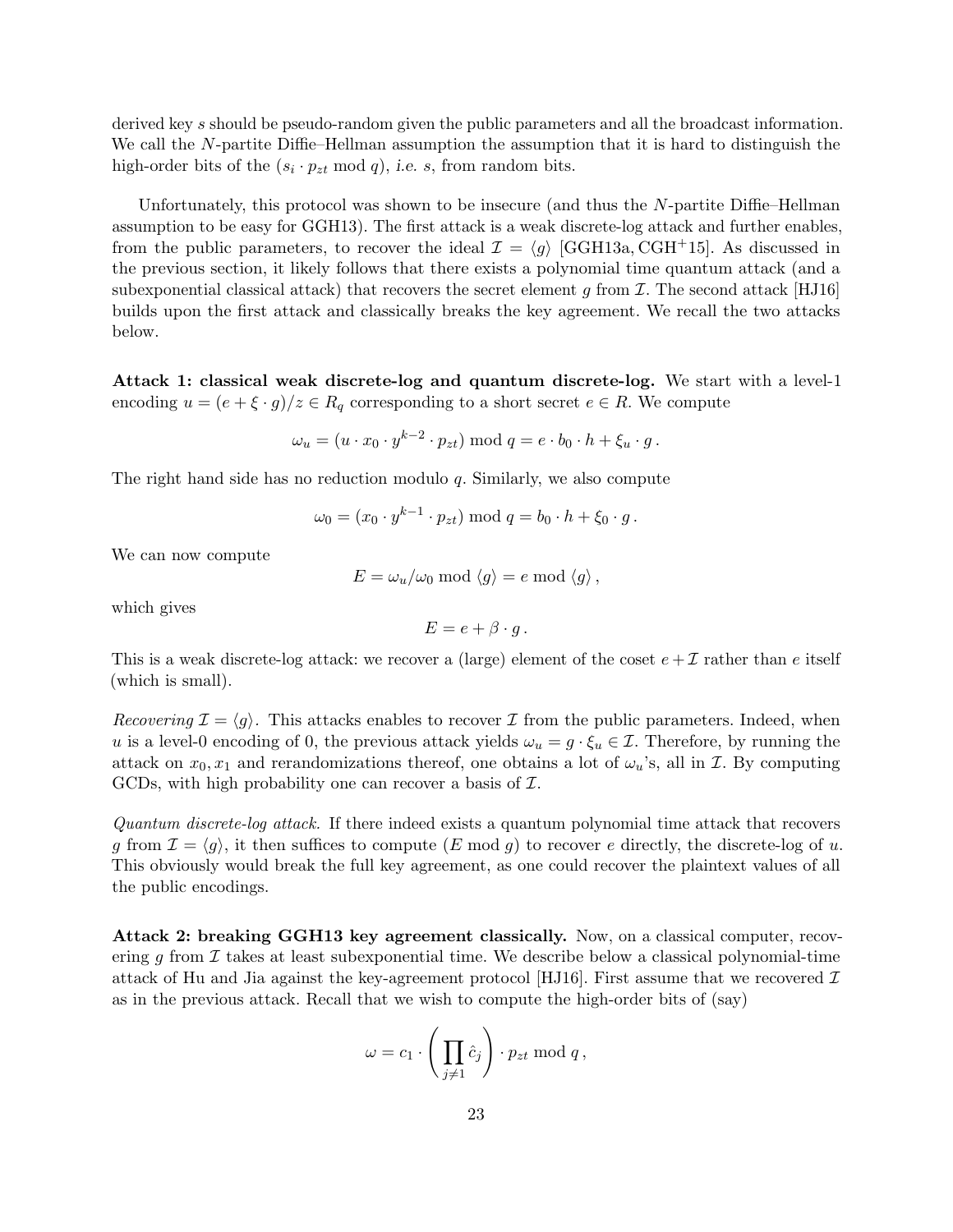as this would break the N-Diffie–Hellman assumption. Note that this is similar to recovering the high-order bits of

$$
\omega' = a_1 \cdot \left( \prod_{j \neq 1} \hat{c}_j \right) \cdot p_{zt} \bmod q.
$$

To do so, we first compute

$$
Y = x_0 \cdot \left(\prod_{j \neq 1,2} \hat{c}_j\right) \cdot p_{zt} \bmod q,
$$

which gives

$$
Y = h \cdot b_0 \cdot \left( \prod_{j \neq 1,2} a_j + \xi_y \cdot g \right) \equiv h \cdot b_0 \cdot \left( \prod_{j \neq 1,2} a_j \right) \pmod{\langle b_0 \cdot g \rangle}.
$$

The previous attack allows to recover  $C_1 = a_1 + \xi_1 \cdot g$  for a large  $\xi_1$  from  $\hat{c}_1$ . We compute  $W = Y \cdot C_1$ over  $R$ , which gives

$$
W \equiv a_1 \cdot h \cdot b_0 \cdot \prod_{j \neq 1,2}^{k} a_i \equiv a_1 \cdot Y \pmod{\langle b_0 \cdot g \rangle}
$$

We also compute

$$
X = x_0^2 \cdot y^{k-2} \cdot p_{zt} \bmod q = \xi_X \cdot b_0 \cdot g.
$$

We can now compute

$$
W' = W \bmod \langle X \rangle.
$$

Since X is a multiple of  $b_0 \cdot g$ , this also gives

$$
W' \equiv a_1 \cdot Y \pmod{\langle b_0 \cdot g \rangle}.
$$

The crucial point is that now  $W'$  is small; therefore we have

$$
W' = a_1 \cdot Y + \xi \cdot b_0 \cdot g
$$

for a somewhat small  $\xi$ . Eventually we can compute

$$
W'' = W' \cdot \hat{c}_2/x_0 \bmod q,
$$

which gives using  $\hat{c}_2 = (c_2 + \xi_2 \cdot g)/z$  for some small  $\xi_2 \in R$ :

$$
W'' = a_1 \cdot Y \cdot \hat{c}_2/x_0 + \xi \cdot b_0 \cdot g \cdot \hat{c}_2/x_0 \mod q
$$
  
=  $a_1 \cdot \left( \prod_{j \neq 1} \hat{c}_j \right) \cdot p_{zt} + \xi \cdot (c_2 + \xi_2 g) \mod q$   
=  $\omega' + \xi \cdot (c_2 + \xi_2 g) \mod q$ .

Finally, since  $\xi$ ,  $\xi_2$  and  $c_2$  are small, the high-order bits of W'' are the same as those of  $\omega'$  (and therefore as those of  $\omega$ ); this breaks the key-exchange protocol.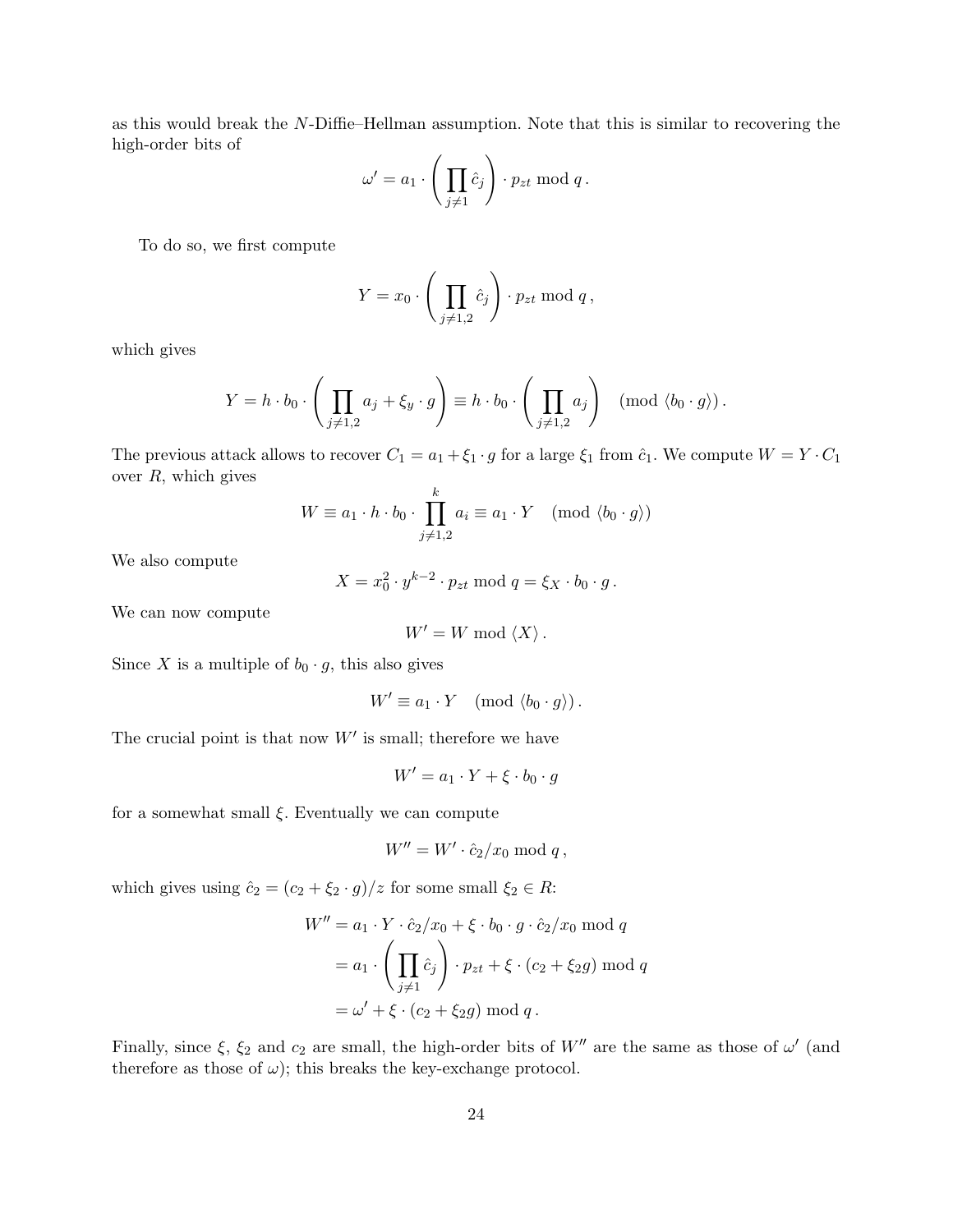#### B.3 Another Key-Agreement Protocol With GGH13 and Its Cryptanalysis

In [Hal15a, Section 7], Halevi proposed a key-agreement protocol for GGH13 inspired from the GGH15-based protocol, and put forward a simple hardness assumption as target for cryptanalysis. Below, we describe this protocol and describe a polynomial-time attack against the hardness assumption.

Asymmetric GGH13. We begin by describing how the asymmetric variant of GGH13 works. Instead of one single secret multiplicative mask z, we have (say) k different masks  $z_1, \ldots, z_k$ . The zero-test parameter then becomes  $p_{zt} = h \cdot (\prod_{j=1}^{k} z_j)/g \in R_q$ , i.e. only encodings relative to all these masks can be extracted/zero-tested. In particular, when someone has  $k$  encodings, respectively relative to a single  $z_i$  for all j, the only-way to create an encoding that can be zero-tested is to multiply them altogether with multiplicity one. This asymmetric GGH13 is at the heart of the indistinguishability obfuscation (iO) candidates [GGH+13b].

A new key-agreement protocol. We recall the N-party key-agreement protocol from [Hal15a, Section 7. We choose  $k = N^2$  secret random masks  $z_{i,j}$  under the constraint that for all i, the  $\prod_{j=1}^{N} z_{i,j}$ 's are equal to some random  $Z \in R_q$ . The zero-test parameter that will be used for the extraction is then  $p_{zt} = h \cdot Z/g \in R_q$ .

Public encodings. For every  $j \in [N]$ , sample co-prime  $a_j, b_j \in R$  with coefficients drawn from a discrete Gaussian distribution over  $\mathbb{Z}^n$ . Then for all j, sample N level-0 encodings  $a_{1,j}, \ldots a_{N,j}$  of  $a_j$ , and N level-0 encodings  $b_{1,j}, \ldots b_{N,j}$  of  $b_j$ . Finally, for all  $(i, j)$ , mask both  $a_{i,j}$  and  $b_{i,j}$  with  $z_{i,j}$ :

$$
A_{i,j} = (a_{i,j}/z_{i,j}) \in R_q, \qquad B_{i,j} = (b_{i,j}/z_{i,j}) \in R_q.
$$

The public encodings are the  $A_{i,j}$ 's and  $B_{i,j}$ 's.

*Protocol.* In the protocol, the party j chooses two random scalars  $\alpha_j, \beta_j \in R$  from a Gaussian distribution, and set

$$
C_{i,j} = \alpha_j \cdot A_{i,j} + \beta_j \cdot B_{i,j} \in R_q, \quad i \in [N].
$$

Party j publishes all the  $C_{i,j}$  but keeps  $C_{j,j}$  secret. Then using the broadcast values of the other parties and its own secret  $C_{j,j}$ , party j can compute

$$
s_j = \prod_{j'=1}^N C_{j,j'} \in R_q.
$$

All the  $s_j$ 's are encodings of  $\prod_{j'=1}^N (\alpha_{j'} \cdot a_{j'} + \beta_{j'} \cdot b_{j'})$  relative to the mask  $\prod_{j'} z_{j,j'} = Z$ . Party j can then use the extraction procedure with  $p_{zt}$ .

Simple hardness assumption. The hardness assumption proposed by Halevi in [Hal15a, Section 7.1] is, given the  $A_{i,j}$ 's,  $B_{i,j}$ 's and  $p_{zt}$  generated as above, it should be difficult to find any basis of  $\mathcal{I} = \langle g \rangle.$ 

The key idea behind this key-agreement protocol was to avoid giving any encoding of 0, or the creation thereof, below the top-level. Therefore each party can, from two public encodings, generate a random-looking encoding for each  $z_{i,j}$  and while keeping its index- $(j, j)$  encoding secret, reveal the index- $(i, j)$ 's encodings of the same plaintext value for all  $i \neq j$ . The protocol's graph is given in Figure 5.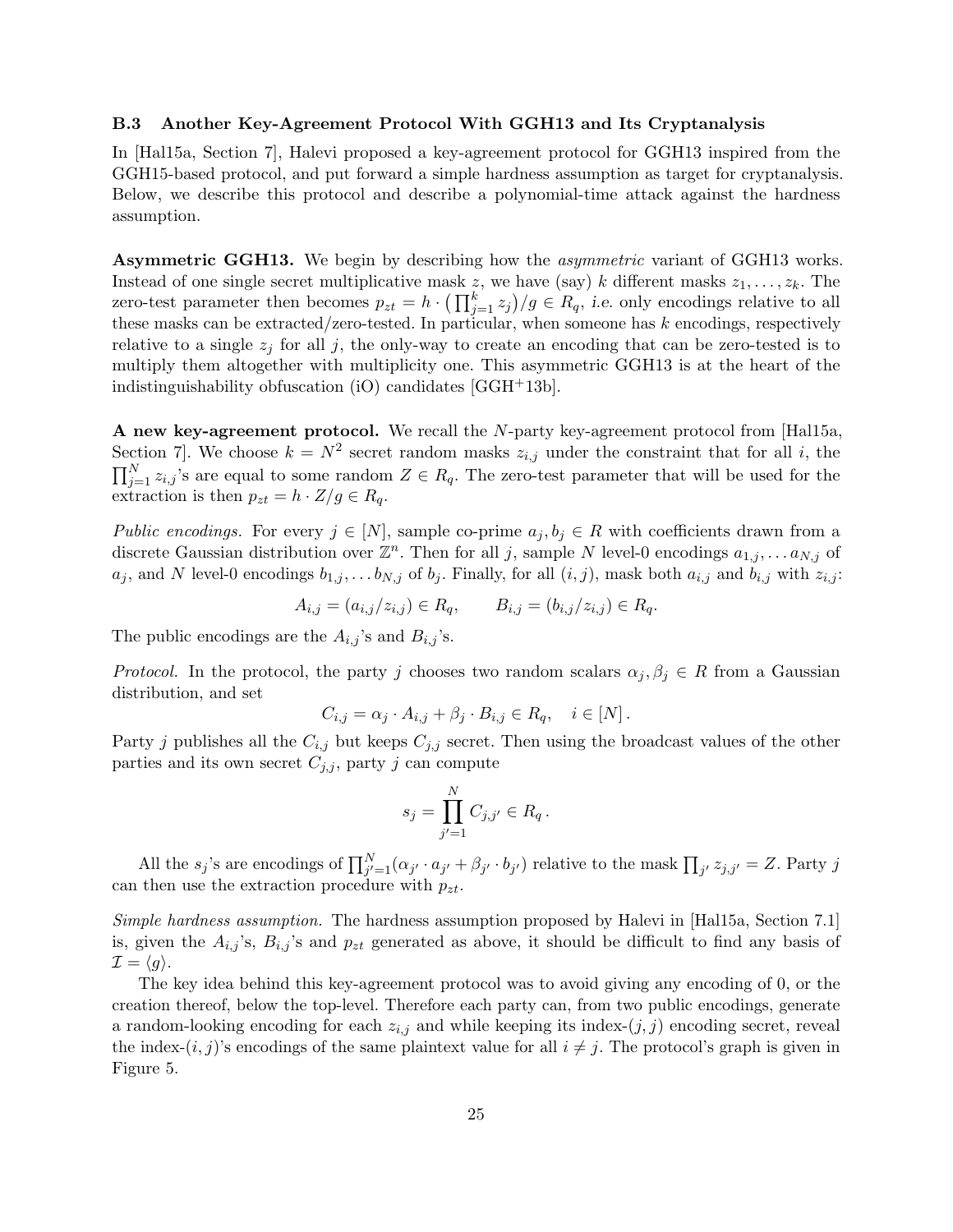

Fig. 5. Graph of a key agreement between 3 parties for GGH13 from [Hal15a, Section 7]. The vertices contain the secret masks, and encodings are represented on the edges (their mask is on the destination node). Each party is represented by a different color, keeps the encoding in parenthesis secret and publishes the two other encodings.

Attacking the simple hardness assumption. For ease of presentation, we describe the attack for three parties; the attack extends easily to more parties. For simplicity, we do not write the masks nor the reduction modulo  $q$ ; of course the attack only do operations permitted by the masks, which basically means manipulating product of elements as long as they are masked by Z.

From the public encodings, one can compute

$$
E_1 = A_{1,1} \cdot A_{1,2} = a_1 \cdot a_2 + \varepsilon_1 \cdot g \qquad F_1 = A_{1,3} = a_3 + \phi_1 \cdot g
$$
  
\n
$$
E_2 = A_{2,1} \cdot A_{2,2} = a_1 \cdot a_2 + \varepsilon_2 \cdot g \qquad F_2 = A_{2,3} = a_3 + \phi_2 \cdot g
$$
  
\n
$$
E_3 = A_{3,1} \cdot A_{3,2} = a_1 \cdot a_2 + \varepsilon_3 \cdot g \qquad F_3 = A_{3,3} = a_3 + \phi_3 \cdot g
$$

Now, the above encodings can be multiplied on a row by row basis, and the resulting encoding encodes  $a_1 \cdot a_2 \cdot a_3$  respective to the mask Z. One can therefore compute

$$
\omega = p_{zt} \cdot (E_1 \cdot F_1 + E_2 \cdot F_2 - 2 \cdot E_3 \cdot F_3)
$$

and since we zero-test an element that encodes 0, we get  $\omega$  over R and not modulo q. Now, note that

$$
\omega = \begin{bmatrix} E_1 & E_2 & -2E_3 \end{bmatrix} \cdot \begin{bmatrix} F_1 \\ F_2 \\ F_3 \end{bmatrix} \cdot p_{zt} \,. \tag{25}
$$

Assume for now that, for all  $(i, j)$  we have not two encodings  $A_{i,j}$ ,  $B_{i,j}$ , but also a third encoding  $C_{i,j}$  corresponding to plaintexts  $c_j$ . We can therefore compute the same  $\omega$  as in (25) but with 3 different row vectors corresponding to  $a_j$ ,  $b_j$  and  $c_j$  respectively, and 3 different column vectors corresponding to  $a_j$ ,  $b_j$  and  $c_j$ . As in the zeroizing attacks [CHL+15, CGH+15], we can therefore extend  $\omega$  into a matrix W by using these three different row vectors and three different column vectors, and the matrix W is full rank with high probability. Also, modulo  $\mathcal{I} = \langle g \rangle$ , we get

$$
\omega = (\varepsilon_1 + \varepsilon_2 - 2\varepsilon_3) \cdot (h \cdot a_3) + (h \cdot a_1 \cdot a_2) \cdot (\phi_1 + \phi_2 - 2\phi_3) \bmod \langle g \rangle,
$$

which can be written as

$$
\omega = \begin{bmatrix} \varepsilon_1 + \varepsilon_2 - 2\varepsilon_3 & h \cdot a_1 \cdot a_2 \end{bmatrix} \cdot \begin{bmatrix} h \cdot a_3 \\ \phi_1 + \phi_2 - 2\phi_3 \end{bmatrix} \bmod \langle g \rangle.
$$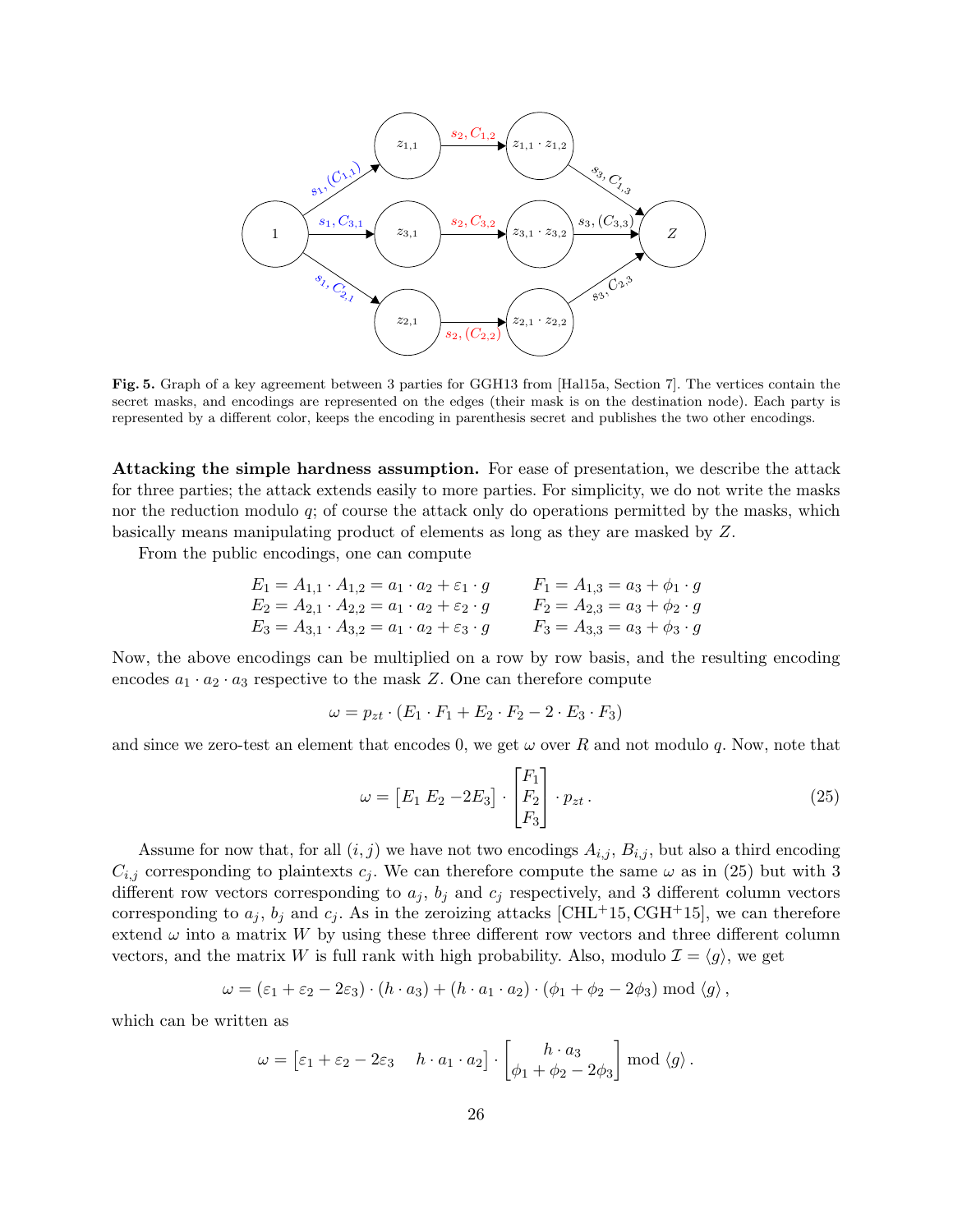The crucial observation is that since we now have vectors of dimension 2 instead of 3, the matrix W cannot be invertible modulo  $\mathcal{I} = \langle g \rangle$ .<sup>6</sup> Therefore we can compute the determinant of W over R and get a non-zero multiple of g. By collecting many such multiples and taking GCDs, we can recover a basis for  $\mathcal{I} = \langle g \rangle$ .

Note that we assumed that three encodings are available for all  $(i, j)$ . We can simulate this by working with 6 parties and multiplying the encodings quadratically to get  $2 \cdot 2 = 4$  encodings. Also, it was pointed out to us that the attack works even when the number of parties is three. Indeed, if only two encodings are available for each  $(i, j)$ , the set of values that each party broadcast gives the attacker a set of  $N-1$  linear equations over  $R_q$  in two variables (therefore the protocol is definitively insecure if one has less than N encodings to choose from) [Hal15b].

## B.4 Graph-GGH13: a GGH13 Variant With Graph Constraints, a New Candidate Key Agreement and Its Cryptanalysis.

Still in [Hal15a, Section 6], Halevi proposed a variant of GGH13 with the same graph constraints as in GGH15. This Graph-GGH13 scheme can then be used to instantiate the GGH15 key-agreement protocol. In the rest of this section, we describe Graph-GGH13 and the corresponding third candidate key-agreement protocol, and finally an attack thereon.

Graph-GGH13. In the following, we assume that all the graphs we consider are DAG, with a single source and a single sink [Hal15a].

Parameters generation. The parameters generation takes as inputs the security parameter  $\lambda$  and a graph  $\mathcal{G} = (V, E)$  with source s and sink t. As for GGH13, the operations of Graph-GGH13 work over some polynomial rings  $R = \mathbb{Z}[x]/(f(x))$  and  $R_q = R/qR$  for some degree n irreducible integer polynomial  $f(x) \in \mathbb{Z}[x]$  and an integer q (note that n, q also depends on the diameter of the graph). As in GGH13, the plaintext space is  $R_g = R/\mathcal{I}$  where  $\mathcal{I} = \langle g \rangle$  for  $g \in R$  a small (secret) element. Each vertex  $v \in V$  is associated a (secret) random invertible matrix  $P_v \in \mathbb{Z}_q^{n \times n}$ . Finally, the (public) zero-test parameter is a tuple  $(\tilde{\bm{v}}, \tilde{\bm{w}})$  such that  $\tilde{\bm{v}} = \bm{v}^T \cdot \bm{P}_s \bmod q$  and  $\tilde{\bm{w}} = \bm{P}_t^{-1} \cdot \bm{G}^{-1} \cdot \bm{w} \bmod q$ where  $v, w$  are small random vectors and  $G^{-1} \in \mathbb{Z}_q^{n \times n}$  is the divide-by-g matrix.

Encoding. In Graph-GGH13, encodings are relative to the paths of G. An encoding of  $m \in R_q$ relative to the path  $u \leadsto v$  of  $\mathcal G$  is a matrix

$$
\tilde{\boldsymbol{C}} = \boldsymbol{P}_u^{-1} \cdot \boldsymbol{C} \cdot \boldsymbol{P}_v \bmod q,
$$

where  $\mathbf{C} \in \mathbb{Z}_q^{n \times n}$  is a multiply-by-c matrix for a small  $c = m + \alpha \cdot g$  (namely, a level-0 encoding of GGH13).

Operations. Addition and multiplication are just matrix addition and multiplication over  $\mathbb{Z}_q$ . Note that we can only add encodings relative to the same path  $u \leadsto v$ . Two encodings relative to paths  $u_1 \rightarrow v_1$  and  $u_2 \rightarrow v_2$  can only be multiplied when  $v_1 = u_2$ .

<sup>&</sup>lt;sup>6</sup> This key observation is also a key element in the cryptanalysis of CLT15 [CLT15] by Cheon *et al.* [CFL<sup>+16].</sup>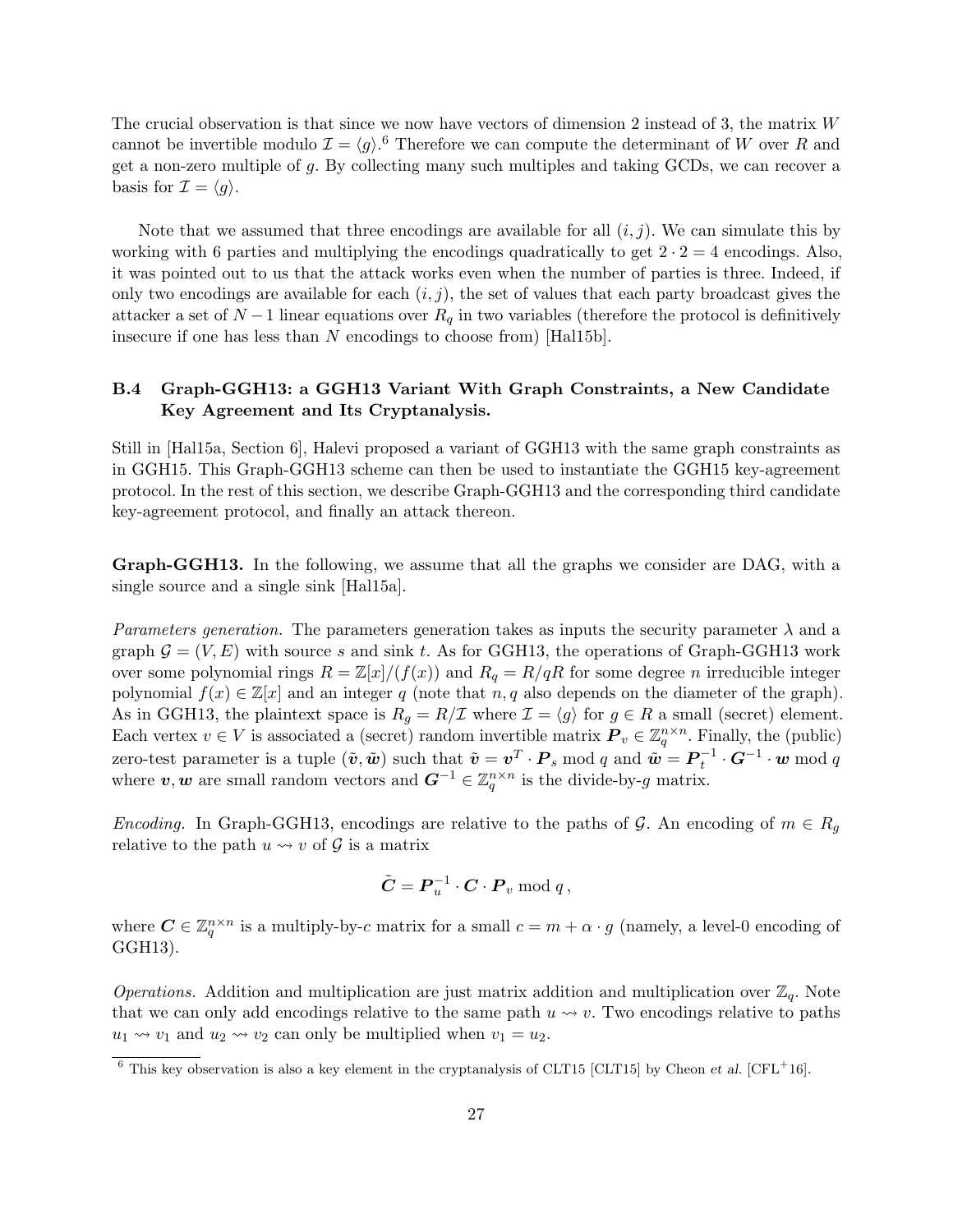Extracting/zero-testing. To extract/zero-test an encoding, it has to be relative to the source-to-sink path  $s \leftrightarrow t$ . Such an encoding is of the form

$$
\tilde{C} = \boldsymbol{P}_s^{-1} \cdot \boldsymbol{C} \cdot \boldsymbol{P}_t \bmod q
$$

where the multiply-by-c matrix C is such that  $c = m + g \cdot \xi$  for a small  $\xi$ . Similarly to GGH13, one can compute

$$
\omega = \tilde{\boldsymbol{v}} \cdot \tilde{\boldsymbol{C}} \cdot \tilde{\boldsymbol{w}} = \boldsymbol{v}^T \cdot \boldsymbol{C} \cdot \boldsymbol{G}^{-1} \cdot \boldsymbol{w} \bmod q.
$$

Now,  $\mathbf{C} \cdot \mathbf{G}^{-1} \cdot \mathbf{w}$  is the vector representation of the ring element  $c \cdot g^{-1} \cdot w = (m/g + \xi) \cdot w \in R_q$  (a classical GGH13 extraction) and as for GGH13, its high-order bits only depends on  $m$ . This remains true for  $\omega$  when the coefficients of  $\boldsymbol{v}$  are small.

GGH15-like key agreement for Graph-GGH13. Graph-GGH13 can be used to implement the graph-based key agreement protocol of [GGH15], which we briefly describe in the following. We only describe the setup procedure of the protocol, as it is the only step relevant to our attack. For simplicity, we describe the protocol for 3 users; the protocol and the attack can easily be extended to 4 users and more.



Fig. 6. Graph of a key agreement between 3 parties for Graph-GGH13 from [Hal15a, Section 6]. The vertices contain the secret random matrices, and encodings are represented on the edges. Each party is represented by a different color, keeps the encoding in parenthesis secret and publishes the two other encodings.

Let us consider the DAG of Figure 6. As explained before, we associate to each vertex a (secret) random invertible matrices:  $P_0$  for the sink,  $P_1$  for the source, and matrices  $P_{i,j}$ 's over  $\mathbb{Z}_q^{n \times n}$  for the inner vertices. At each edge, a large enough number N of small secret elements  $s_{i,\ell} \in R$  are encoded in matrices in  $\mathbb{Z}_q^{n \times n}$  in a "round robin" fashion. More precisely, for  $1 \leq i, j \leq 3, 1 \leq \ell \leq N$ , define

$$
c_{i,j,\ell} = s_{(j-i) \bmod 3 + 1, \ell} + \alpha_{i,j,\ell} \cdot g,
$$

where  $\alpha_{i,j,\ell}$  is a small random element in R. Then

$$
\tilde{\bm{C}}_{i,j,\ell} = \bm{P}_{i,j}^{-1} \cdot \bm{C}_{i,j,\ell} \cdot \bm{P}_{i,j+1} \bmod q, \qquad 1 \le i,j \le 3, \ \ 1 \le \ell \le N,
$$

with  $P_{i,4} := P_0$  and  $P_{1,j} := P_1$ , where  $C_{i,j,\ell}$ 's are multiply-by- $c_{i,j,\ell}$  matrices. These matrices  $\tilde{C}_{i,j,\ell}$ as well as  $\tilde{\bm{v}} = \bm{v}^T \cdot \bm{P}_1 \mod q$  and  $\tilde{\bm{w}} = \bm{P}_0^{-1} \cdot \bm{G}^{-1} \cdot \bm{w} \mod q$  are part of the public parameters. Users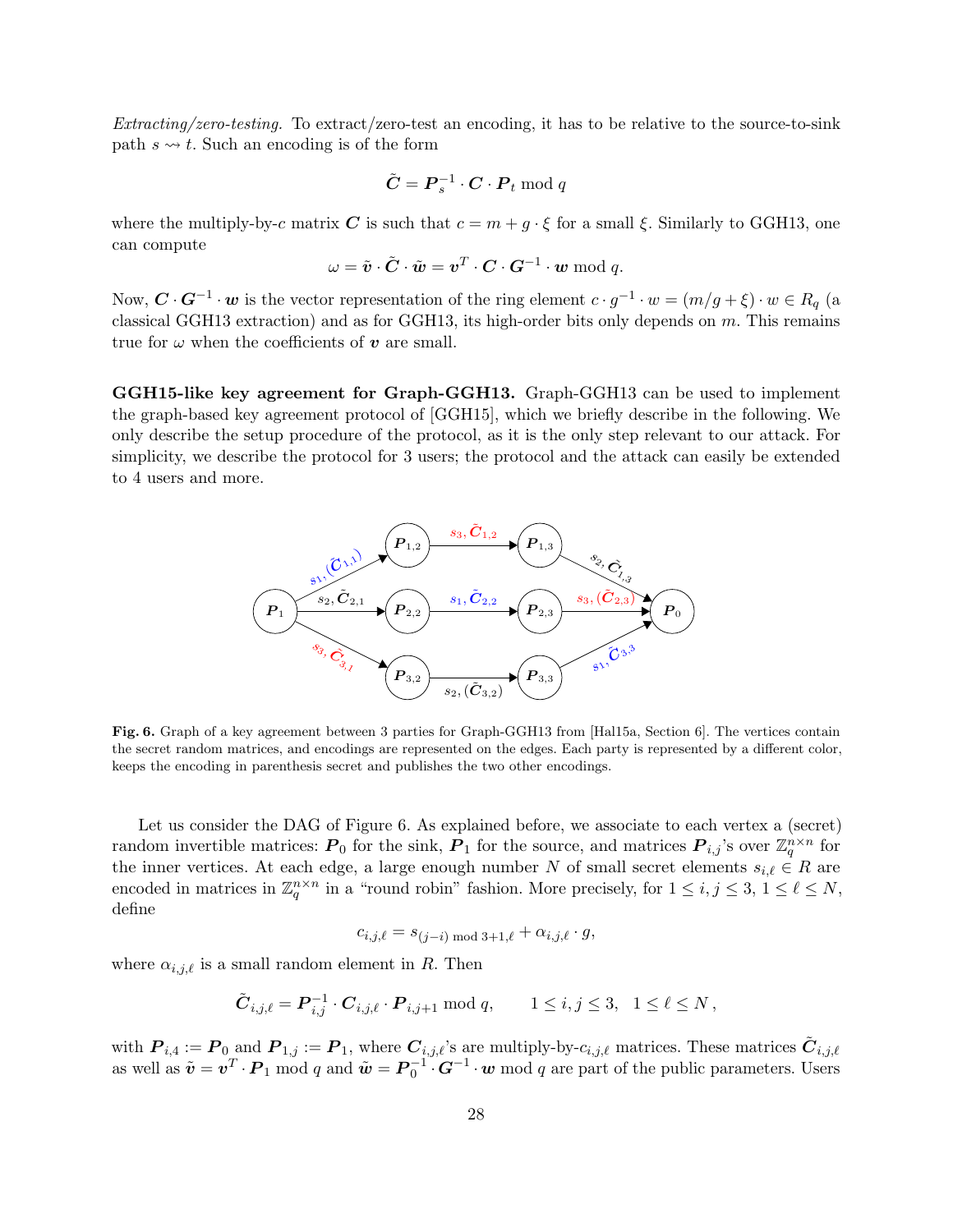can then generate public and private encodings by linear combinations of these public encodings, and eventually obtain a shared key as in Section 2.2.

In the following section, we describe how the secret basis  $\mathcal{I} = \langle g \rangle$  can be obtained in polynomial time from these public encodings.

Breaking the key agreement of GGH15 when instantiated with Graph-GGH13. Similarly to the attack of Section 3, we consider:

- a fixed index  $i = 1$  for the encodings corresponding to  $s_{1,i}$ , and for simplicity we write  $C_{1,1} :=$  $C_{1,1,1}$  and  $C_{2,2} := C_{2,2,1}$ ;
- a fixed index  $j = 1$  for the encodings corresponding to  $s_{2,j}$ , and for simplicity we write  $C_{1,2} := C_{1,2,1}$  and  $C_{2,3} := C_{2,3,1}$ ;
- a fixed index  $k = 1$  for the encodings corresponding to  $s_{3,k}$ , and for simplicity we write  $C_{1,3} := C_{1,3,1}$  and  $C_{2,1} := C_{2,1,1}$ ;

We start with taking the difference between keys from two source-to-sink paths, to obtain a single small integer over Z:

$$
\omega = \tilde{\bm{v}} \cdot \tilde{\bm{C}}_{1,1} \cdot \tilde{\bm{C}}_{1,2} \cdot \tilde{\bm{C}}_{1,3} \cdot \tilde{\bm{w}} - \tilde{\bm{v}} \cdot \tilde{\bm{C}}_{2,1} \cdot \tilde{\bm{C}}_{2,2} \cdot \tilde{\bm{C}}_{2,3} \cdot \tilde{\bm{w}} \pmod{q}
$$
  
\n
$$
= \bm{v}^T \cdot \bm{C}_{1,1} \cdot \bm{C}_{1,2} \cdot \bm{C}_{1,3} \cdot \bm{G}^{-1} \cdot \bm{w}
$$
  
\n
$$
- \bm{v}^T \cdot \bm{C}_{2,1} \cdot \bm{C}_{2,2} \cdot \bm{C}_{2,3} \cdot \bm{G}^{-1} \cdot \bm{w} \pmod{q}
$$
  
\n
$$
= [\bm{v}^T \cdot \bm{C}_{1,1} \ \ -\bm{v}^T \cdot \bm{C}_{2,2}] \cdot \begin{bmatrix} \bm{C}_{1,2} \\ \bm{C}_{2,3} \end{bmatrix} \cdot \begin{bmatrix} \bm{C}_{1,3} \cdot \bm{G}^{-1} \cdot \bm{w} \\ \bm{C}_{2,1} \cdot \bm{G}^{-1} \cdot \bm{w} \end{bmatrix}.
$$

Since all the entries are small, the last equation holds over Z. Note that we changed the order of the matrices  $C_{i,j}$  since they commute.

Now as in the Cheon et al. attack, we can extend  $\omega$  to a matrix by considering many left row vectors (varying  $i$ ) and many right column vectors (varying  $k$ ). We can hence obtain a matrix  $\boldsymbol{W} \in \mathbb{Z}^{2n \times 2n}$  with

$$
\mathbf{W} = \mathbf{A} \cdot \mathbf{C}_j \cdot \mathbf{B}.
$$

Similarly, using a  $j' \neq j$ , we can obtain another matrix  $W'$  with

$$
\boldsymbol{W}'=\boldsymbol{A}\cdot\boldsymbol{C}_{j'}\cdot\boldsymbol{B} \ \ \text{where} \ \boldsymbol{C}_{j'}=\begin{bmatrix} \boldsymbol{C}_{1,2,j'} & \\ & \boldsymbol{C}_{2,3,j'} \end{bmatrix}.
$$

By computing over the rationals we obtain:

$$
\bm{W}\cdot \bm{W}'^{-1} = \bm{A}\cdot \bm{C}_j\cdot \bm{C}_{j'}^{-1}\cdot \bm{A}^{-1} = \bm{A}\cdot \left[\bm{C}_{1,2,j}/\bm{C}_{1,2,j'} \right.\bm{C}_{2,3,j}/\bm{C}_{2,3,j'}\right]\cdot \bm{A}^{-1}.
$$

Now by the Cayley–Hamilton theorem, the rational matrices  $C_{1,2,j}/C_{1,2,j'}$  as well as  $C_{2,3,j}/C_{2,3,j'}$ are roots of the characteristic polynomial  $\chi$  of  $W \cdot W'^{-1}$ . The crucial observation here is that both  $c_{1,2,j}/c_{1,2,j'}$  and  $c_{2,3,j}/c_{2,3,j'}$  are actually roots of  $\chi$  over  $\mathbb{Q}[x]/(f(x))$ . Hence, we can recover these elements  $n_1/d_1 = c_{1,2,j}/c_{1,2,j'}$  and  $n_2/d_2 = c_{2,3,j}/c_{2,3,j'}$  with  $n_1, n_2, d_1, d_2 \in R$ . Now, we have that

$$
\frac{n_1}{d_1} \equiv \frac{c_{1,2,j}}{c_{1,2,j'}} \equiv \frac{s_{1,j}}{s_{1,j'}} \equiv \frac{c_{2,3,j}}{c_{2,3,j'}} \equiv \frac{n_2}{d_2} \pmod{\langle g \rangle},
$$

and thus  $n_1 \cdot d_2 - n_2 \cdot d_1 \in \langle g \rangle$ . Finally, by varying j and j' as well as using different paths, we obtain other elements in  $\langle g \rangle$ , which eventually enables us to find a basis of  $\langle g \rangle$  using GCDs.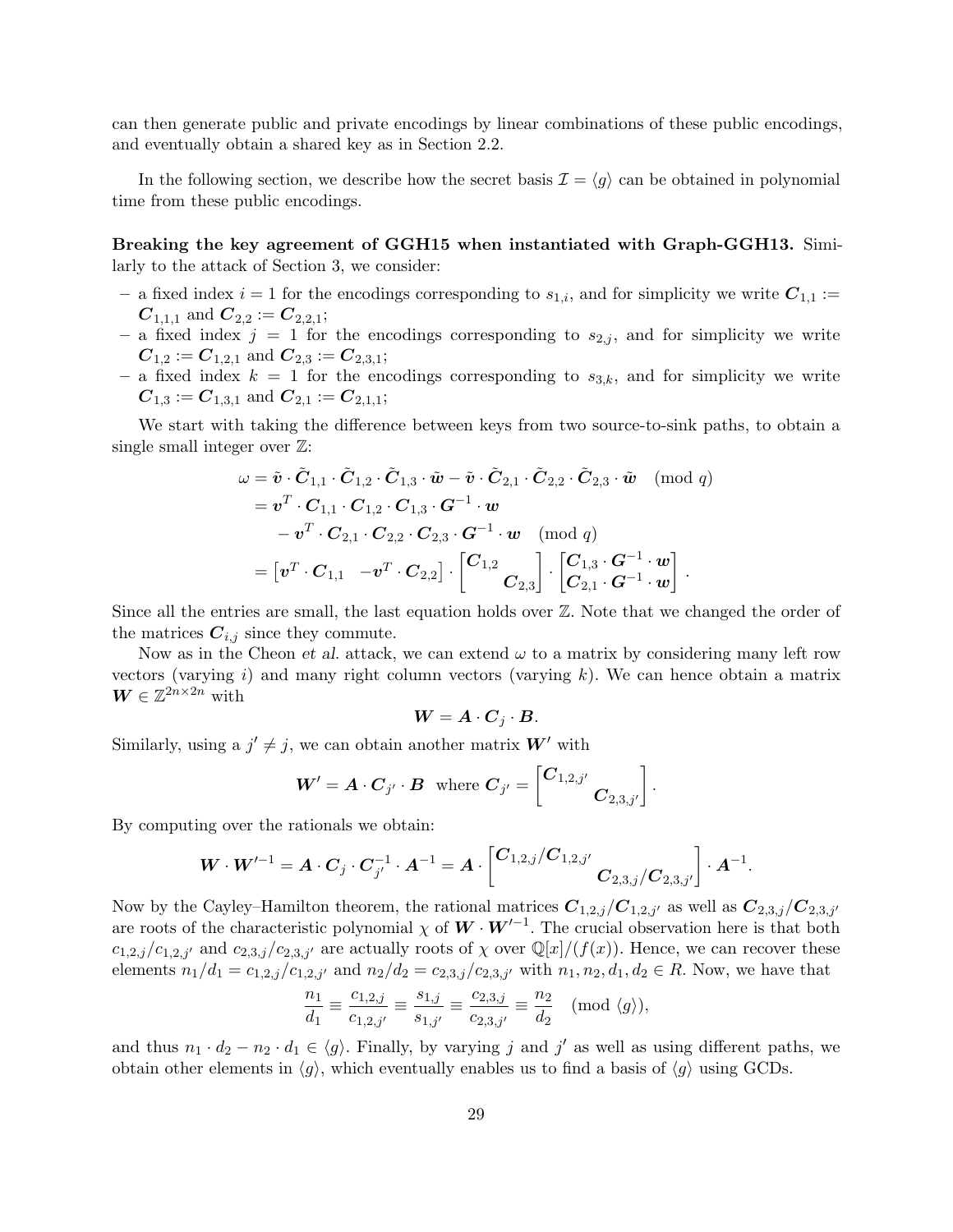## C Probability That Two Elements of R Have Coprime Norms

The analysis of our attack on GGH15 multilinear maps relies on the fact that, with significant probability, two random elements of the base ring  $R$  have coprime norms. This is easy to check for any given R, but we provide an asymptotic estimate of that probability in the main case of interest, namely the family of rings  $R = R^{(n)} = \mathbb{Z}[x]/(x^{2^n} + 1)$ , the rings of integers of power-of-two cyclotomic fields.

As usual, what we mean by "probability that two random elements of  $R$  have coprime norms" is the Euler product  $L(R) = \prod_p L_p(R)$  where for any rational prime p,  $L_p(R)$  is the probability that two elements of  $R$  which are assumed to be uniformly and independently distributed modulo  $p$  do not both have algebraic norms divisible by  $p$  (i.e. at least one of them is invertible modulo  $p$ ). Since the ring  $R/pR$  is finite, this probability is well-defined and equal to:

$$
L_p(R) = 1 - \left(\frac{\#(R/pR) - \#(R/pR)^\times}{\#(R/pR)}\right)^2.
$$

For example,  $L(\mathbb{Z}) = \prod_p(1 - 1/p^2) = 1/\zeta(2) = 6/\pi^2$  is the well-known "probability that two rational integers are coprime".

In the case of the cyclotomic ring  $R = R^{(n)}$ , write  $L_p(R) = L_{p,n}$  and  $L(R) = L_n$ . We have  $R/pR = \mathbb{F}_p[x]/(x^{2^n} + 1)$ . Now for any odd prime p, it is standard that the cyclotomic polynomial  $(x^{2^n}+1)$  decomposes as a product of d irreducible factors of degree  $2^n/d$  modulo p, where d is the order of p in the multiplicative group  $(\mathbb{Z}/2^{n+1}\mathbb{Z})^{\times}$ . As a result,  $R/pR$  is isomorphic to  $(\mathbb{F}_{p^d})^{2^n/d}$ , and we have:

$$
L_{p,n} = 1 - \left(\frac{p^{2^n} - (p^d - 1)^{2^n/d}}{p^{2^n}}\right)^2 = 1 - \left(1 - \left(1 - \frac{1}{p^d}\right)^{2^n/d}\right)^2.
$$

Moreover, we have  $R/2R = \mathbb{F}_2[x]/(x^{2^n} + 1) = \mathbb{F}_2[x]/(x+1)^{2^n}$ , and exactly half of the elements of that ring are invertible, namely those congruent to 1 modulo  $(x + 1)$ . Therefore:

$$
L_{2,n} = 1 - (1/2)^2 = 3/4.
$$

So we would like to estimate the infinite product:

$$
L_n = \frac{3}{4} \prod_{p \neq 2} L_{p,n} = \frac{3}{4} \prod_{d|2^n} \prod_{p \text{ of order } d \text{ in } (\mathbb{Z}/2^{n+1}\mathbb{Z})^{\times}} \left(1 - \left(1 - \left(1 - \frac{1}{p^d}\right)^{2^n/d}\right)^2\right),
$$

which is absolutely convergent since for fixed n,  $L_{p,n} = 1 + O(1/p^2)$ . We claim that in fact,  $L_n$ approaches  $3/4$  as n goes to infinity.

Indeed, for any odd prime p, the order d of p in  $(\mathbb{Z}/2^{n+1}\mathbb{Z})^{\times}$  clearly satisfies  $p^d > 2^{n+1}$ , since  $p^d \equiv 1 \pmod{2^{n+1}}$ . In particular,  $d > n/\log_2 p$ . Thus, we have the following inequalities:

$$
\left(1 - \frac{1}{p^d}\right)^{2^n/d} > 1 - \frac{2^n/d}{p^d} > 1 - \frac{2^n/d}{2^{n+1}}
$$

$$
1 - \left(1 - \frac{1}{p^d}\right)^{2^n/d} < \frac{1}{2d} < \frac{\log p}{n}
$$

$$
L_{p,n} > 1 - \frac{\log^2 p}{n^2},
$$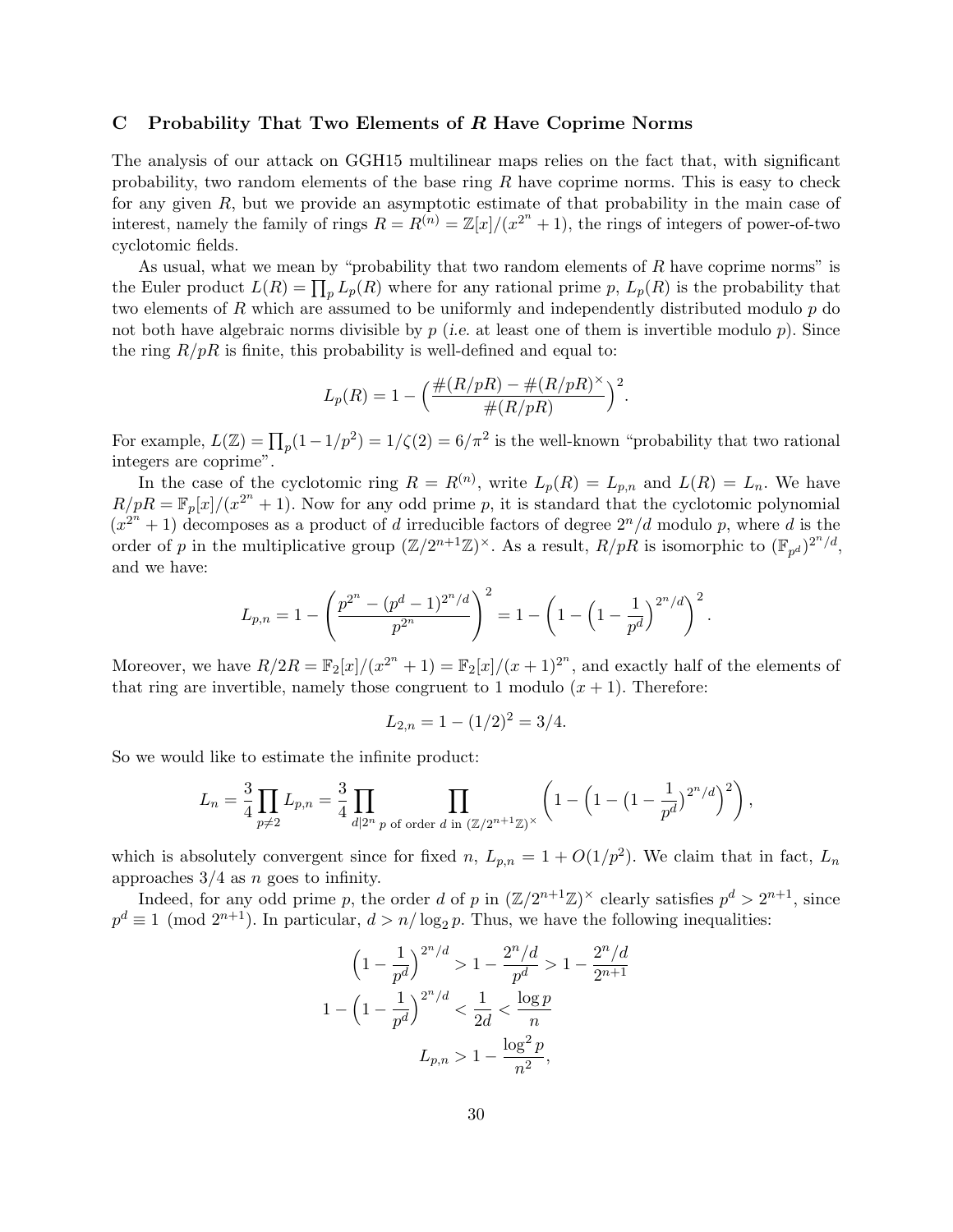and hence  $\lim_{n\to\infty} L_{p,n} = 1$ . Applying dominated convergence to the series  $\sum \log L_{p,n}$ , we can then deduce that  $\overline{2}$ 

$$
\lim_{n \to \infty} L_n = \frac{3}{4}
$$

as required. Practical values are already close to 3/4. For example, a numerical estimate gives  $L_{10} \approx 0.741...$ 

## D Extension to  $k \geq 3$  Users

In this section we describe the extension of our attack against GGH15 multilinear maps for  $k \geq 3$ users. We have the following public encodings:

$$
\mathbf{A}_{i,j} \cdot \mathbf{C}_{i,j,\ell} = t_{1+(j-i \bmod k),\ell} \cdot \mathbf{A}_{i,j+1} + \mathbf{E}_{i,j,\ell} \pmod{q} \tag{26}
$$

where  $A_{i,k+1} = A_0$ . We also have the corresponding encodings  $D_{i,j}$  of the exponents  $s_{1+(j-i \mod k)}$ , where on each row  $i$ , only the encoding of  $s_i$  is private and the other encodings are public.

Our attack uses only 3 rows, namely rows  $i = 1$ ,  $i = 2$  and the last row  $i = k$ . As in Section 3.1, we work with constants  $t_3, \ldots, t_k$ , so we can drop the corresponding index  $\ell$  for such exponents and the corresponding encodings.

**First step: linear relations.** In the first step, we work with rows 2 and k. On row  $i = 2$ , we see from (26) that the exponents  $t_i$  are encoded in the following sequence:  $t_k$ ,  $t_1, t_2, \ldots, t_{k-1}$ . As previously we can define the product encodings  $\hat{C}_{2,2,\ell} = C_{2,1} \cdot C_{2,2,\ell}$  and  $\hat{C}_{2,k,\ell} = C_{2,3,\ell} \cdot \prod_{j=4}^{k} C_{2,j}$ , and we have:

$$
\mathbf{A}_{2,1} \cdot \hat{\mathbf{C}}_{2,2,\ell} = t_k \cdot t_{1,\ell} \cdot \mathbf{A}_{2,2} + \hat{\mathbf{E}}_{2,2,\ell} \pmod{q} \tag{27}
$$

$$
\mathbf{A}_{2,2} \cdot \hat{\mathbf{C}}_{2,k,\ell} = t_{2,\ell} \cdot \prod_{j=3}^{k-1} t_j \cdot \mathbf{A}_0 + \hat{\mathbf{E}}_{2,k,\ell} \pmod{q} \tag{28}
$$

for some small  $\hat{\mathbf{E}}_{2,2,\ell}$  and  $\hat{\mathbf{E}}_{2,k,\ell}$ .

Similarly on row  $i = k$ , we see from (26) that the exponents  $t_i$  are encoded in the following sequence:  $t_2, \ldots, t_k, t_1$ . We can define the product encoding  $\hat{C}_{k,k-1,\ell} = C_{k,1,\ell} \cdot \prod_{j=2}^{k-1} C_{k,j}$  and we get:

$$
\mathbf{A}_{k,1} \cdot \hat{\mathbf{C}}_{k,k-1,\ell} = t_{2,\ell} \cdot \prod_{j=3}^k t_j \cdot \mathbf{A}_{k,k-1} + \hat{\mathbf{E}}_{k,k-1,\ell} \pmod{q} \tag{29}
$$

$$
\boldsymbol{A}_{k,k-1} \cdot \boldsymbol{C}_{k,k,\ell} = t_{1,\ell} \cdot \boldsymbol{A}_0 + \boldsymbol{E}_{k,k,\ell} \pmod{q} \tag{30}
$$

for some small  $\hat{E}_{k,k-1,\ell}$ .

We obtain that equations (27), (28), (29) and (30) are sufficient to derive linear relations on the secret exponents  $t_{1,\ell}$ . Namely as previously we can compute over R the matrix elements, restricting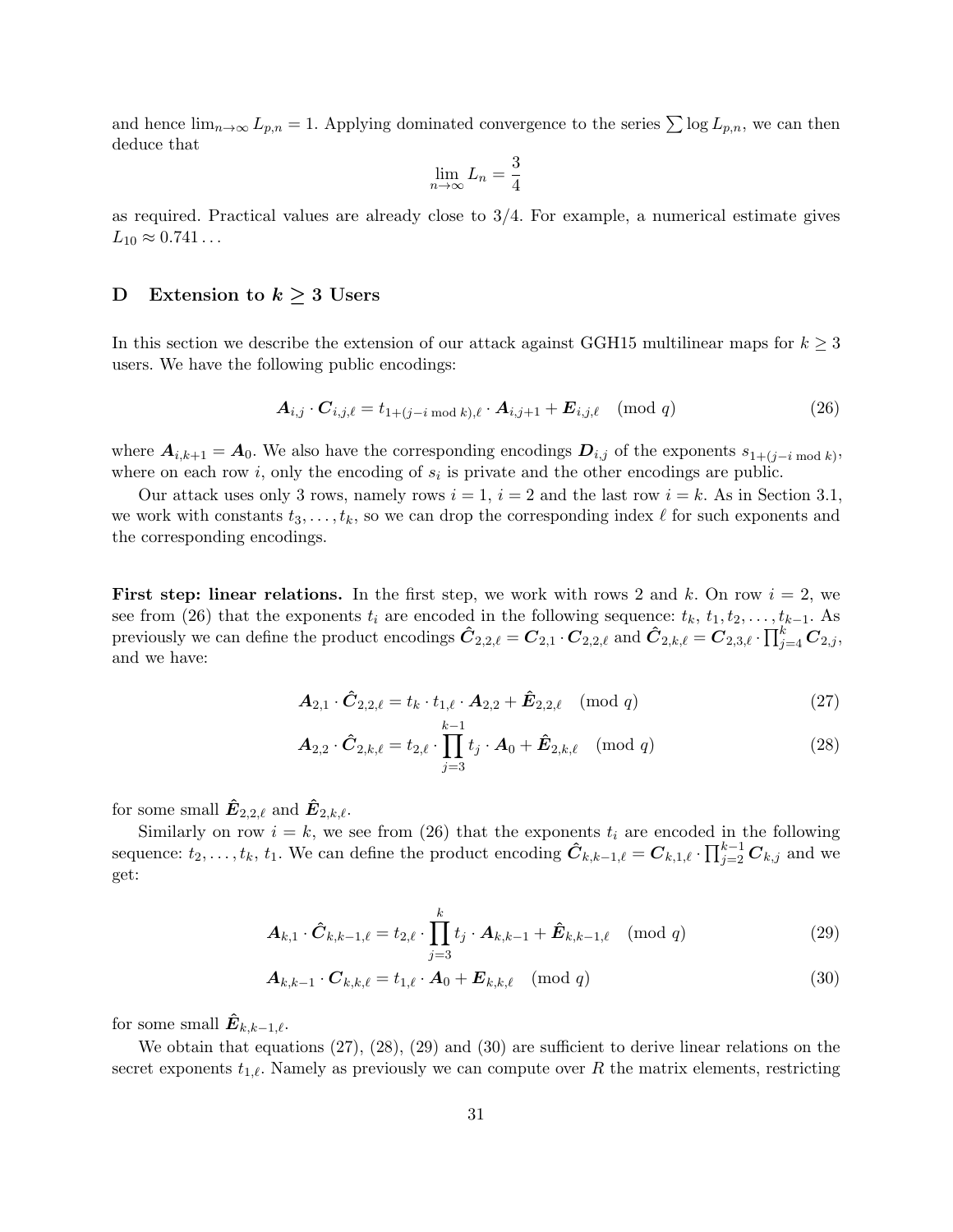ourselves to the first component:

$$
\begin{aligned} (\bm{W})_{ij} &= \bm{A}_{2,1} \cdot \hat{\bm{C}}_{2,2,i} \cdot \hat{\bm{C}}'_{2,k,j} - \bm{A}_{k,1} \cdot \hat{\bm{C}}_{k,k-1,j} \cdot \bm{C}'_{k,k,i} \\ &= t_{1,i} \cdot t_k \cdot \hat{E}_{2,k,j} + \hat{\bm{E}}_{2,2,i} \cdot \hat{\bm{C}}'_{2,k,j} \\ &- t_{2,j} \cdot \prod_{a=3}^k t_a \cdot E_{k,k,i} - \hat{\bm{E}}_{k,k-1,j} \cdot \bm{C}'_{k,k,i} \\ &= \begin{bmatrix} t_1, & \hat{\bm{E}}_{2,2,i} & E_{k,k,i} & \bm{C}'_{k,k,i} \end{bmatrix} \cdot \begin{bmatrix} t_k \cdot \hat{\bm{E}}_{2,k,j} \\ \hat{\bm{C}}'_{2,k,j} \\ -t_{2,j} \cdot \prod_{a=3}^k t_a \\ -\hat{\bm{E}}_{k,k-1,j} \end{bmatrix} \end{aligned}
$$

and therefore as in Section 3.1 by computing the left kernel of  $W$  we can obtain linear relations between the  $t_{1,i}$ 's. Moreover, since on rows 2 and k the encodings  $D_{2,2}$  and  $D_{k,k}$  of  $s_1$  are public, as previously we can express  $s_1$  as a linear combination of the  $t_{1,i}\text{'s:}$ 

$$
s_1 = \sum_{i=1}^{2m+3} \alpha_i \cdot t_{1,i} \tag{31}
$$

and we also have the linear relations:

$$
\hat{\boldsymbol{F}}_{2,2} = \sum_{i=1}^{2m+3} \alpha_i \cdot \hat{\boldsymbol{E}}_{2,2,i}, \quad F_{k,k} = \sum_{i=1}^{2m+3} \alpha_i \cdot E_{k,k,i}, \quad \boldsymbol{D}'_{k,k} = \sum_{i=1}^{2m+3} \alpha_i \cdot \boldsymbol{C}'_{k,k,i}.
$$
 (32)

Second step: equivalent private-key. In the second step, we use rows 1 and k. On row  $i = 1$ , we see from (26) that the exponents  $t_i$  are encoded from  $t_1$  to  $t_k$ . As previously we can define the product encoding  $\hat{\pmb{C}}_{1,k,\ell} := \hat{\pmb{C}}_{1,2,\ell} \cdot \prod_{j=3}^k \pmb{C}_{1,j},$  and we get:

$$
\mathbf{A}_{1,1} \cdot \mathbf{C}_{1,1,\ell} = t_{1,\ell} \cdot \mathbf{A}_{1,2} + \mathbf{E}_{1,1} \pmod{q} \tag{33}
$$

$$
\mathbf{A}_{1,2} \cdot \hat{\mathbf{C}}_{1,k,\ell} = t_{2,\ell} \cdot \prod_{j=3}^{k} t_j \cdot \mathbf{A}_0 + \hat{\mathbf{E}}_{1,k} \pmod{q}.
$$
 (34)

As in Section 3.1 we can compute:

$$
\tilde{\bm{D}}_{1,1} = \sum_{i=1}^{2m+3} \alpha_i \cdot \bm{C}_{1,1,i}
$$

which gives:

$$
\boldsymbol{A}_{1,1} \cdot \boldsymbol{\tilde{D}}_{1,1} = s_1 \cdot \boldsymbol{A}_{1,2} + \sum_{i=1}^{2m+3} \alpha_i \cdot \boldsymbol{E}_{1,1,i} \pmod{q} . \tag{35}
$$